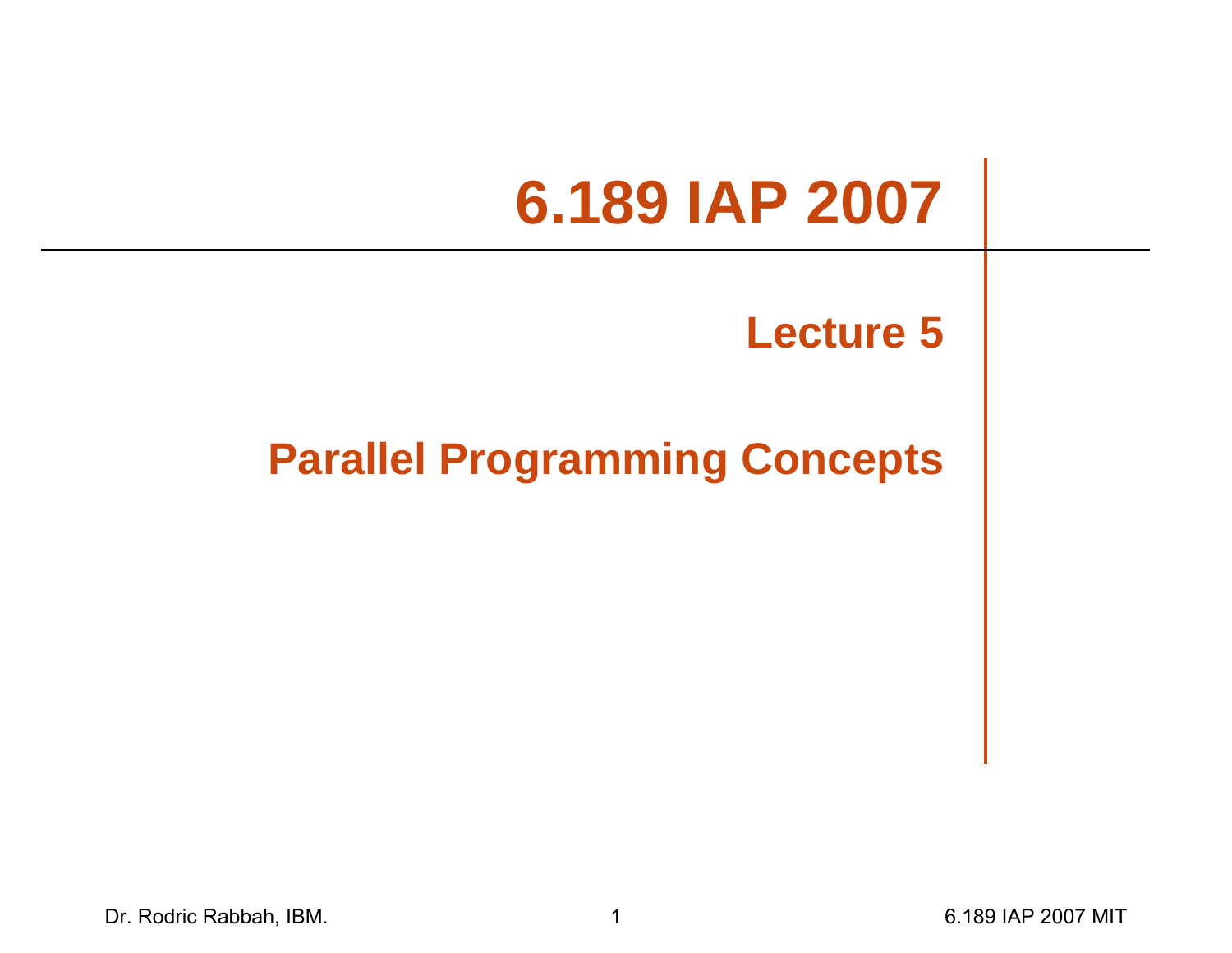#### **Recap**

#### ●Two primary patterns of multicore architecture design

- $\mathcal{L}^{\text{max}}_{\text{max}}$  Shared memory
	- Ex: Intel Core 2 Duo/Quad
	- One copy of data shared among many cores
	- Atomicity, locking and synchronization essential for correctness
	- Many scalability issues



- F Distributed memory
	- Ex: Cell
	- Cores primarily access local memory
	- – Explicit data exchange between cores
	- Data distribution and communication orchestration is essential for performance

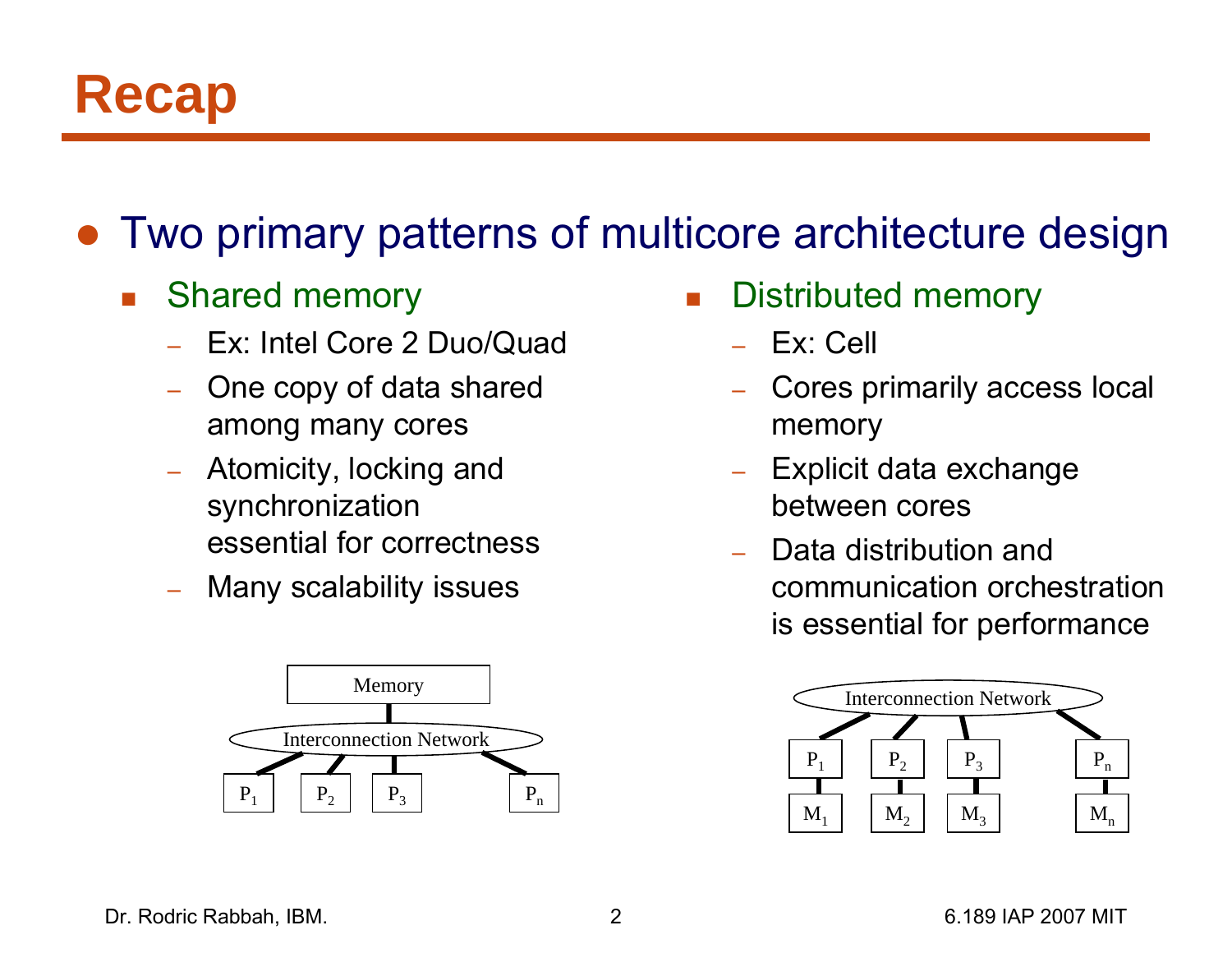#### **Programming Shared Memory Processors**

● Processor 1…n ask for X  $\bullet$  There is only one place to look • Communication through shared variablesMemory



- Race conditions possible
	- $\overline{\mathbb{R}}$ Use synchronization to protect from conflicts
	- $\overline{\mathbb{R}}$ Change how data is stored to minimize synchronization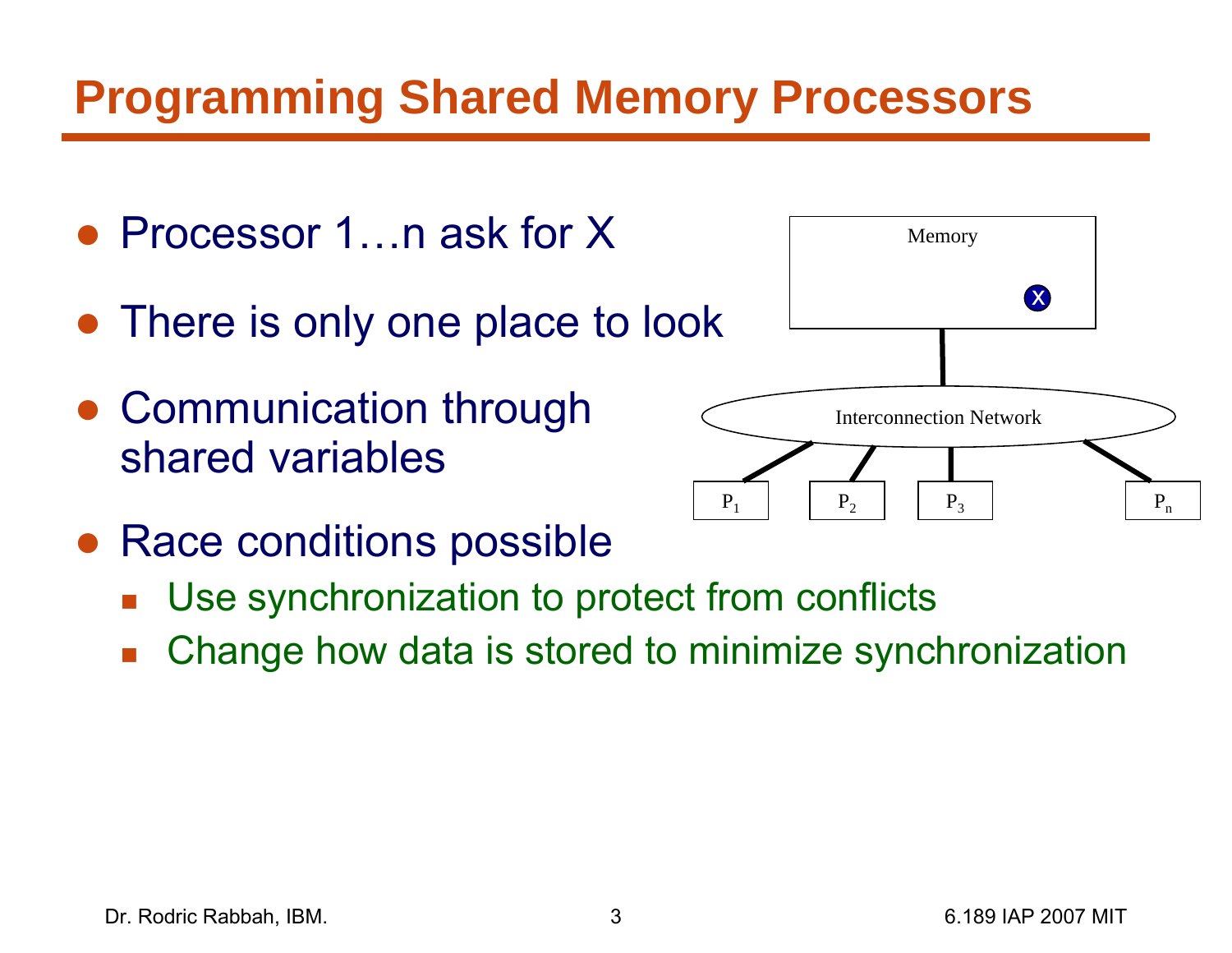**for (i = 0; i < 12; i++) C[i] = A[i] + B[i];**

- $\bullet$  Data parallel
	- F Perform same computation but operate on different data
- A single process can fork multiple concurrent threads
	- $\overline{\phantom{a}}$ Each thread encapsulate its own execution path
	- F Each thread has local state and shared resources
	- $\overline{\phantom{a}}$  Threads communicate through shared resources such as global memory

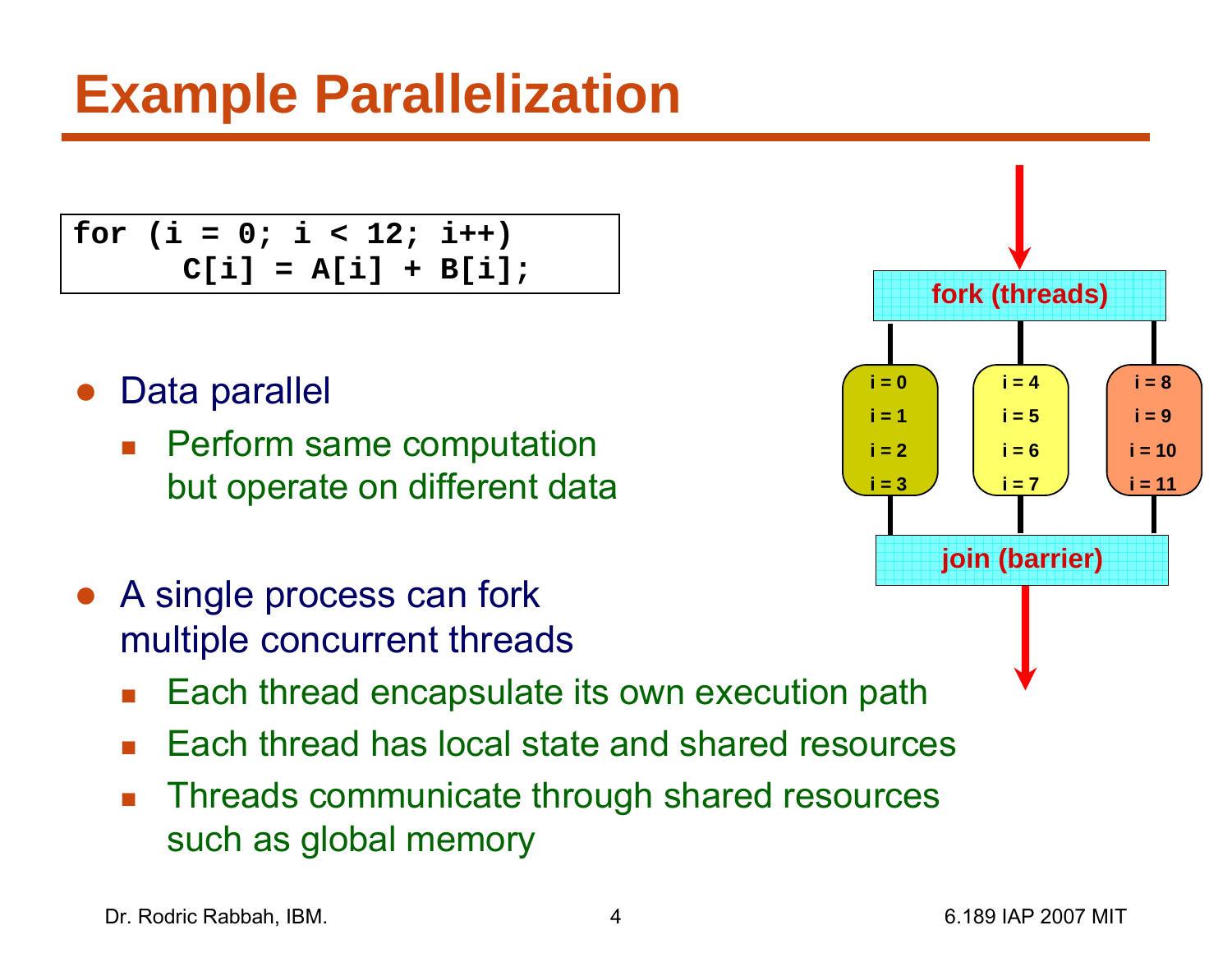#### **Example Parallelization With Threads**

```
int A[12] = {...}; int <b>B[12] = {...}; int C[12];
void add_arrays(int start)
{
  int i;
  for (i = start; i < start + 4; i++)
   C[i] = A[i] + B[i];
}
int main (int argc, char *argv[])
{
  pthread_t threads_ids[3];
  int rc, t;
  for(t = 0; t < 4; t++) {
    rc = pthread_create(&thread_ids[t], 
                        NULL /* attributes */, 
                        add_arrays /* function */, 
                         t * 4 /* args to function */);
  }
  pthread_exit(NULL);
}
                                                         join (barrier)
                                                    i = 0i = 1i = 2i = 3i = 4i = 5i = 6i = 7i = 8i = 9i = 10i = 11fork (threads)
```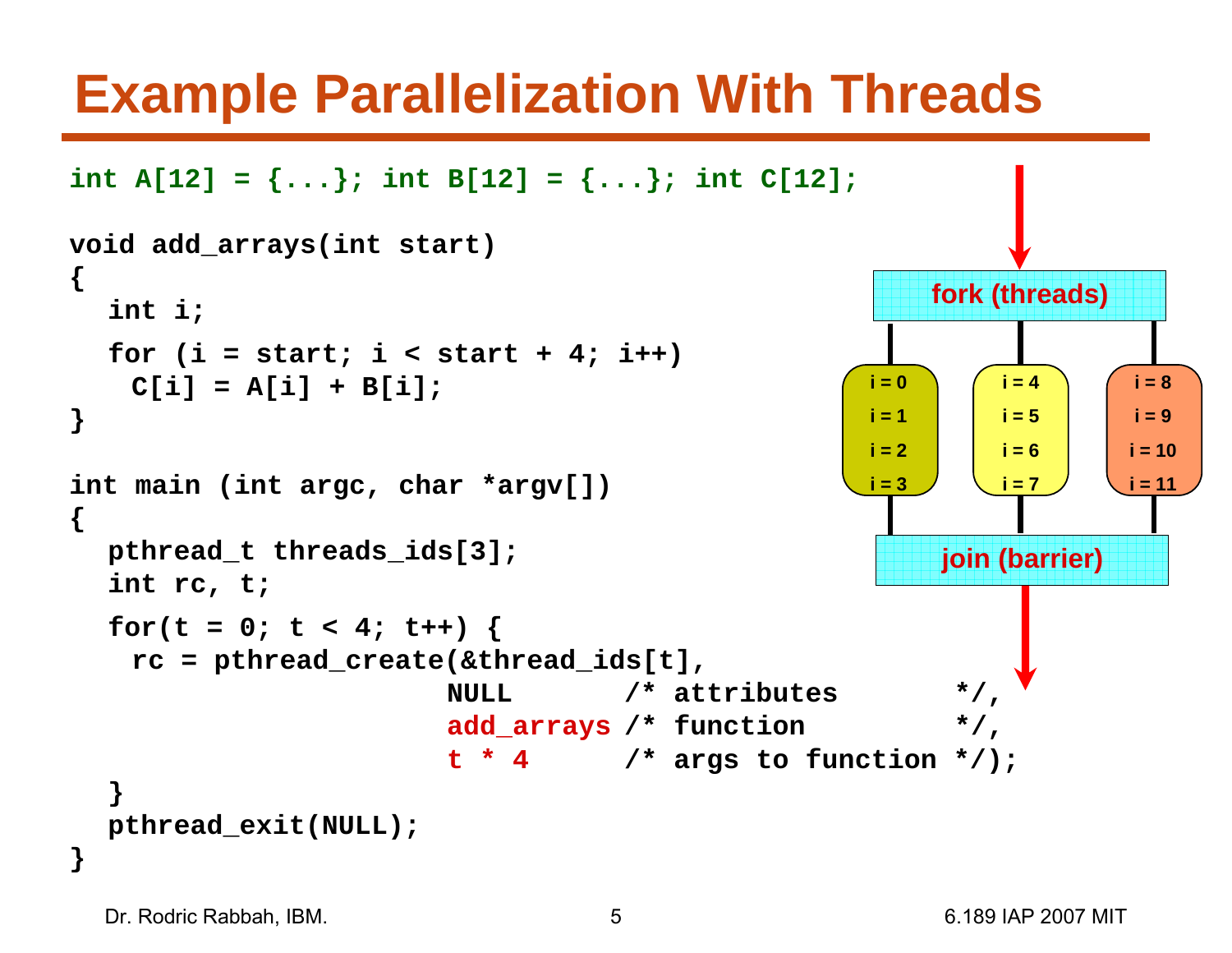## **Types of Parallelism**

#### ● Data parallelism

- **Perform same computation** but operate on different data
- $\bullet$  Control parallelism
	- **Perform different functions**



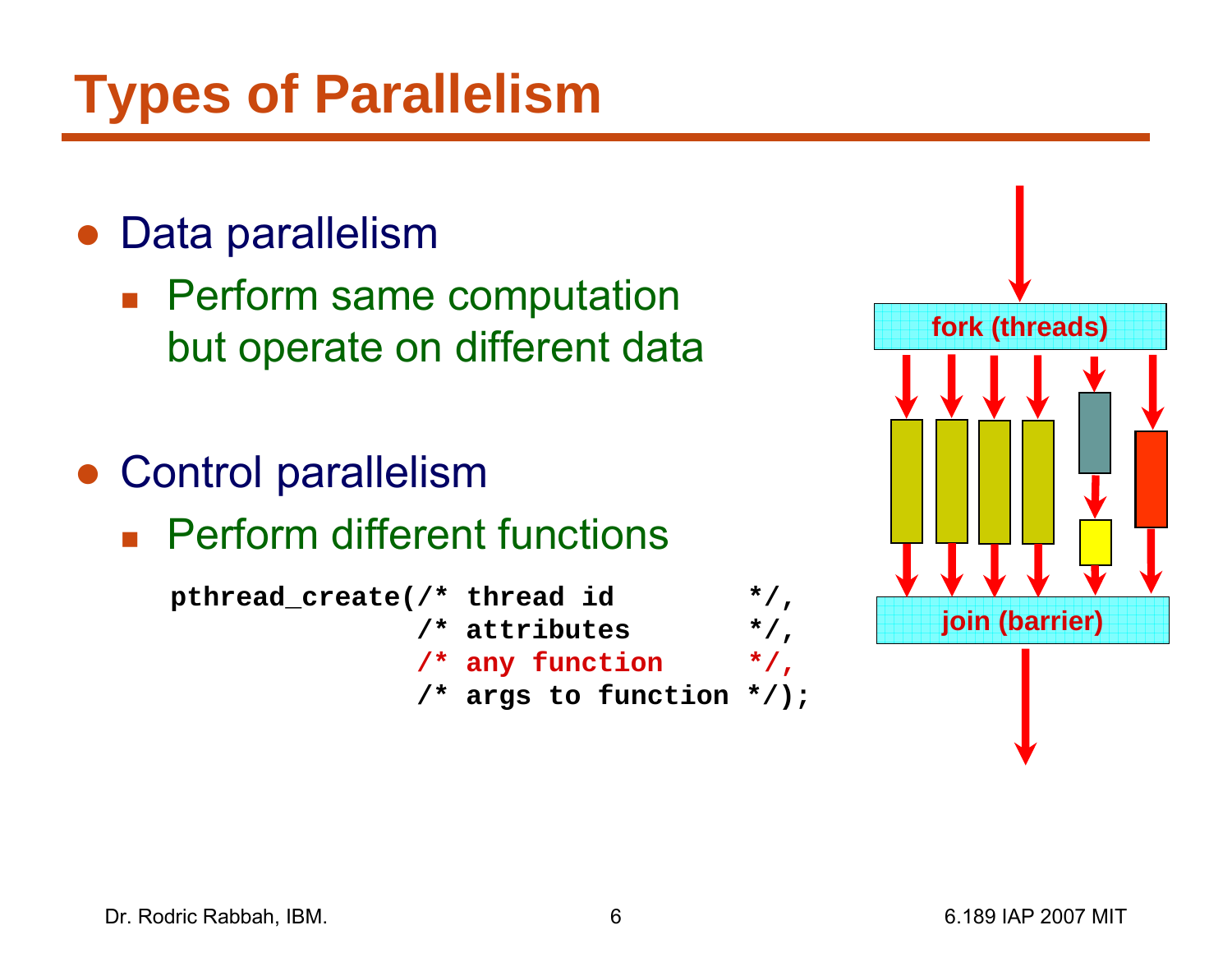## **Parallel Programming with OpenMP**

- Start with a parallelizable algorithm
	- $\overline{\mathbb{R}}$ SPMD model (same program, multiple data)
- Annotate the code with parallelization and synchronization directives (pragmas)
	- $\overline{\mathbb{R}}$ Assumes programmers knows what they are doing
	- $\mathbb{R}^2$ Code regions marked parallel are considered independent
	- b. Programmer is responsibility for protection against races
- Test and Debug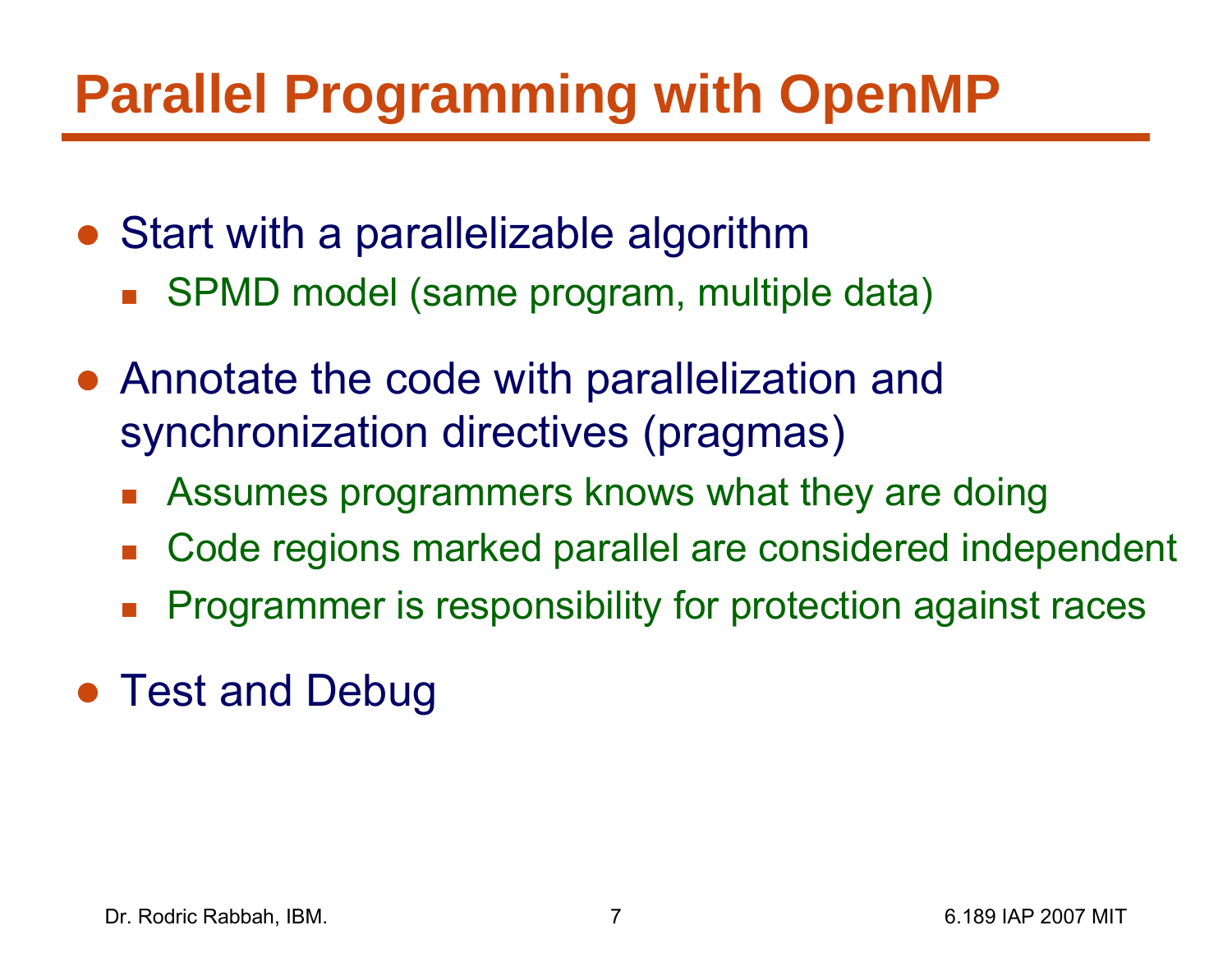```
#pragma omp parallel
#pragma omp for
   for(i = 0; i < 12; i++) 
      C[i] = A[i] + B[i];
```
- (data) parallel pragma execute as many as there are processors (threads)
- for pragma loop is parallel, can divide work (work-sharing)

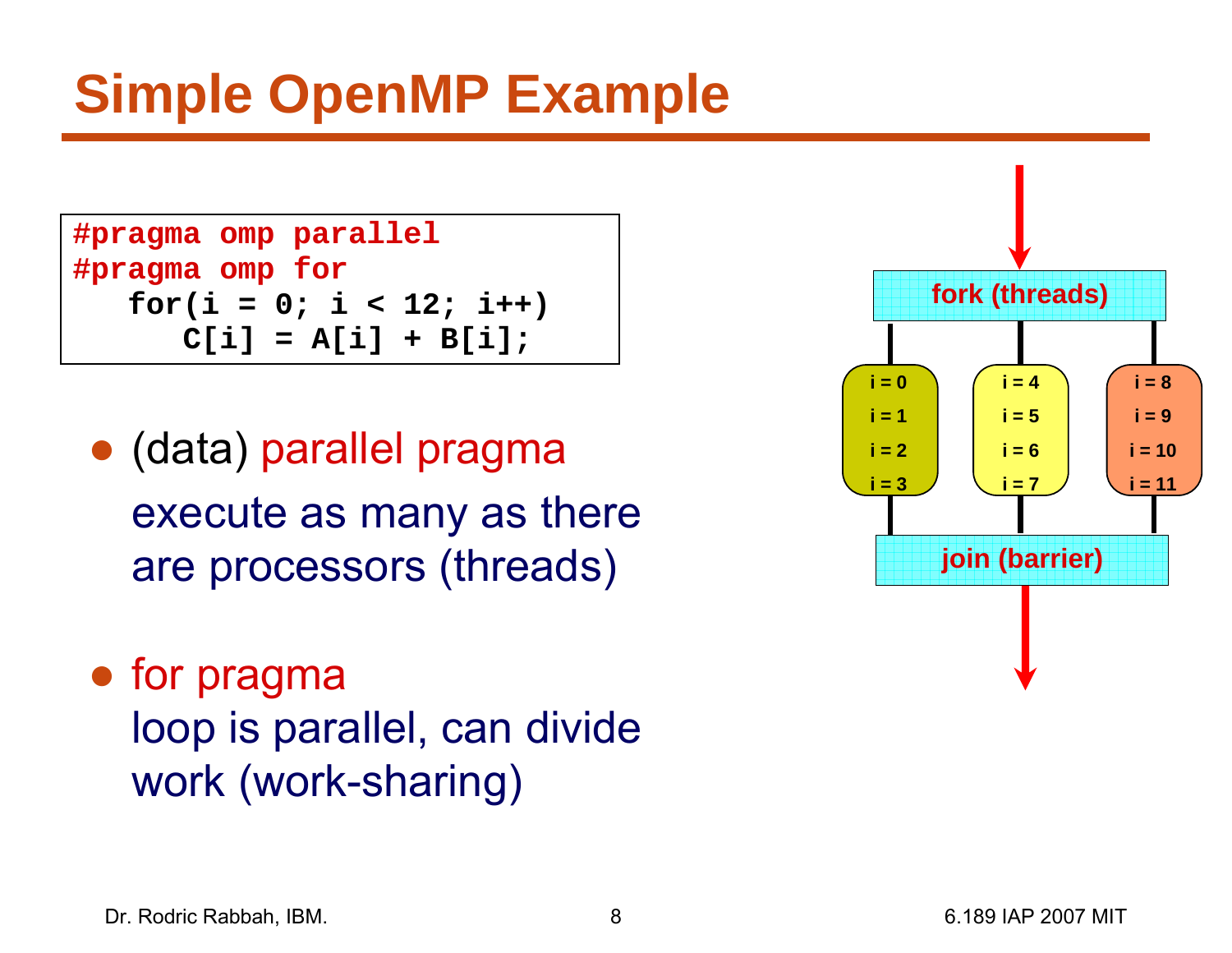#### **Programming Distributed Memory Processors**

- Processors 1…n ask for X
- There are n places to look
	- $\mathcal{L}^{\text{max}}$  Each processor's memory has its own X
	- Xs may vary



- For Processor 1 to look at Processors 2's X
	- $\mathcal{L}_{\mathcal{A}}$ Processor 1 has to request X from Processor 2
	- $\mathcal{L}_{\mathcal{A}}$ Processor 2 sends a copy of its own X to Processor 1
	- $\mathcal{L}_{\mathcal{A}}$ Processor 1 receives the copy
	- $\overline{\mathcal{A}}$ Processor 1 stores the copy in its own memory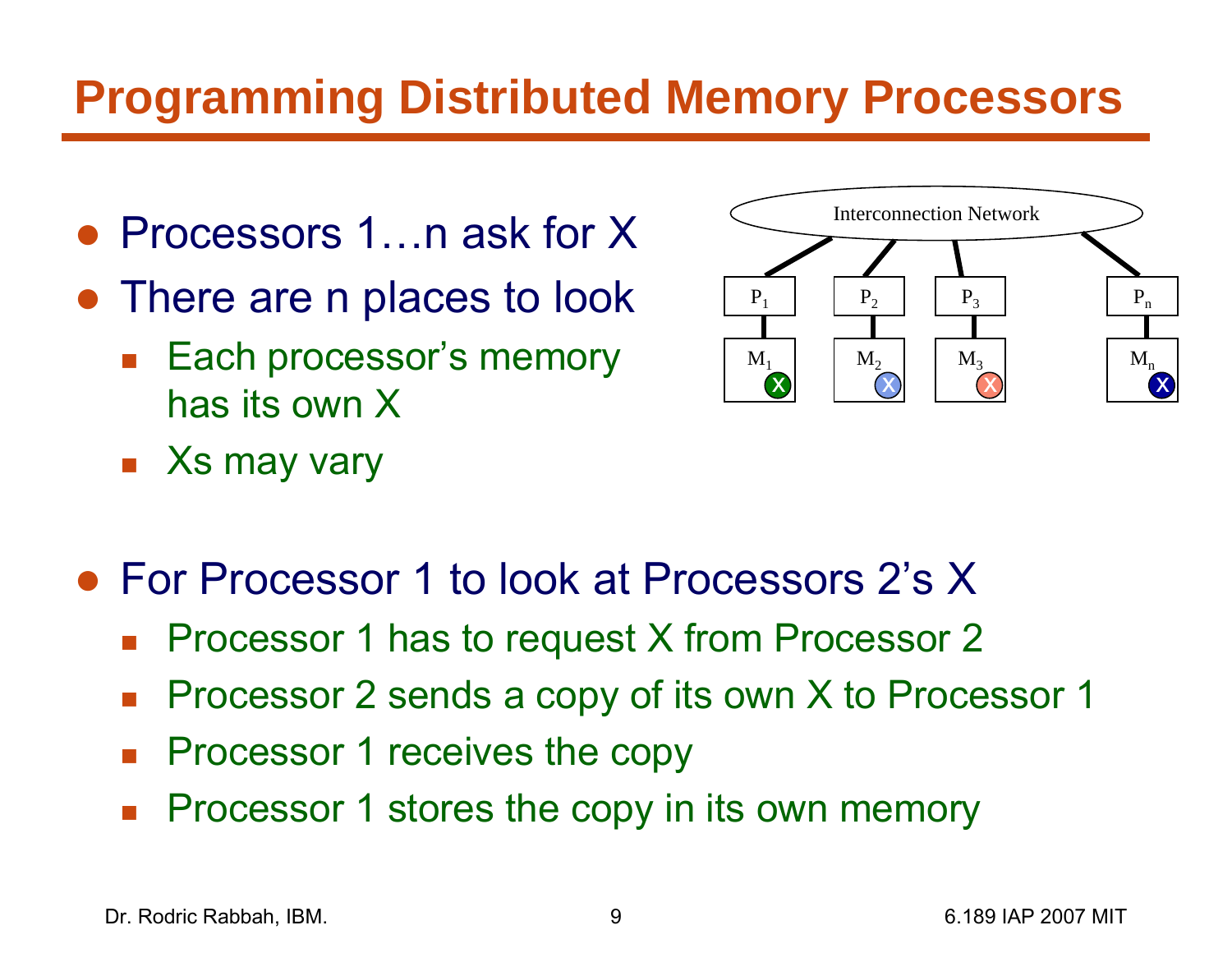## **Message Passing**

- Architectures with distributed memories use explicit communication to exchange data
	- $\overline{\mathbb{R}}$  Data exchange requires synchronization (cooperation) between senders and receivers



- How is "data" described
- –– How are processes identified
- –Will receiver recognize or screen messages
- What does it mean for a send or receive to complete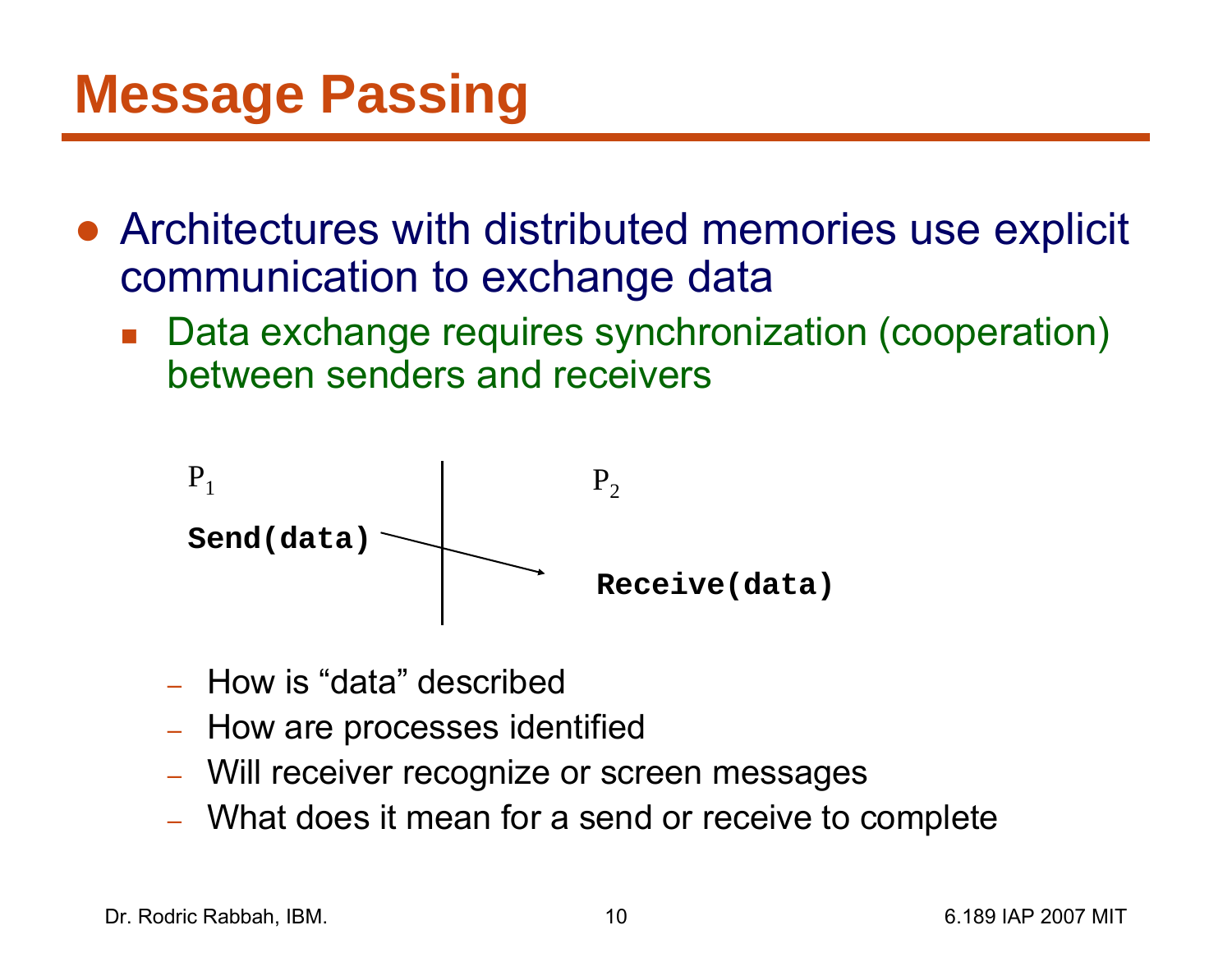● Calculate the distance from each point in **A[1..4]** to every other point in **B[1..4]** and store results to **C[1..4][1..4]**



for (i = 1 to 4)  
for (j = 1 to 4)  

$$
C[i][j] = distance(A[i], B[j])
$$



Dr. Rodric Rabbah, IBM. 11 6.189 IAP 2007 MIT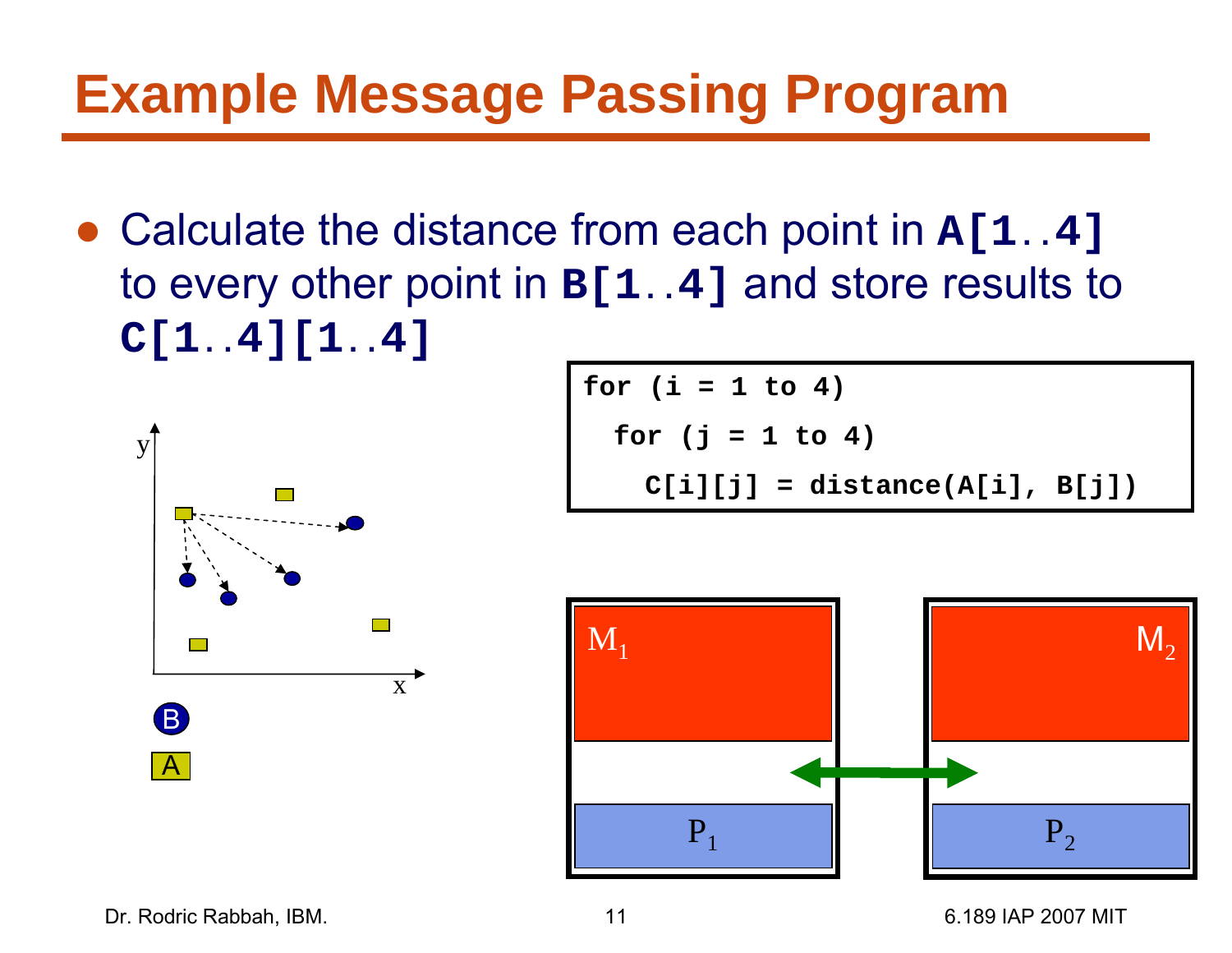● Calculate the distance from each point in **A[1..4]** to every other point in **B[1..4]** and store results to **C[1..4][1..4]**



**for (i = 1 to 4) for (j = 1 to 4) C[i][j] = distance(A[i], B[j])**



Dr. Rodric Rabbah, IBM. 12 6.189 IAP 2007 MIT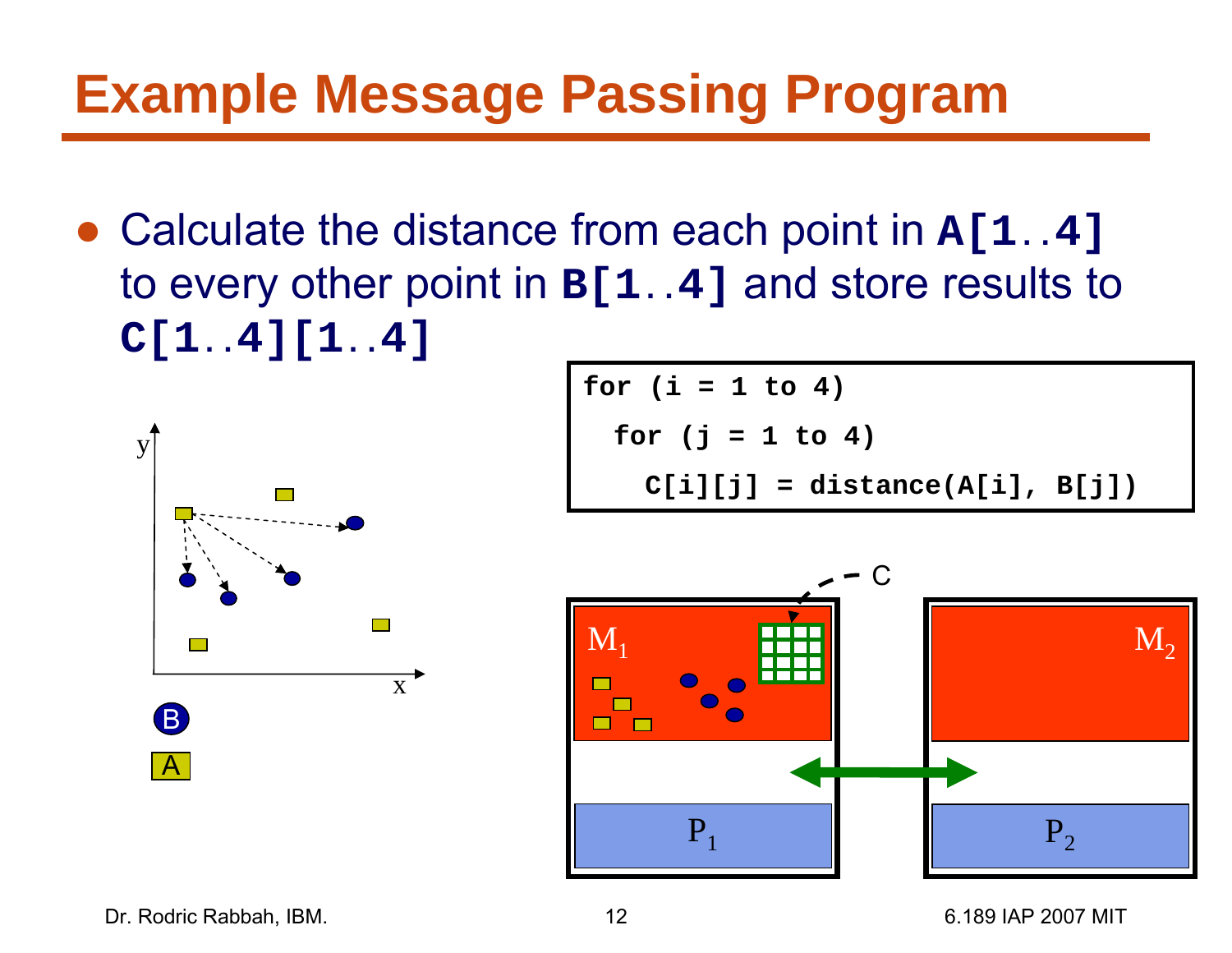- Calculate the distance from each point in **A[1..4]** to every other point in **B[1..4]** and store results to **C[1..4][1..4]**
	- Can break up work between the two processors
		- $\blacksquare$   $\mathsf{P}_1$  sends data to  $\mathsf{P}_2$

$$
for (i = 1 to 4)
$$
  
for (j = 1 to 4)  

$$
C[i][j] = distance(A[i], B[j])
$$

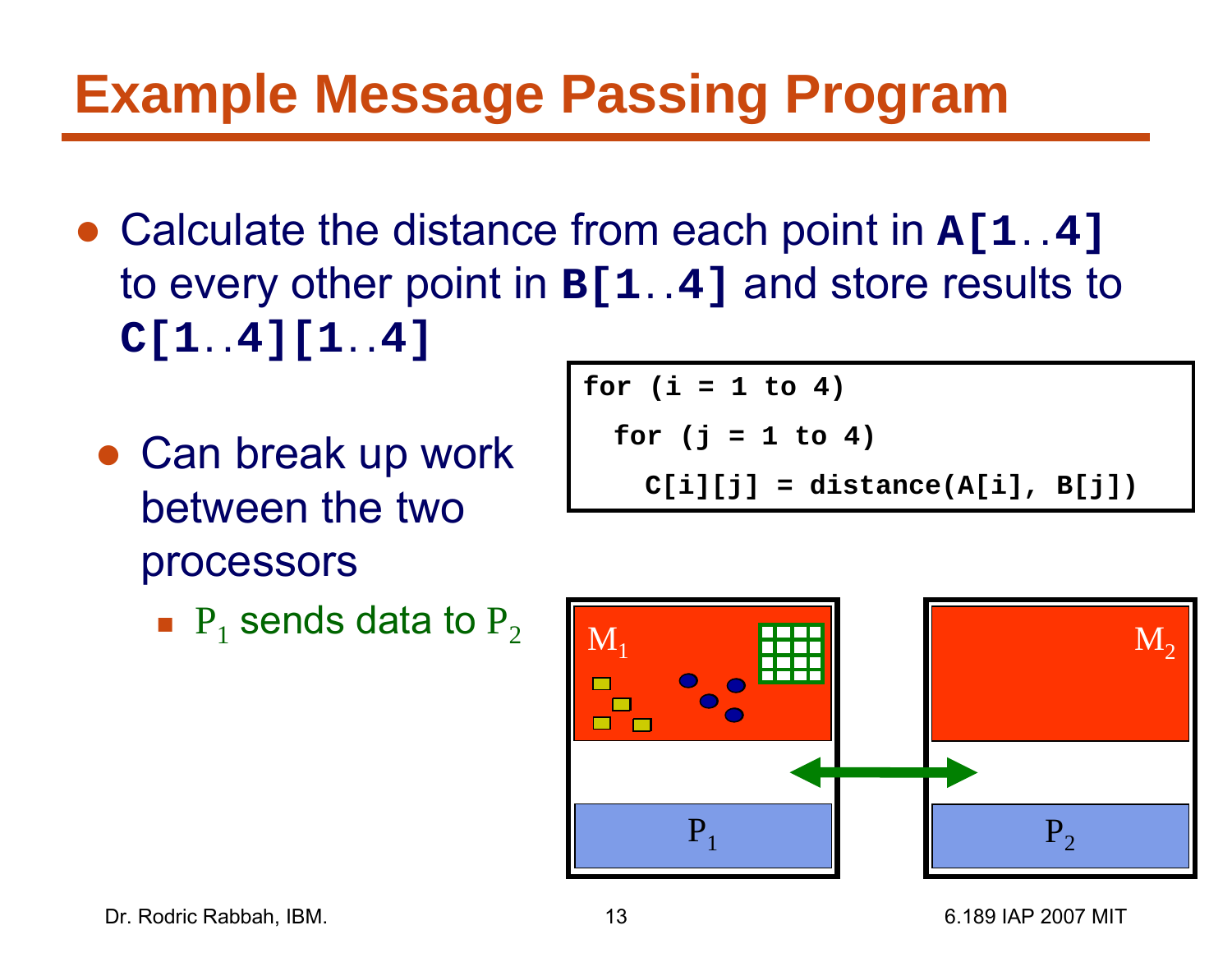- Calculate the distance from each point in **A[1..4]** to every other point in **B[1..4]** and store results to **C[1..4][1..4]**
- Can break up work between the two processors
	- $\blacksquare$   $\mathsf{P}_1$  sends data to  $\mathsf{P}_2$
	- $\blacksquare$  P<sub>1</sub> and P<sub>2</sub> compute

$$
for (i = 1 to 4)
$$
  
for (j = 1 to 4)  
C[i][j] = distance(A[i], B[j])

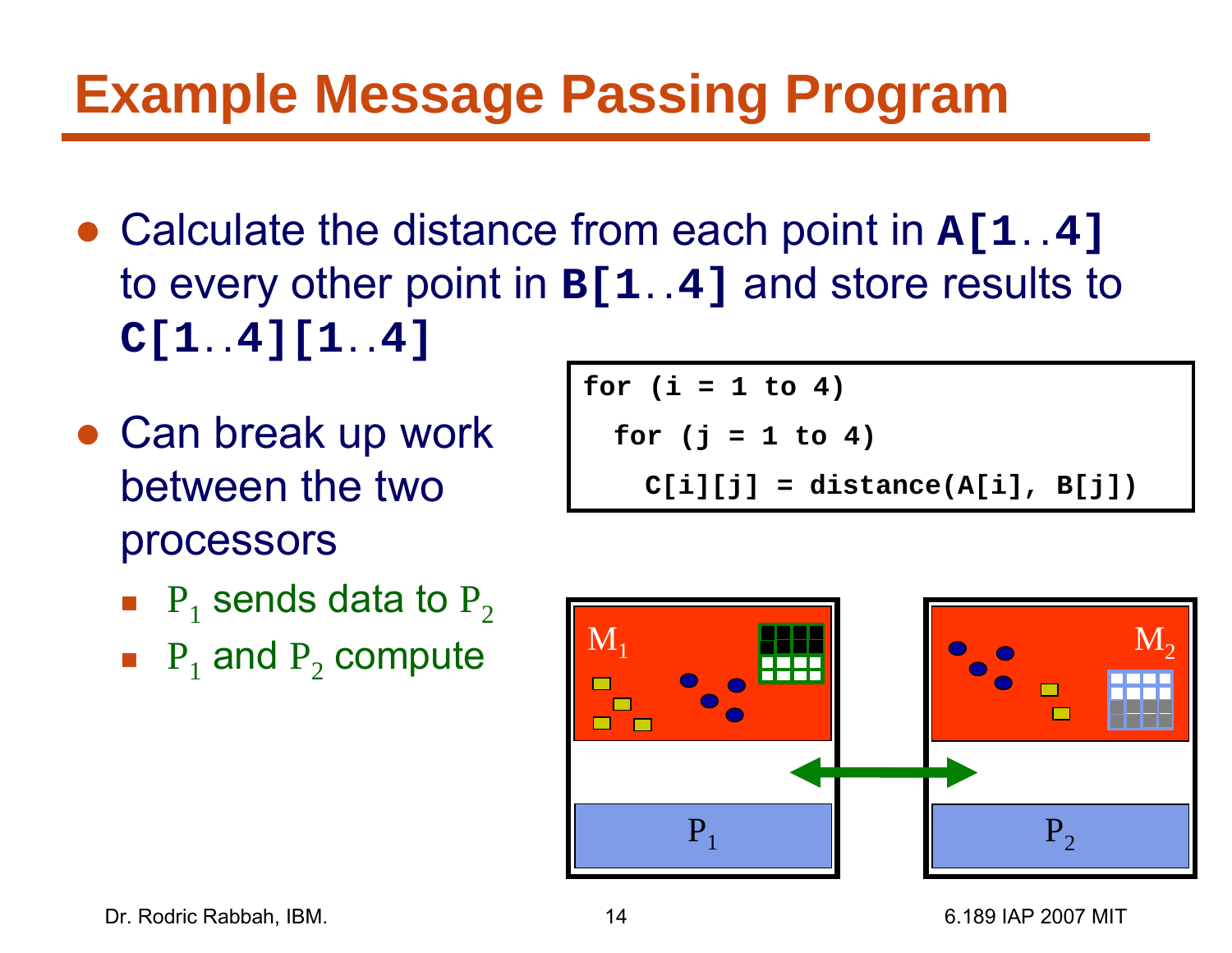- Calculate the distance from each point in **A[1..4]** to every other point in **B[1..4]** and store results to **C[1..4][1..4]**
- Can break up work between the two processors
	- $\blacksquare$   $\mathsf{P}_1$  sends data to  $\mathsf{P}_2$
	- $\blacksquare$  P<sub>1</sub> and P<sub>2</sub> compute
	- $\blacksquare$   $\mathsf{P}_2$  sends output to  $\mathsf{P}_1$

$$
for (i = 1 to 4)
$$
  
for (j = 1 to 4)  

$$
C[i][j] = distance(A[i], B[j])
$$

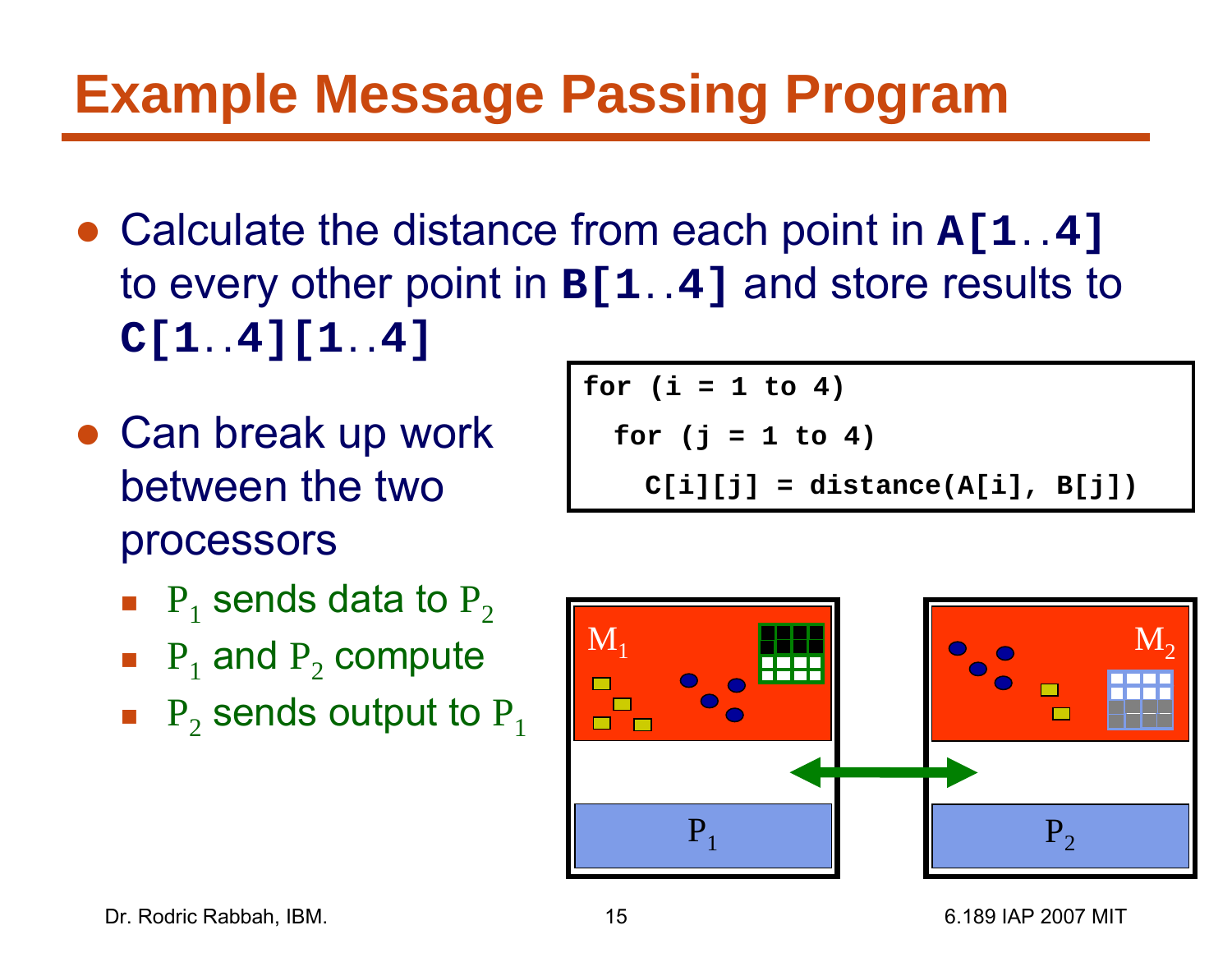processor 1

|                                  | for $(i = 1 to 4)$               |                             |                                  |  |
|----------------------------------|----------------------------------|-----------------------------|----------------------------------|--|
|                                  | for $(j = 1 to 4)$               |                             |                                  |  |
|                                  | $C[i][j] = distance(A[i], B[j])$ |                             |                                  |  |
|                                  |                                  |                             | sequential                       |  |
|                                  |                                  |                             | parallel with messages           |  |
| processor 1                      |                                  | processor 2                 |                                  |  |
| $A[n] = \{\}$                    |                                  | $A[n] = \{\}$               |                                  |  |
| $B[n] = \{\}$                    |                                  | $B[n] = \{\}$               |                                  |  |
| Send $(A[n/2+1n], B[1n])$        |                                  | $Receive(A[n/2+1n], B[1n])$ |                                  |  |
| for $(i = 1 to n/2)$             |                                  | for $(i = n/2+1$ to n)      |                                  |  |
| for $(j = 1$ to n)               |                                  | for $(j = 1$ to n)          |                                  |  |
| $C[i][j] = distance(A[i], B[j])$ |                                  |                             | $C[i][j] = distance(A[i], B[j])$ |  |
| $Receive(C[n/2+1n][1n])$         |                                  | Send $(C[n/2+1n][1n])$      |                                  |  |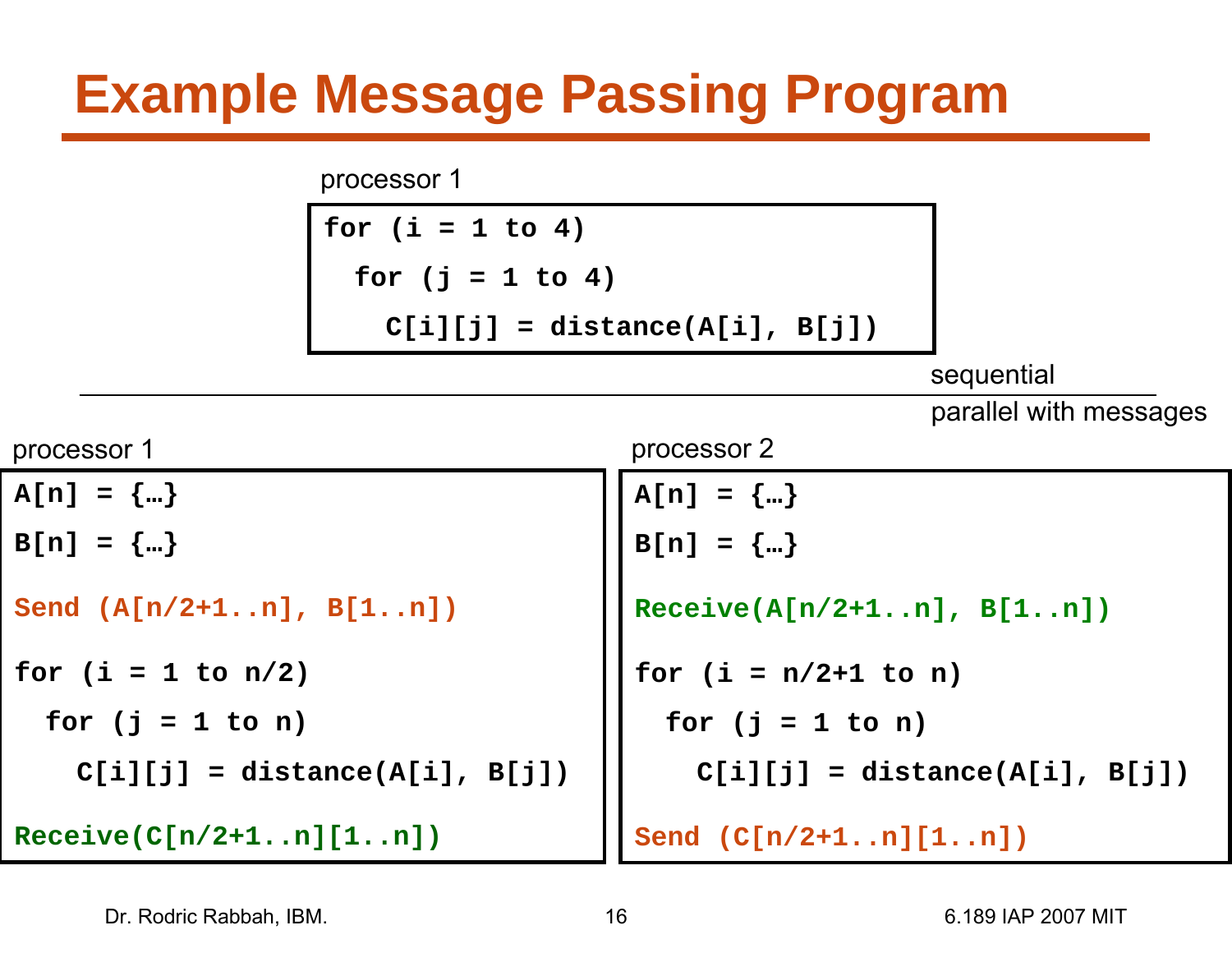## **Performance Analysis**

- $\bullet$  Distance calculations between points are independent of each other
	- F Dividing the work between two processors → 2x speedup
	- $\mathcal{L}_{\text{max}}$  Dividing the work between four processors  $\rightarrow$  4x speedup



- ● Communication
	- F 1 copy of **B[]** sent to each processor
	- F. 1 copy of **subset** of **A[]** to each processor
- ● Granularity of **A[]** subsets directly impact communication costs
	- F Communication is not free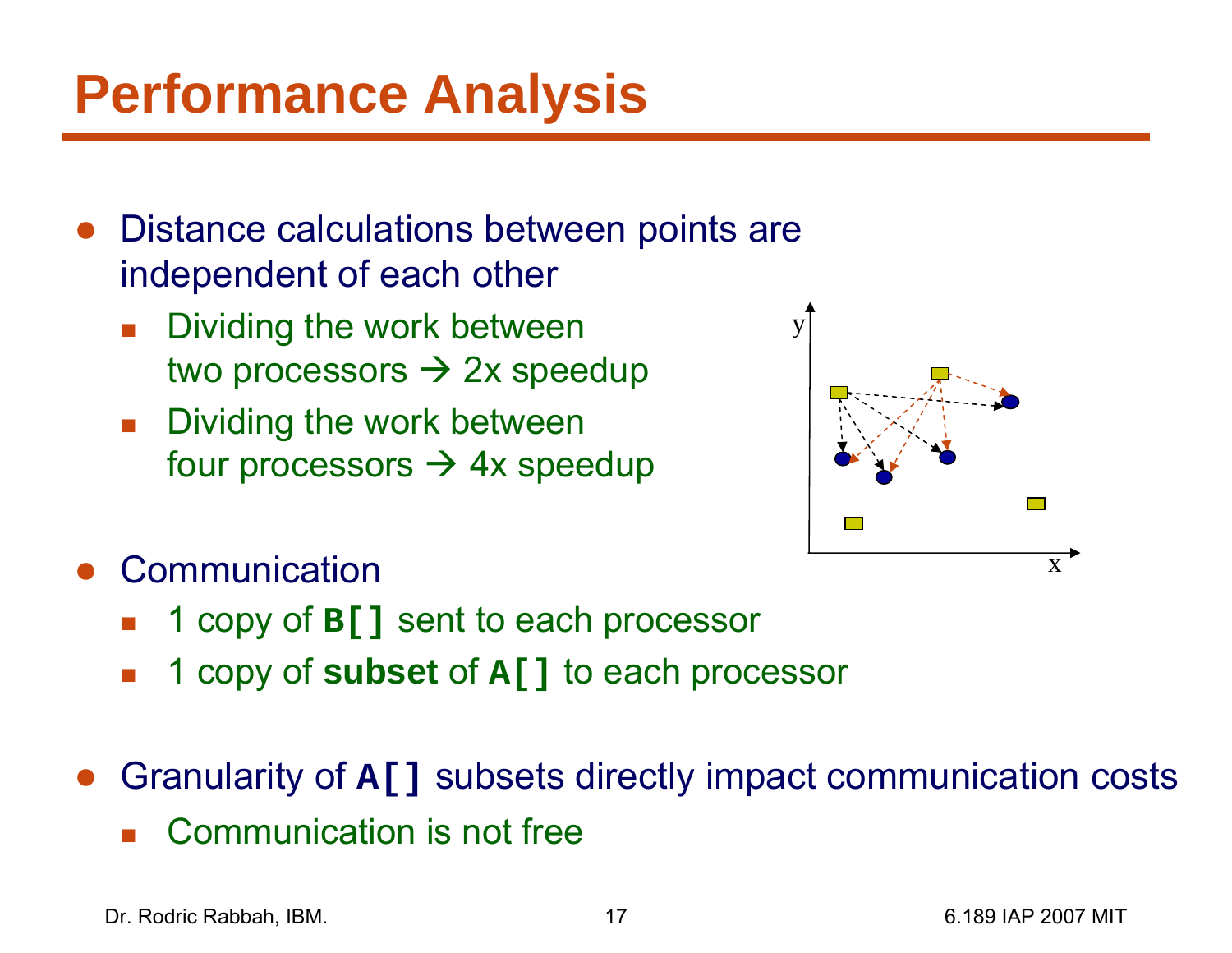### **Understanding Performance**

- What factors affect performance of parallel programs?
- $\bullet$ **Coverage** or extent of parallelism in algorithm
- ●**Granularity** of partitioning among processors
- ●**Locality** of computation and communication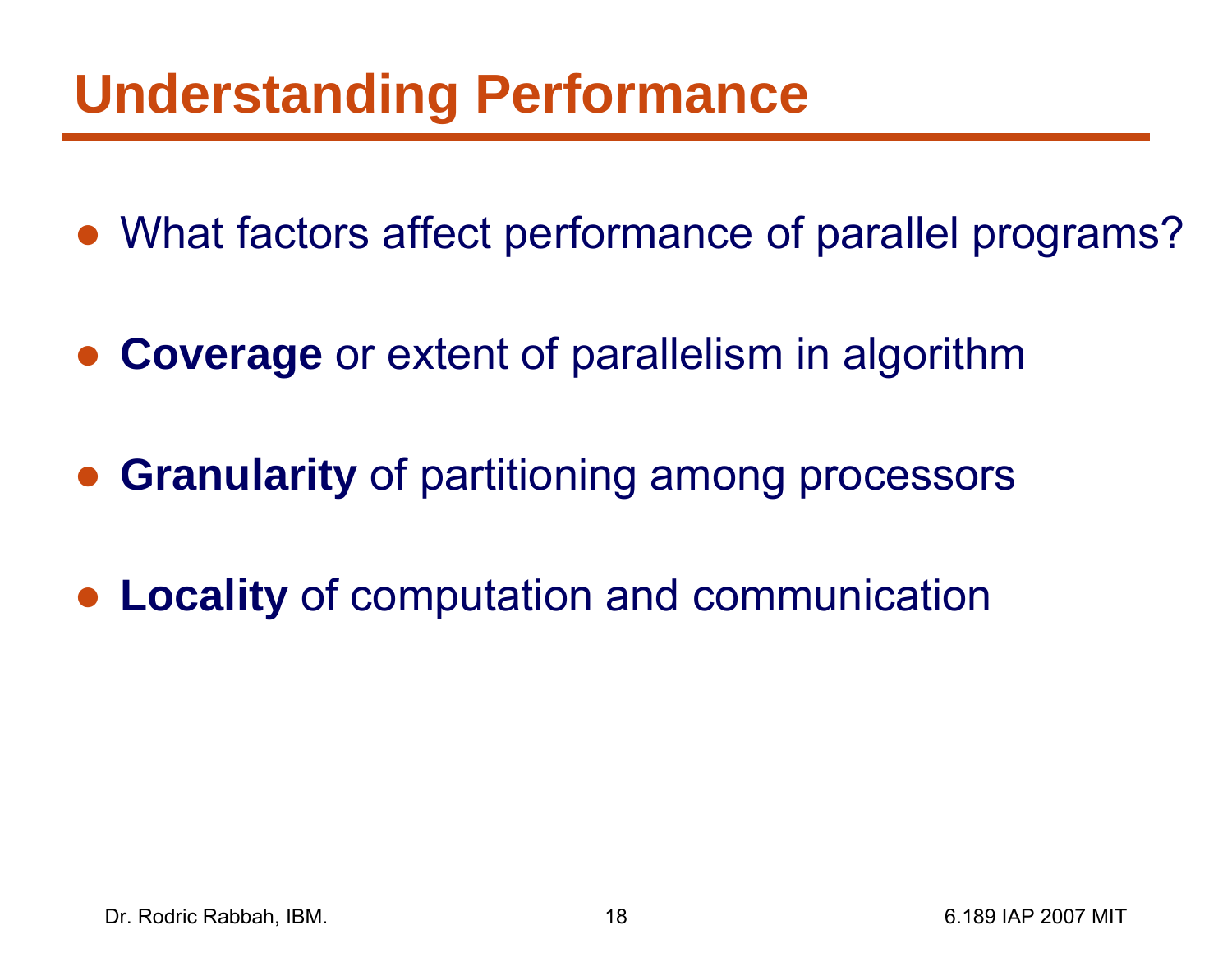# **Rendering Scenes by Ray Tracing**

- $\mathcal{L}_{\mathcal{A}}$ Shoot rays into scene through pixels in image plane
- $\mathcal{L}_{\mathcal{A}}$  Follow their paths
	- –Rays bounce around as they strike objects
	- Rays generate new rays
- b. Result is color and opacity for that pixel
- b. Parallelism across rays

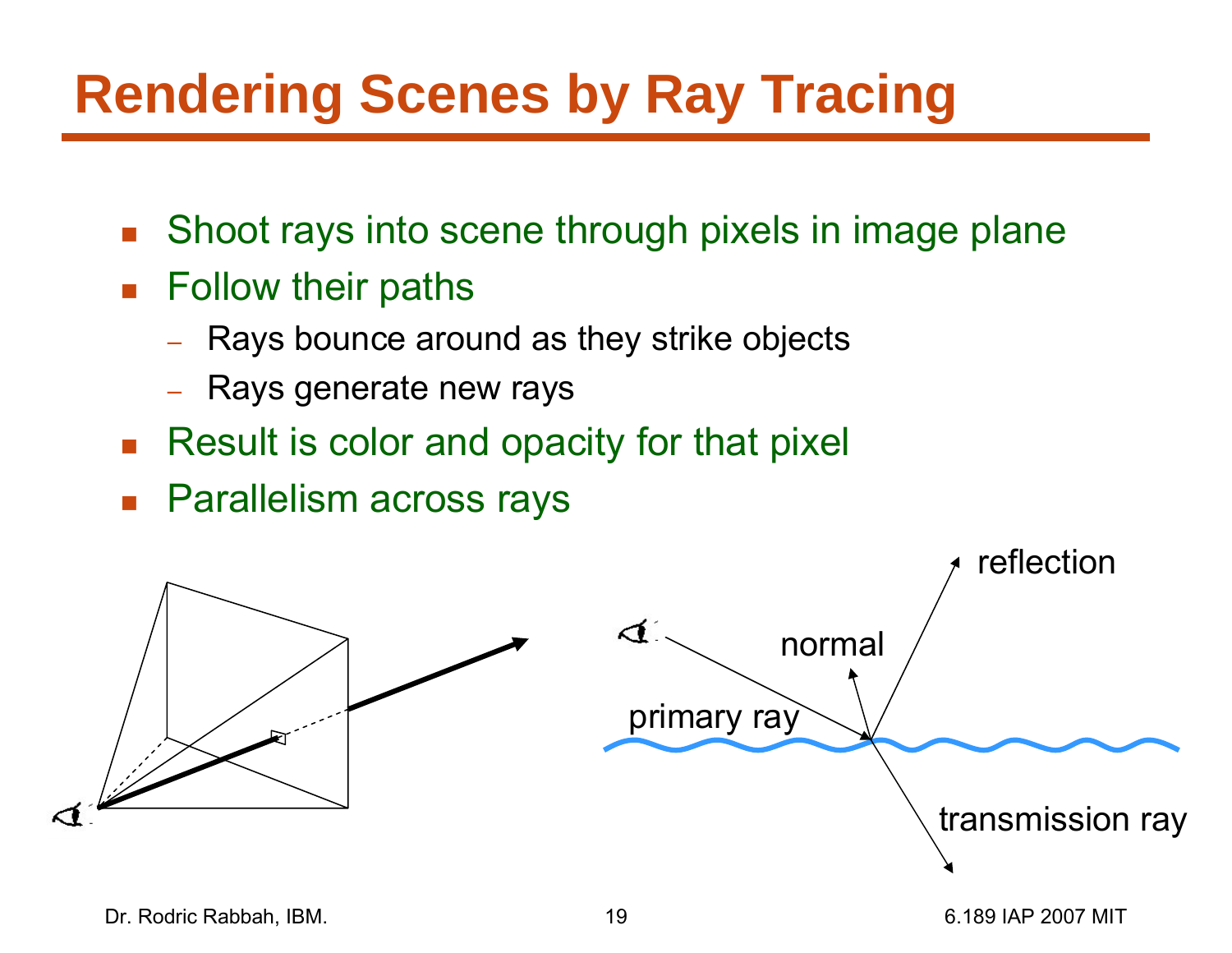#### **Limits to Performance Scalability**

- Not all programs are "embarrassingly" parallel
- ●Programs have sequential parts and parallel parts

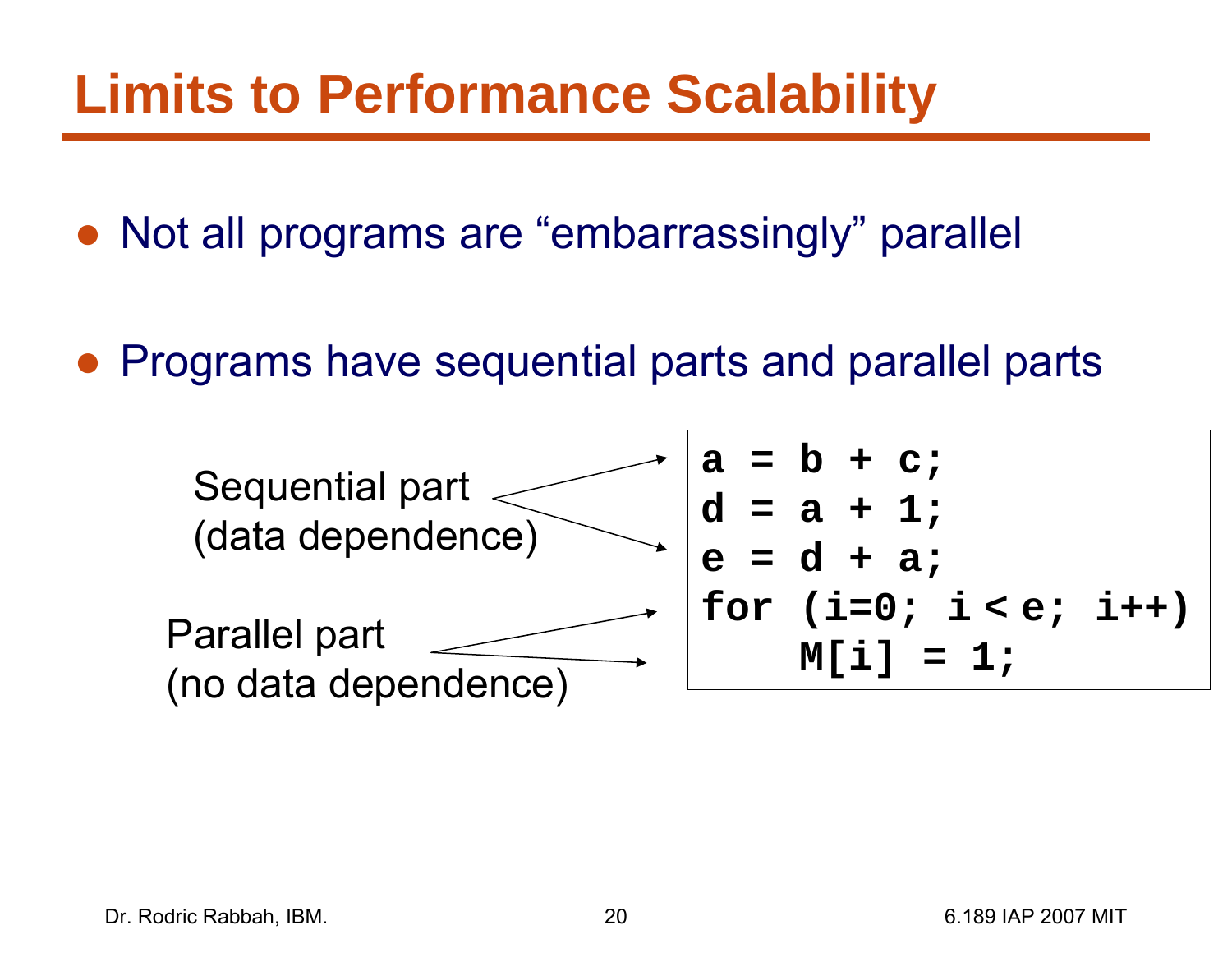

- ● **Amdahl's Law**: *The performance improvement to be gained from using some faster mode of execution is limited by the fraction of the time the faster mode can be used.*
	- **Demonstration of the law of diminishing returns**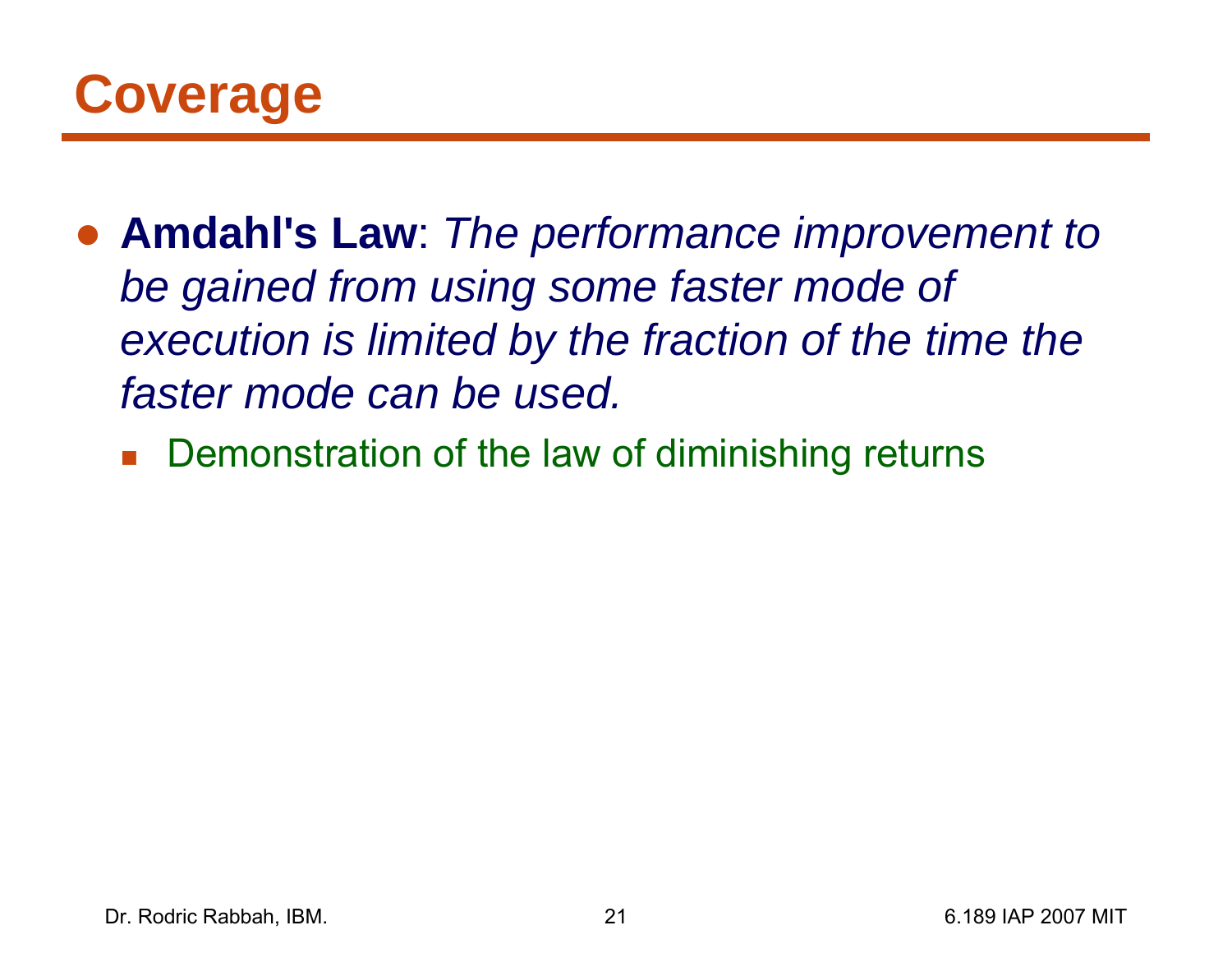• Potential program speedup is defined by the fraction of code that can be parallelized



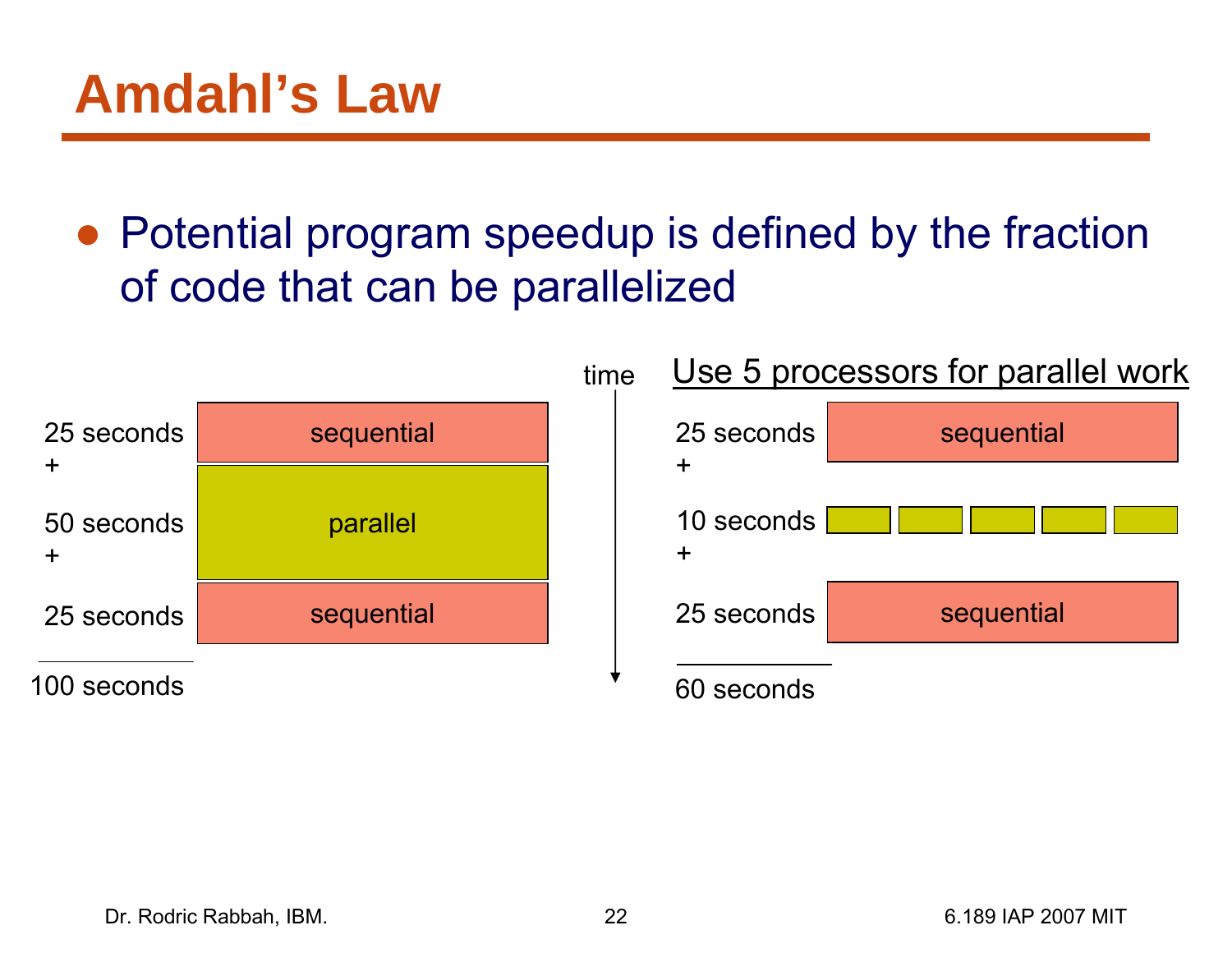### **Amdahl's Law**



 $\bullet$  Speedup = old running time / new running time = 100 seconds / 60 seconds  $= 1.67$ (parallel version is 1.67 times faster)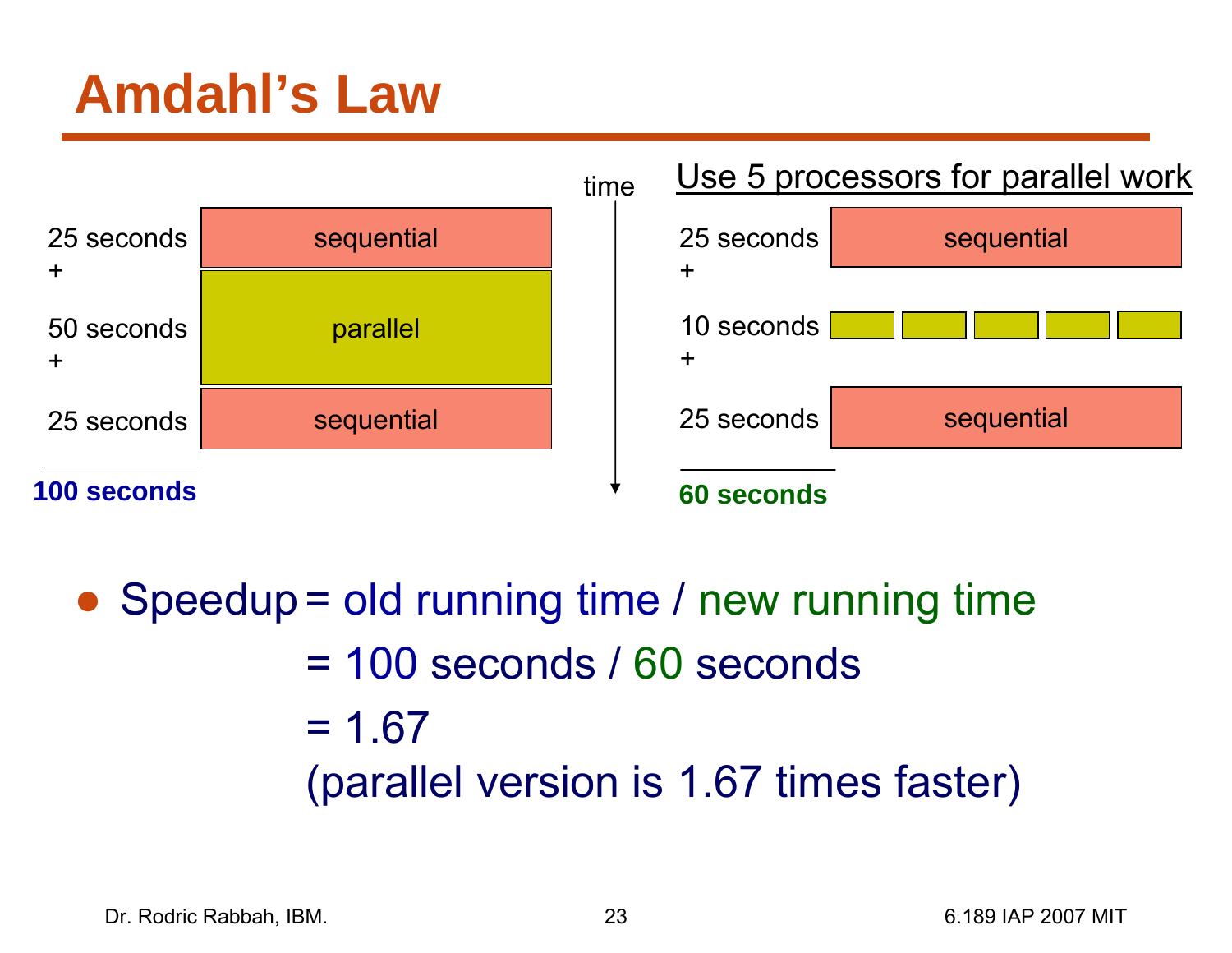- $\bullet$   $p$  = fraction of work that can be parallelized
- *n* = the number of processor

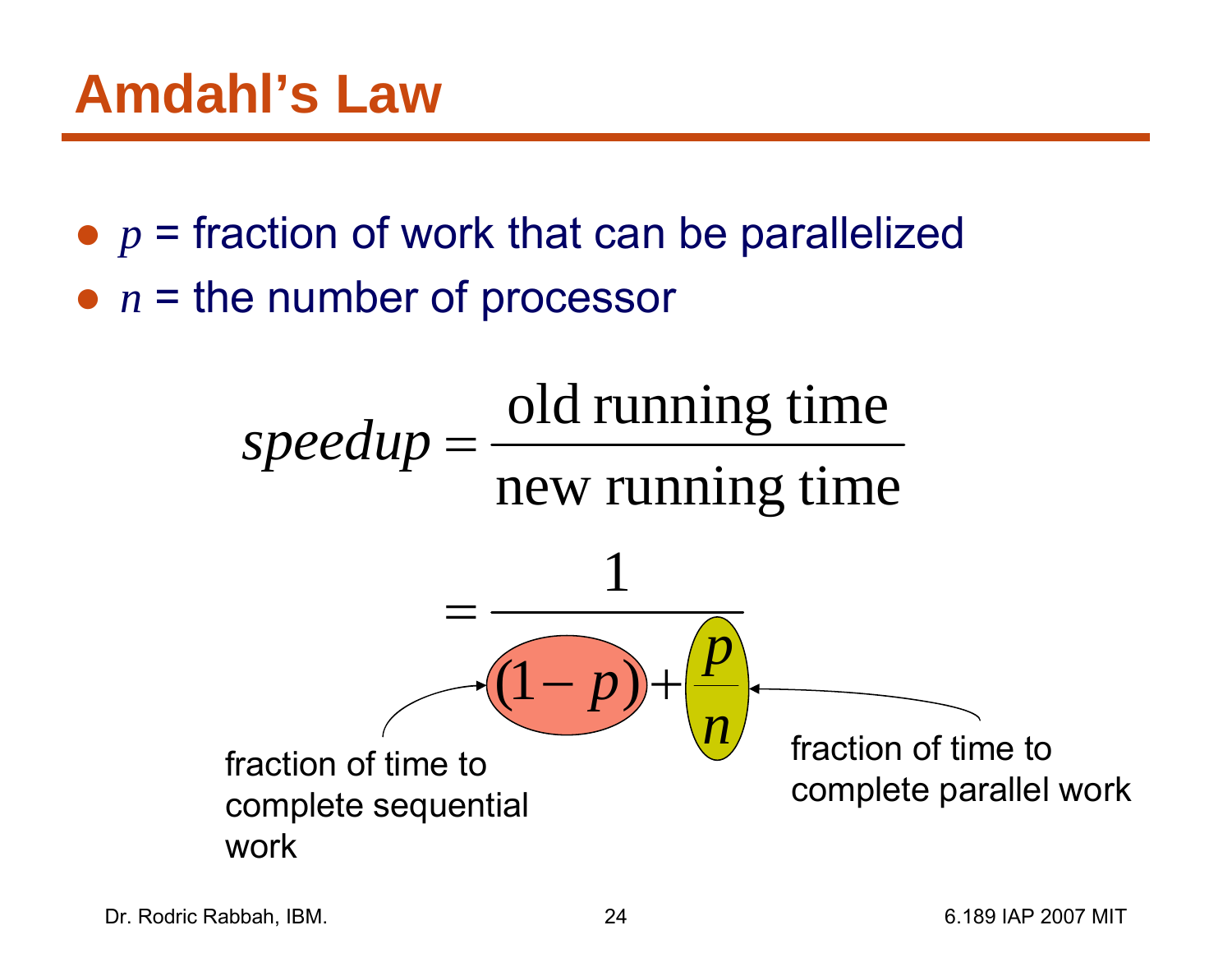#### **Implications of Amdahl's Law**

- Speedup tends to  $\frac{1}{1-p}$  as number of processors tends to infinity 1
- Parallel programming is worthwhile when programs have a lot of work that is parallel in nature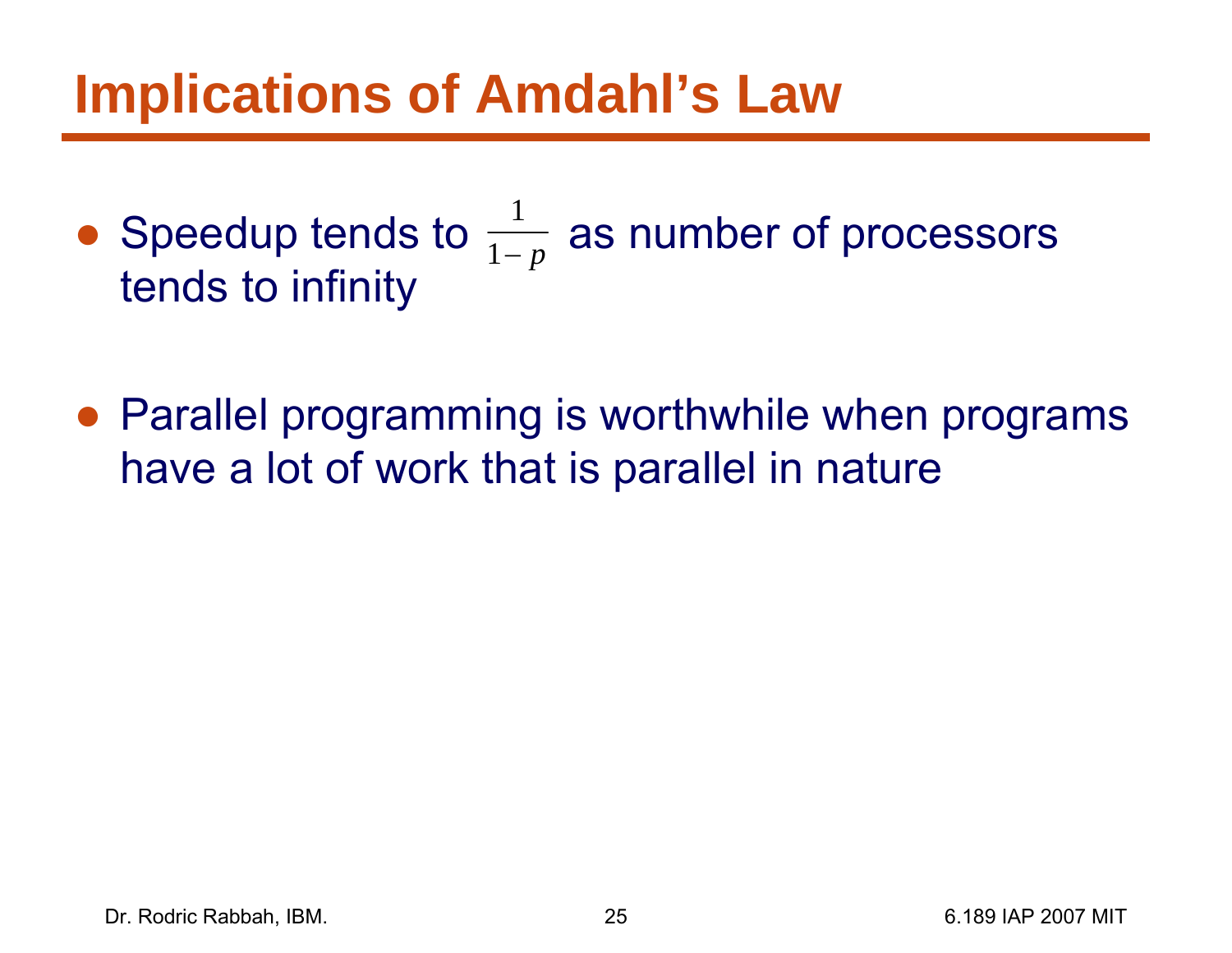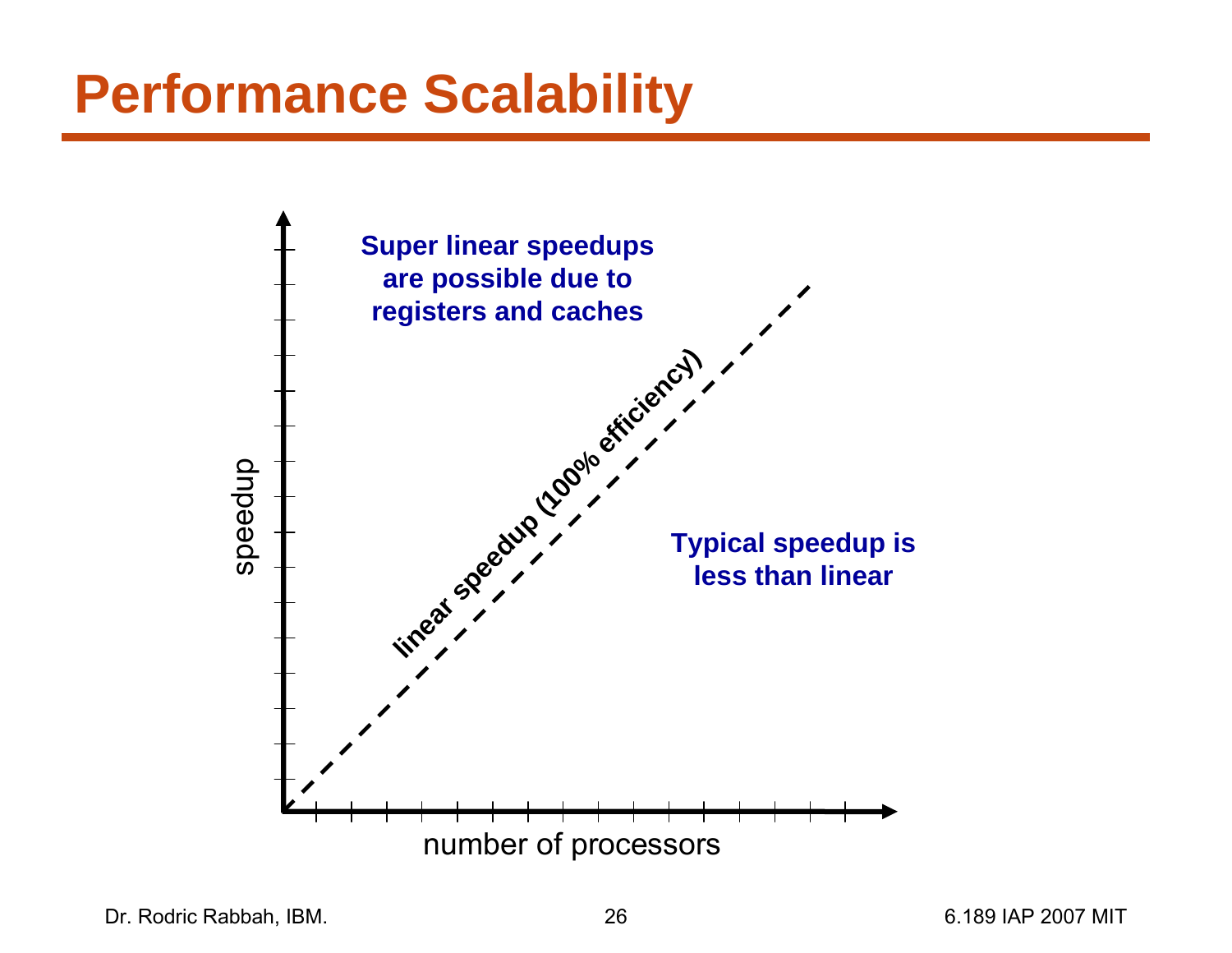## **Understanding Performance**

- **Coverage** or extent of parallelism in algorithm
- $\bullet$ **Granularity** of partitioning among processors
- **Locality** of computation and communication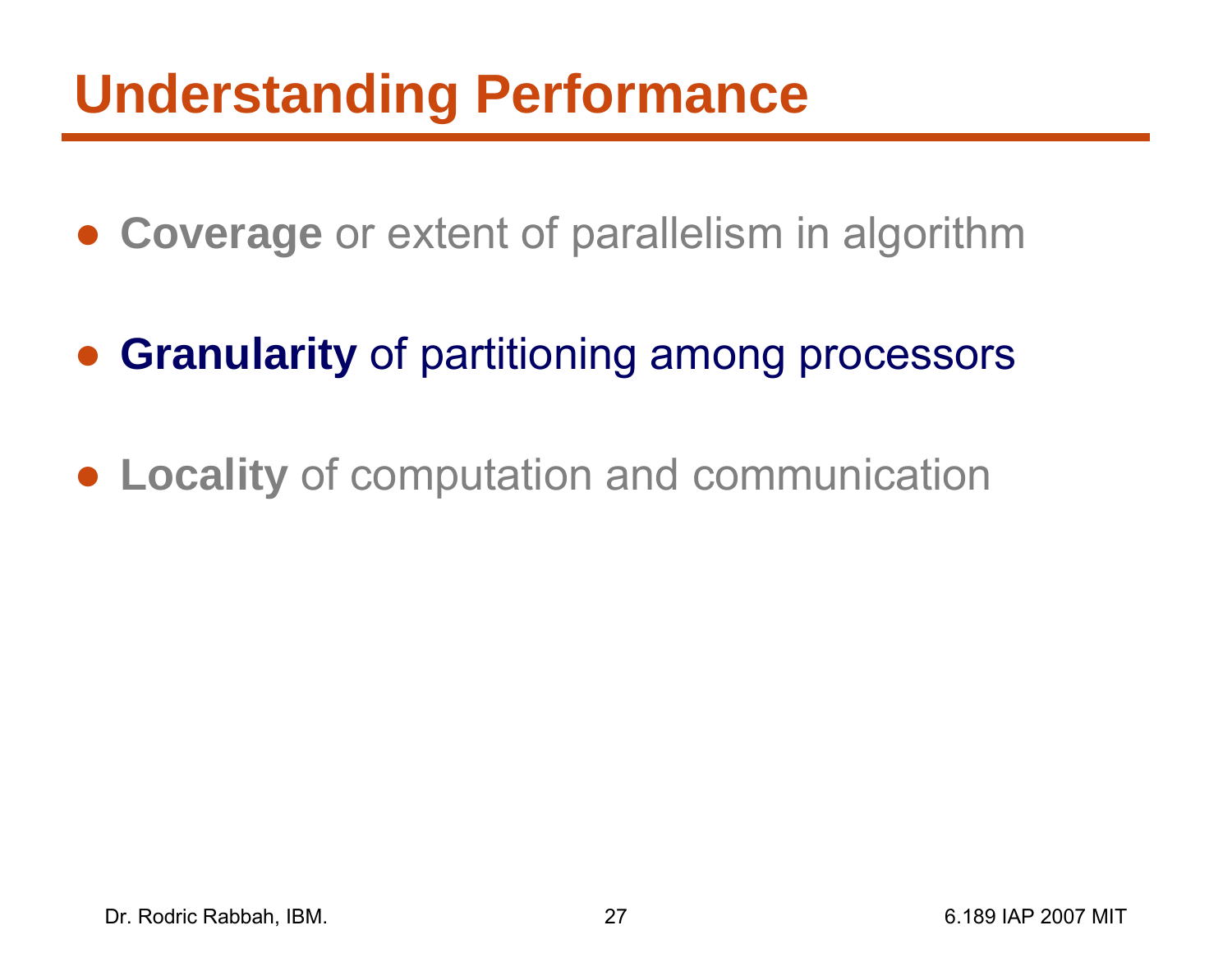### **Granularity**

● Granularity is a qualitative measure of the ratio of computation to communication

● Computation stages are typically separated from periods of communication by synchronization events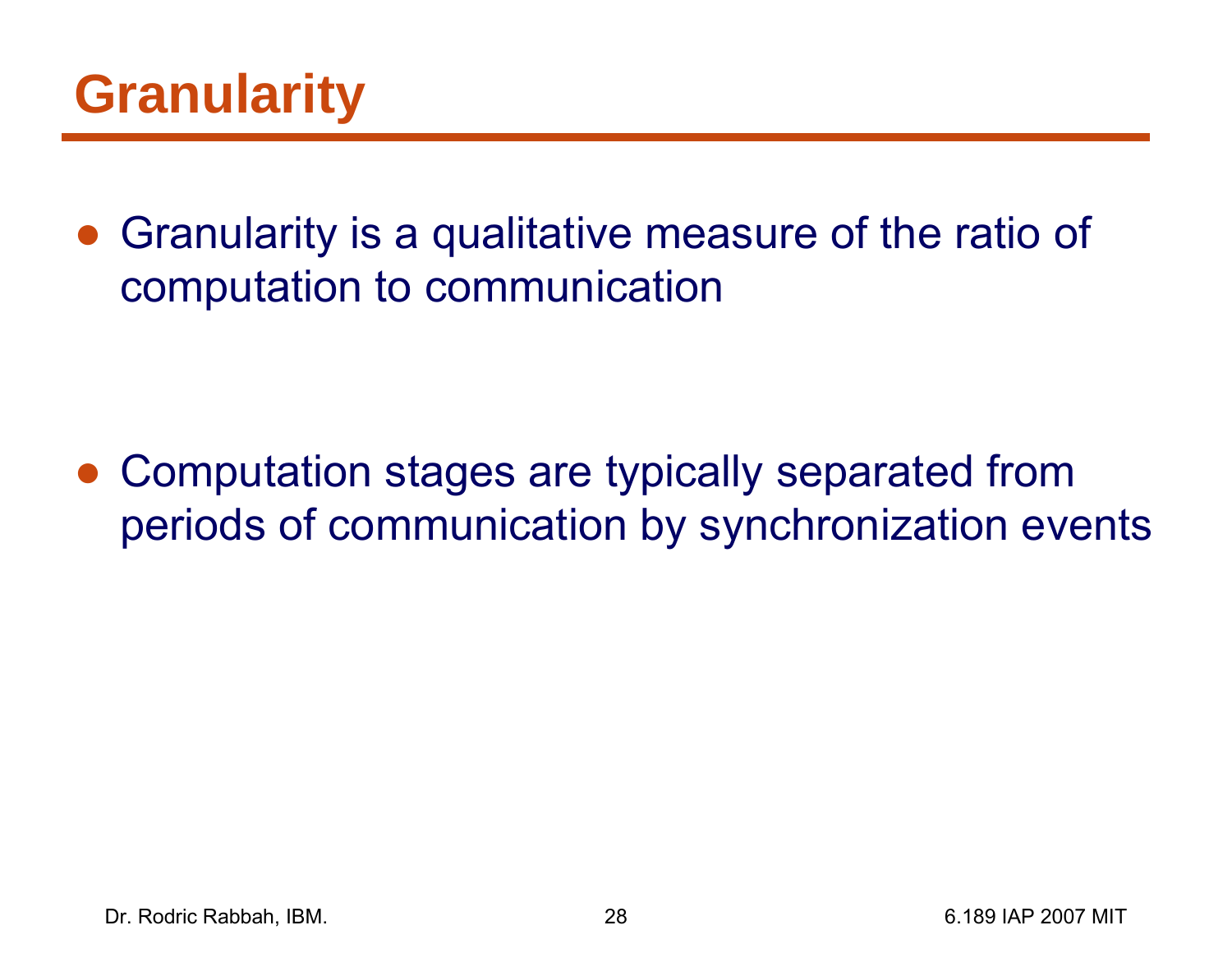## **Fine vs. Coarse Granularity**

- $\bullet$  Fine-grain Parallelism
	- $\mathcal{L}_{\mathcal{A}}$  Low computation to communication ratio
	- $\mathcal{L}^{\text{max}}_{\text{max}}$  Small amounts of computational work between communication stages
	- $\mathcal{L}_{\text{max}}$  Less opportunity for performance enhancement
	- $\mathcal{C}^{\mathcal{A}}$  High communication overhead



- $\bullet$  Coarse-grain Parallelism
	- F. High computation to communication ratio
	- $\mathcal{L}_{\mathcal{A}}$  Large amounts of computational work between communication events
	- $\| \cdot \|$  More opportunity for performance increase
	- F Harder to load balance efficiently

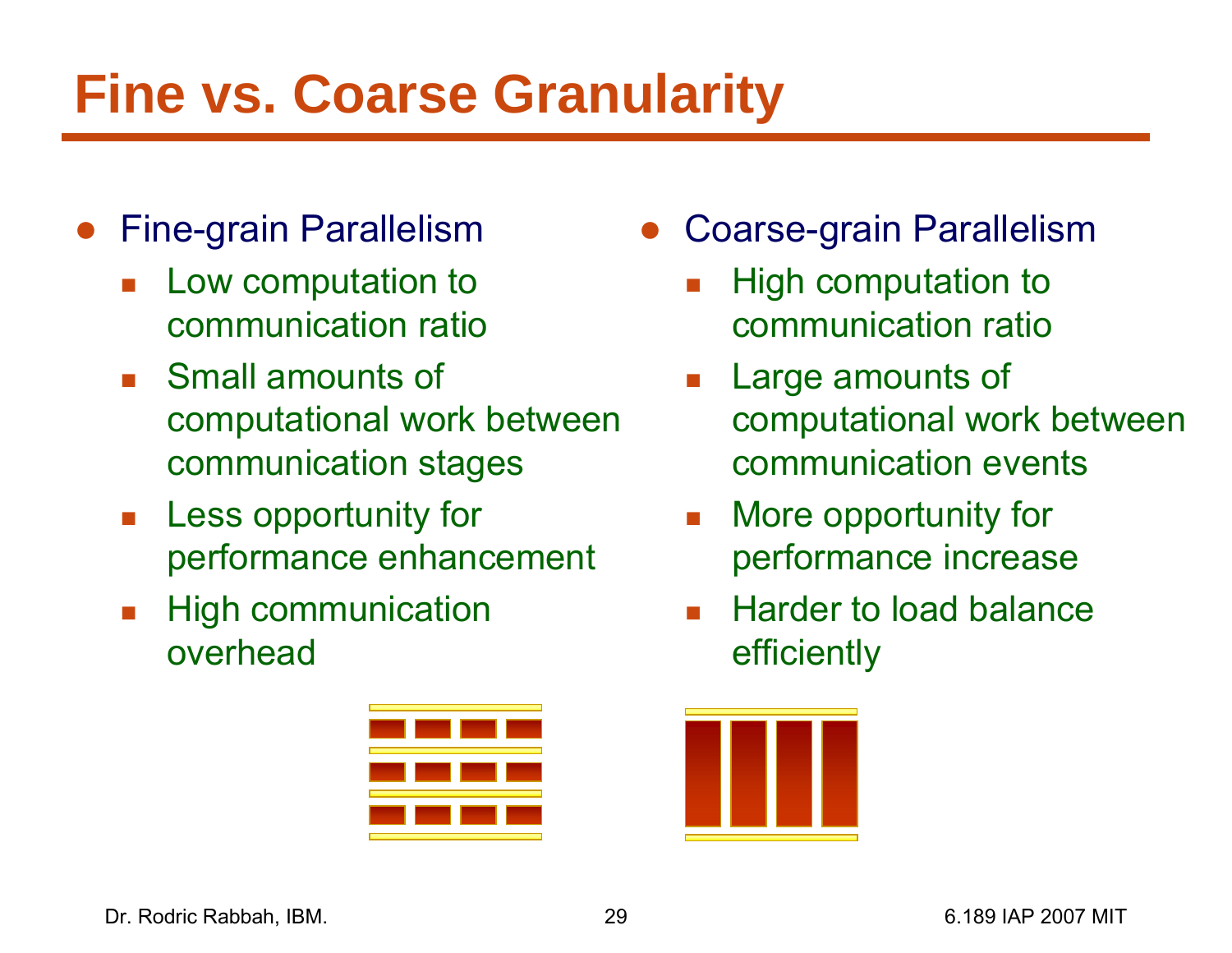## **The Load Balancing Problem**

- Processors that finish early have to wait for the processor with the largest amount of work to complete
	- **Leads to idle time, lowers utilization**

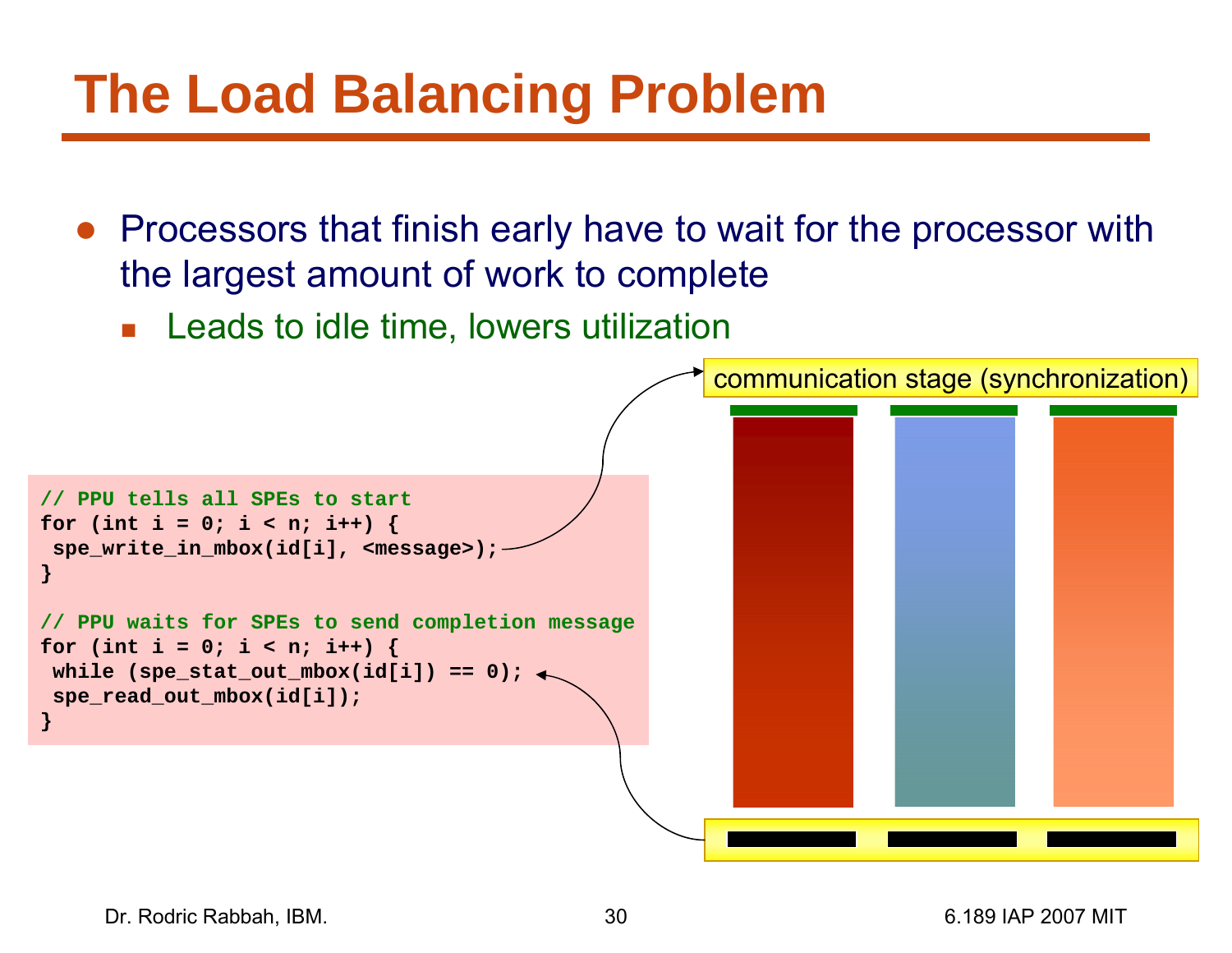- ● Programmer make decisions and assigns a fixed amount of work to each processing core a priori
- Works well for homogeneous multicores
	- **All core are the same**
	- $\overline{\mathbb{R}}$ Each core has an equal amount of work
- Not so well for heterogeneous multicores
	- $\mathbb{R}^2$ Some cores may be faster than others
	- b. Work distribution is uneven



P2

P1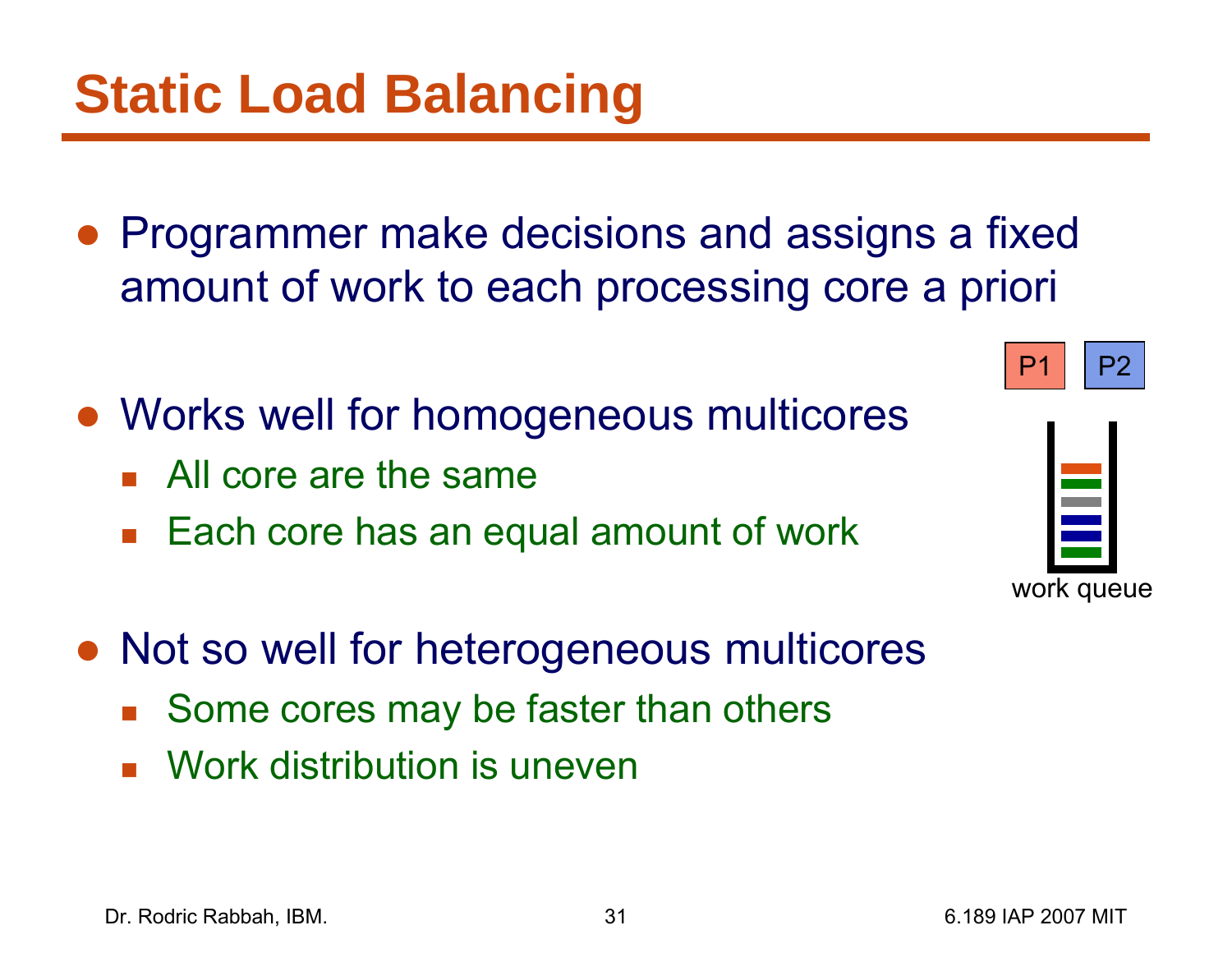## **Dynamic Load Balancing**

- When one core finishes its allocated work, it takes on work from core with the heaviest workload
- Ideal for codes where work is uneven, and in heterogeneous multicore



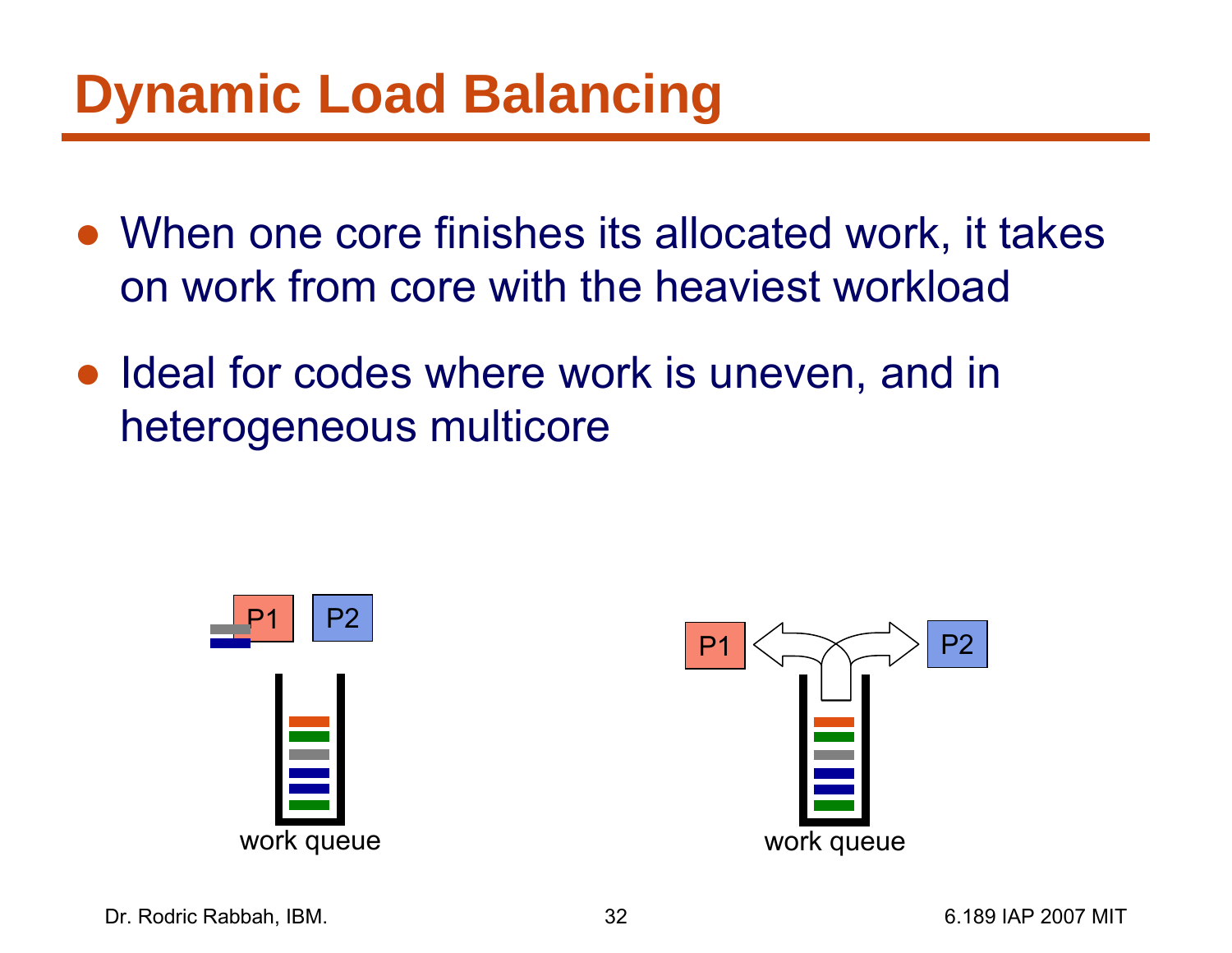## **Granularity and Performance Tradeoffs**

- 1. Load balancing
	- $\mathcal{L}^{\text{max}}_{\text{max}}$ How well is work distributed among cores?
- 2. Synchronization
	- $\mathcal{L}_{\mathcal{A}}$ Are there ordering constraints on execution?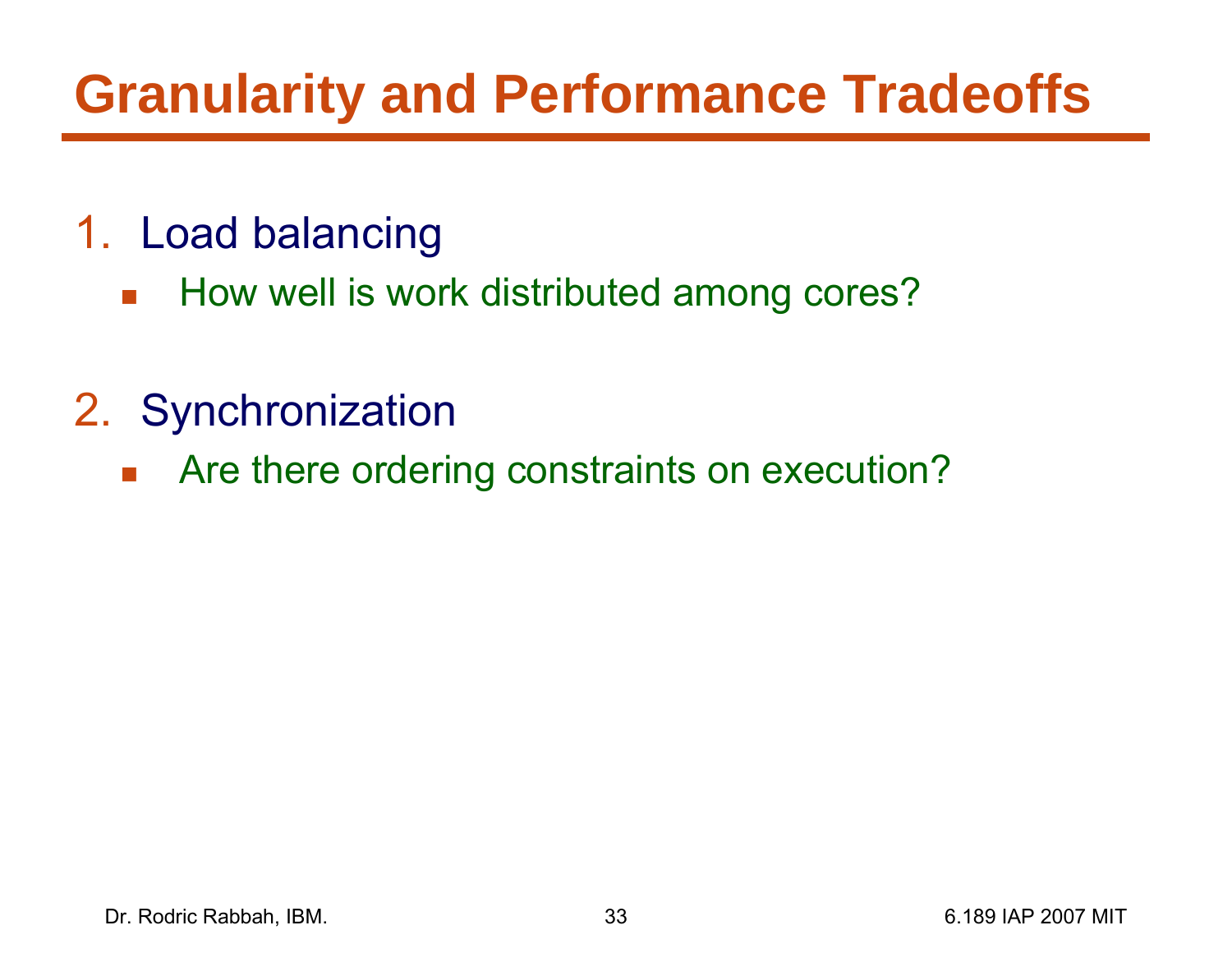#### **Data Dependence Graph**



Dr. Rodric Rabbah, IBM. (2007) 34 6.189 IAP 2007 MIT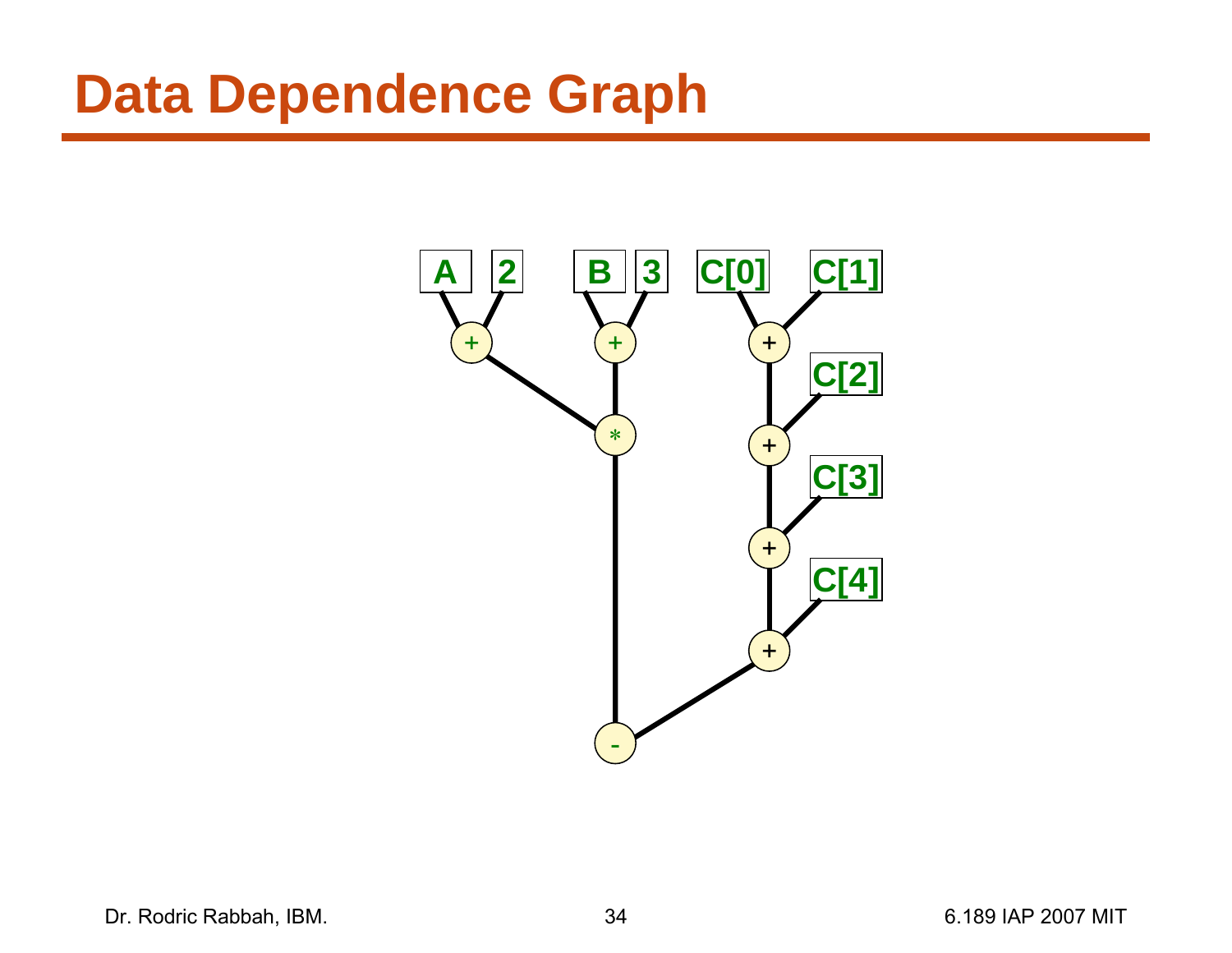#### **Dependence and Synchronization**

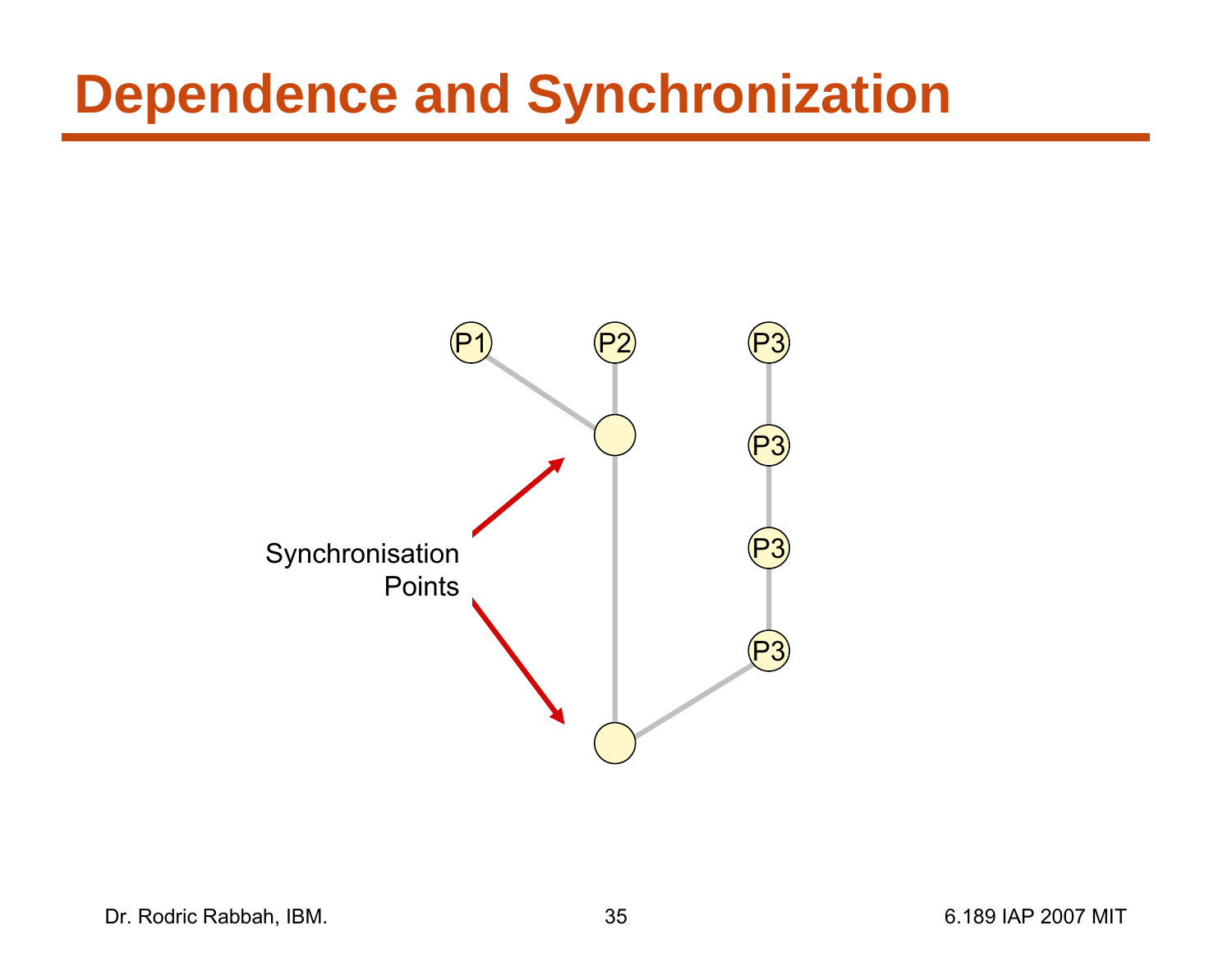### **Synchronization Removal**

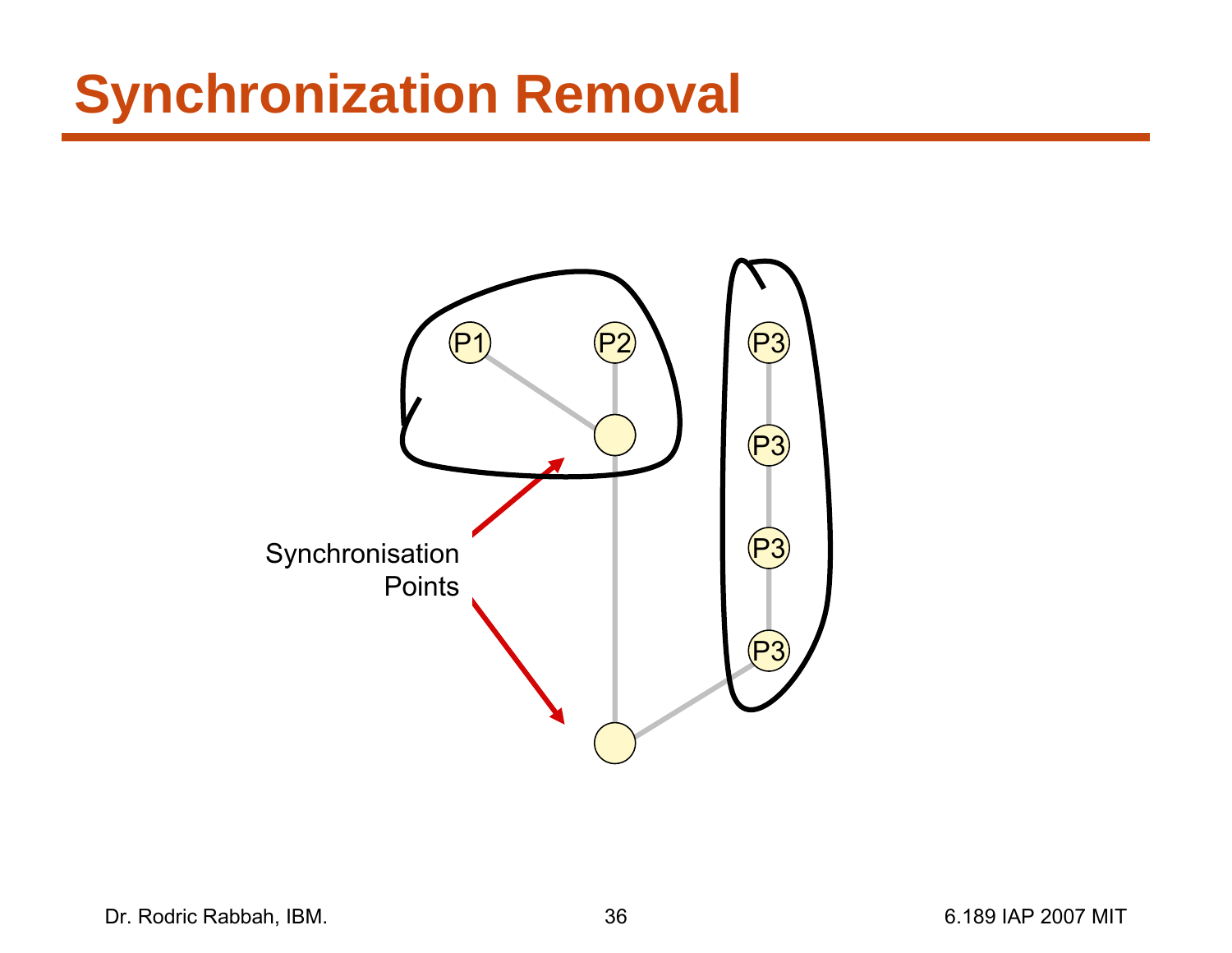## **Granularity and Performance Tradeoffs**

- 1. Load balancing
	- $\mathcal{L}(\mathcal{A})$ How well is work distributed among cores?
- 2. Synchronization
	- $\mathcal{L}^{\mathcal{L}}$ Are there ordering constraints on execution?
- 3. Communication
	- $\mathcal{L}^{\mathcal{L}}$ Communication is not cheap!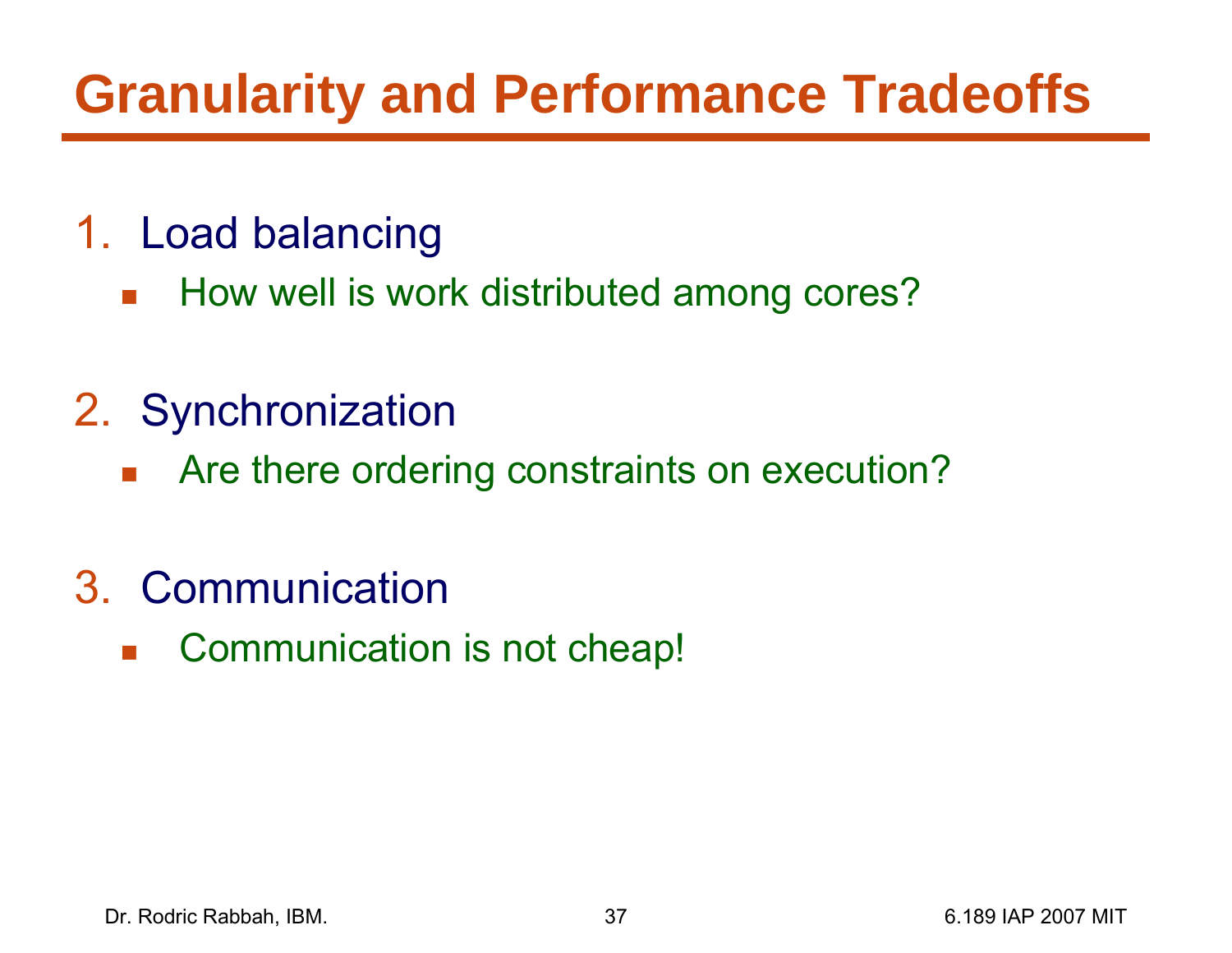## **Communication Cost Model**



Dr. Rodric Rabbah, IBM. 6.189 IAP 2007 MIT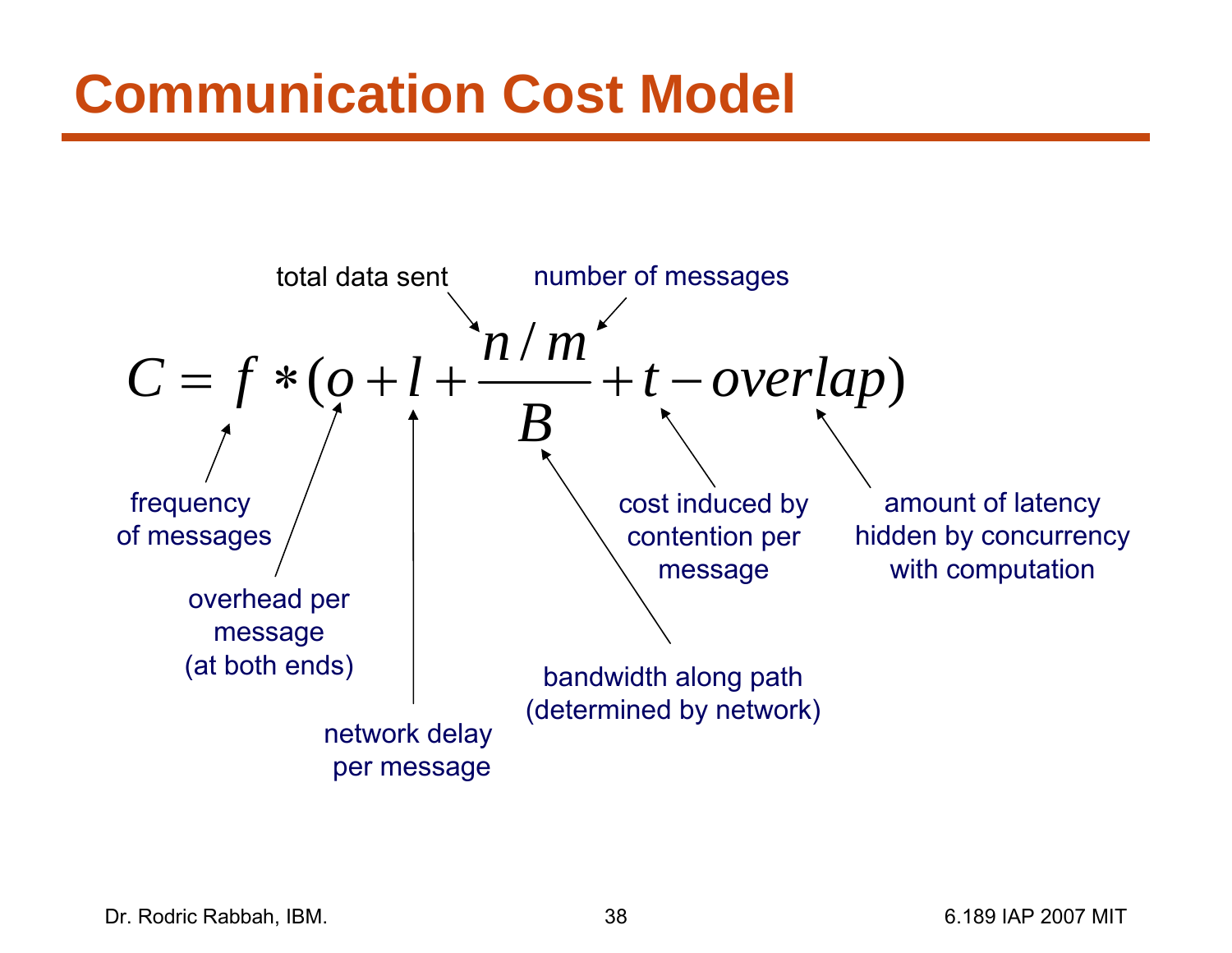## **Types of Communication**

- Cores exchange data or control messages
	- Cell examples: DMA vs. Mailbox
- Control messages are often short
- $\bullet$ Data messages are relatively much larger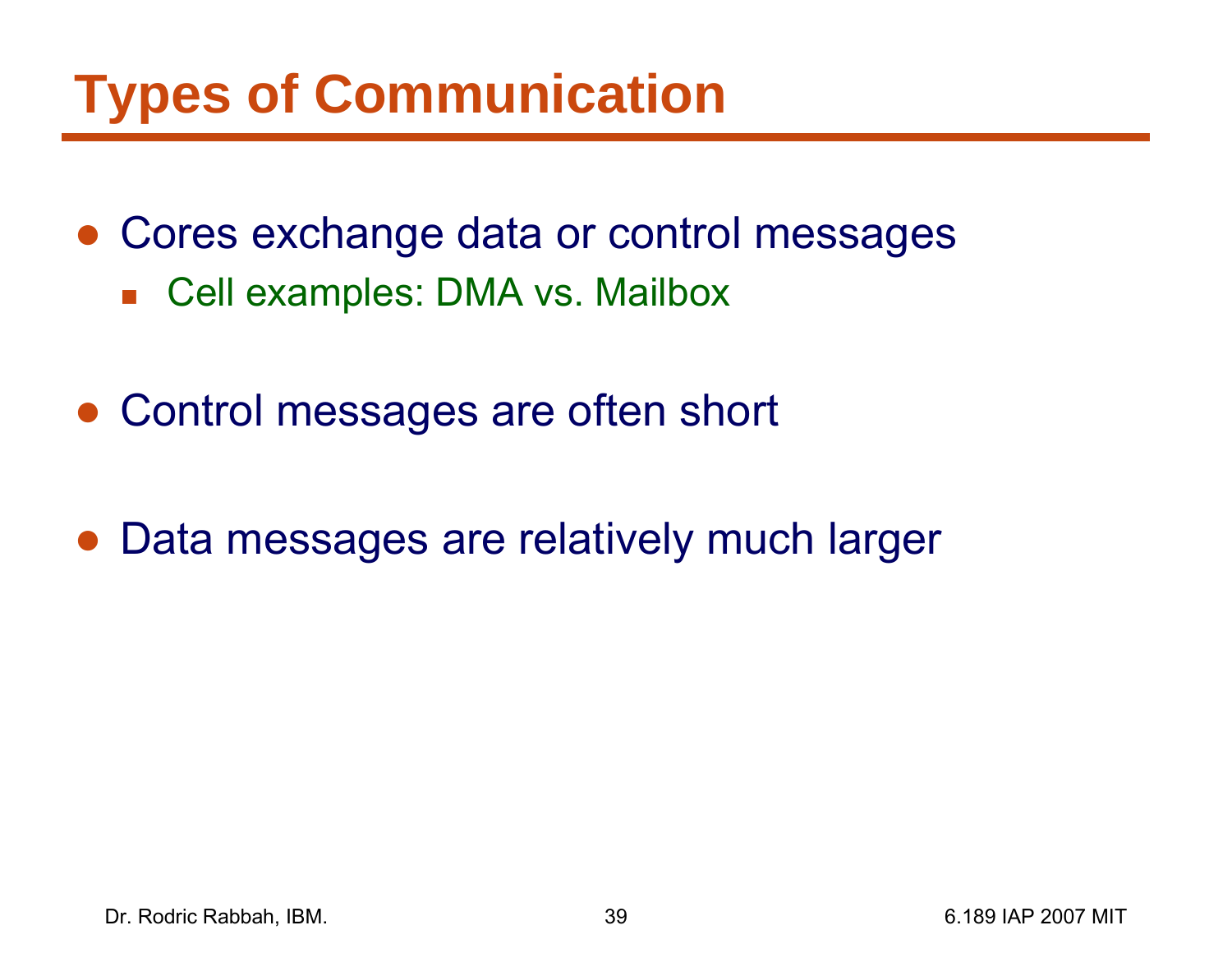## **Overlapping Messages and Computation**

- $\bullet$  Computation and communication concurrency can be achieved with pipelining
	- F Think instruction pipelining in superscalars

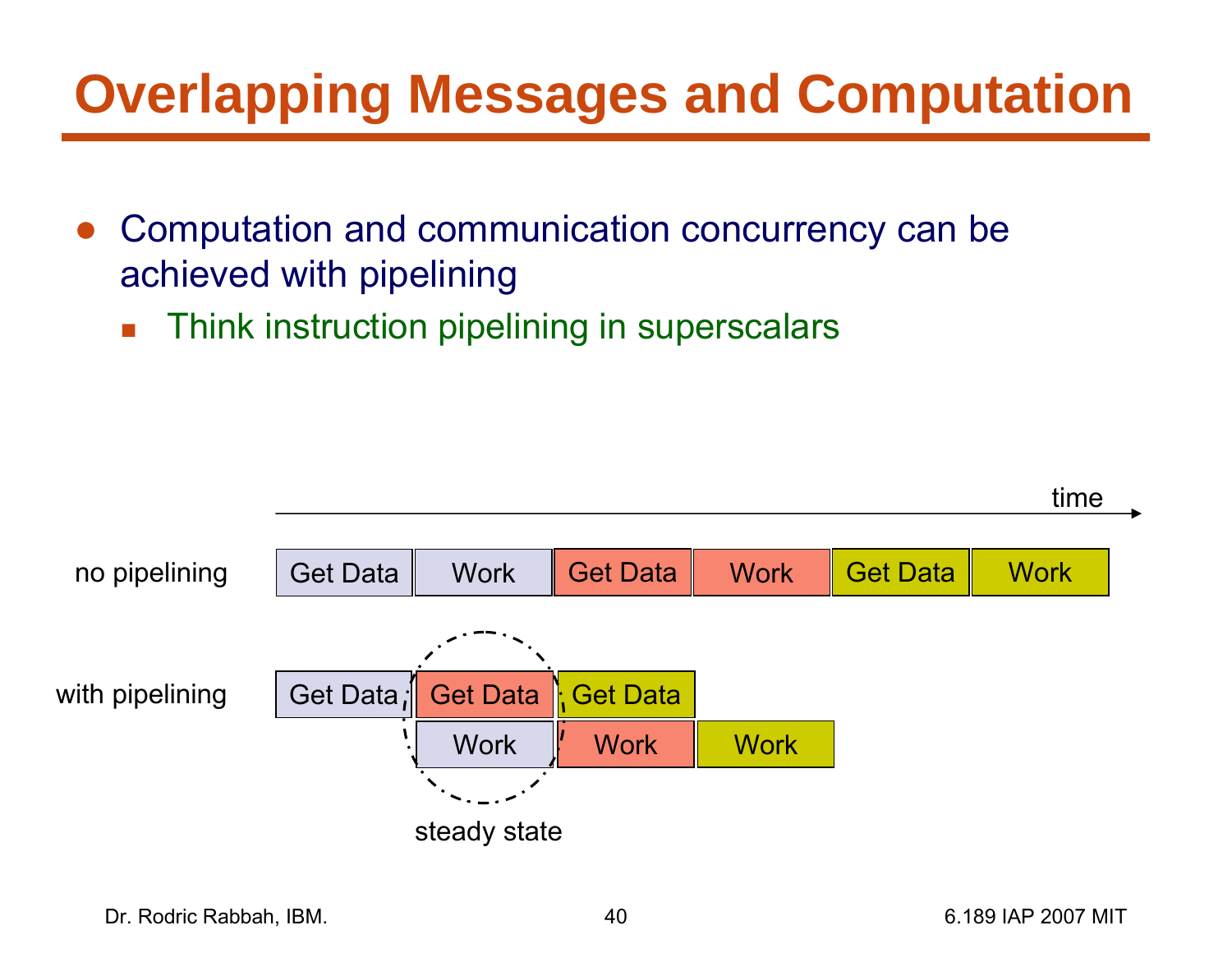## **Overlapping Messages and Computation**

- $\bullet$  Computation and communication concurrency can be achieved with pipelining
	- F Think instruction pipelining in superscalars
- Essential for performance on Cell and similar distributed memory multicores



#### Cell buffer pipelining example

```
// Start transfer for first buffer
id = 0;
mfc_get(buf[id], addr, BUFFER_SIZE, id, 0, 0);
id ^= 1;
while (!done) {
 // Start transfer for next buffer
 addr += BUFFER_SIZE;
 mfc_get(buf[id], addr, BUFFER_SIZE, id, 0, 0);
 // Wait until previous DMA request finishes
 id ^= 1;
 mfc_write_tag_mask(1 << id);
 mfc_read_tag_status_all();
 // Process buffer from previous iteration
 process_data(buf[id]);
}
```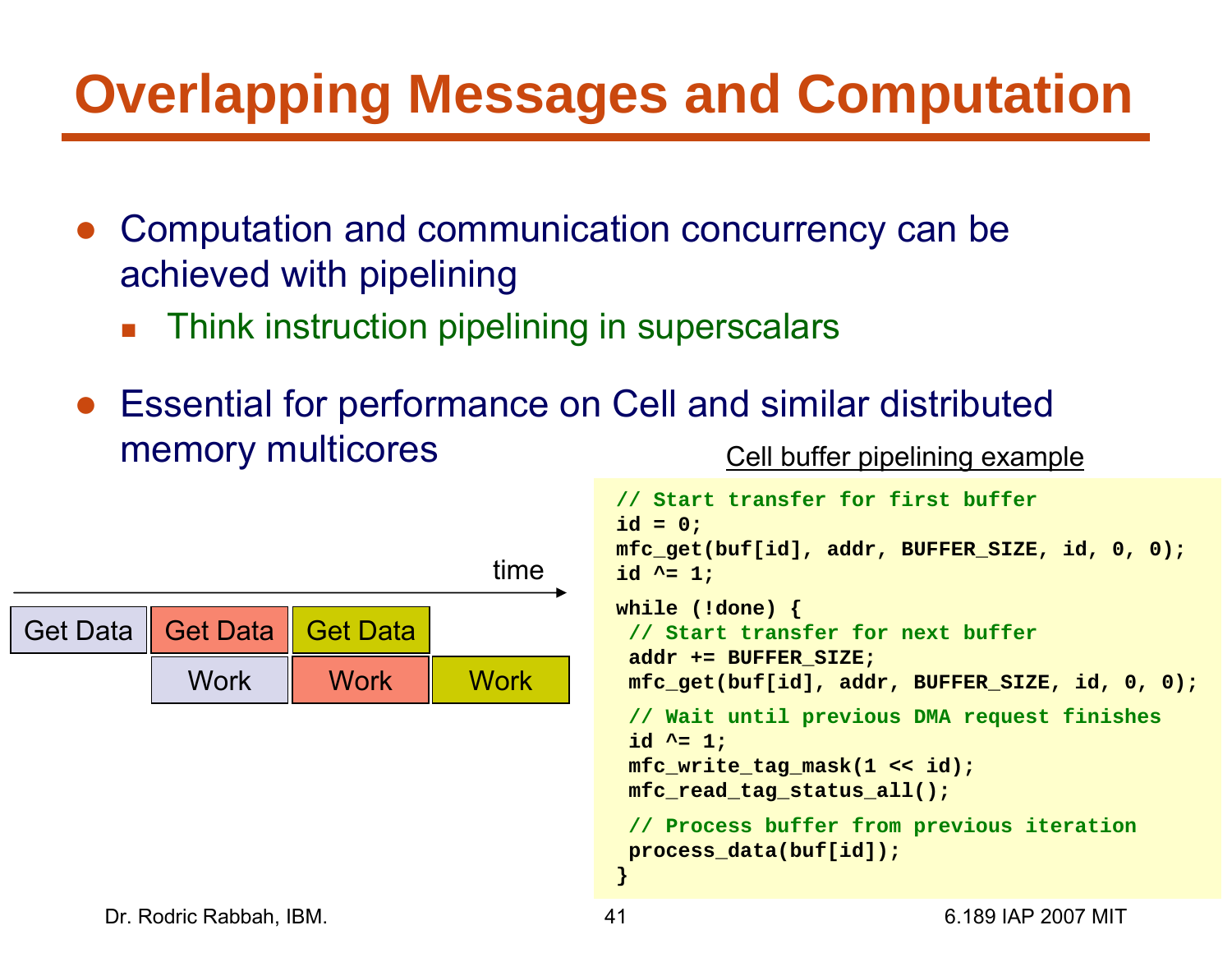## **Communication Patterns**

- With message passing, programmer has to understand the computation and orchestrate the communication accordingly
	- Point to Point
	- $\mathcal{L}_{\mathcal{A}}$ Broadcast (one to all) and Reduce (all to one)
	- $\mathcal{L}(\mathcal{A})$ All to All (each processor sends its data to all others)
	- $\overline{\mathbb{R}}$ Scatter (one to several) and Gather (several to one)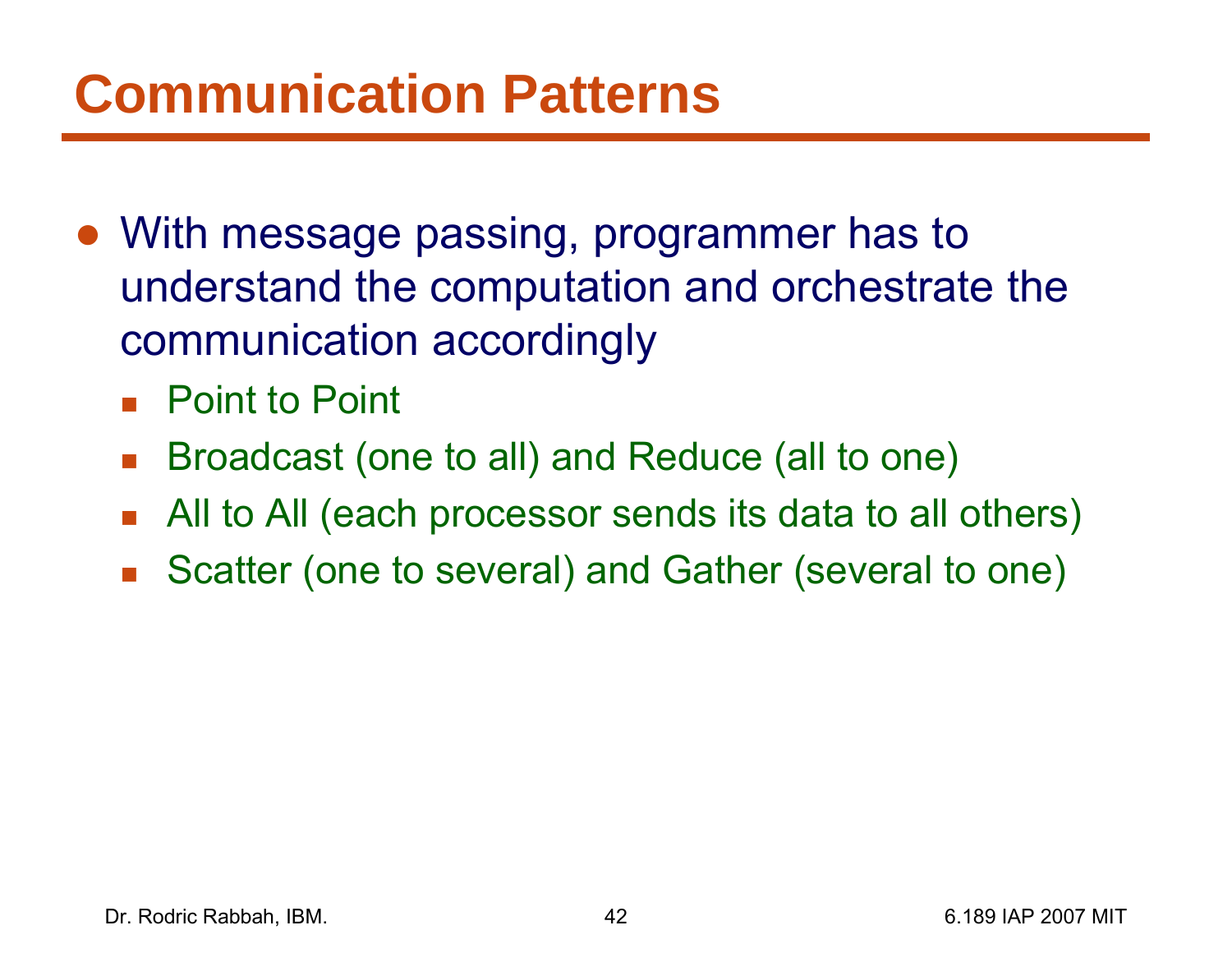#### **A Message Passing Library Specification**

- ● MPI: specification
	- **Not a language or compiler specification**
	- $\mathbb{R}^2$ Not a specific implementation or product
	- $\mathcal{L}_{\mathcal{A}}$ SPMD model (same program, multiple data)
- ● For parallel computers, clusters, and heterogeneous networks, multicores
- Full-featured
- $\bullet$  Multiple communication modes allow precise buffer management
- $\bullet$  Extensive collective operations for scalable global communication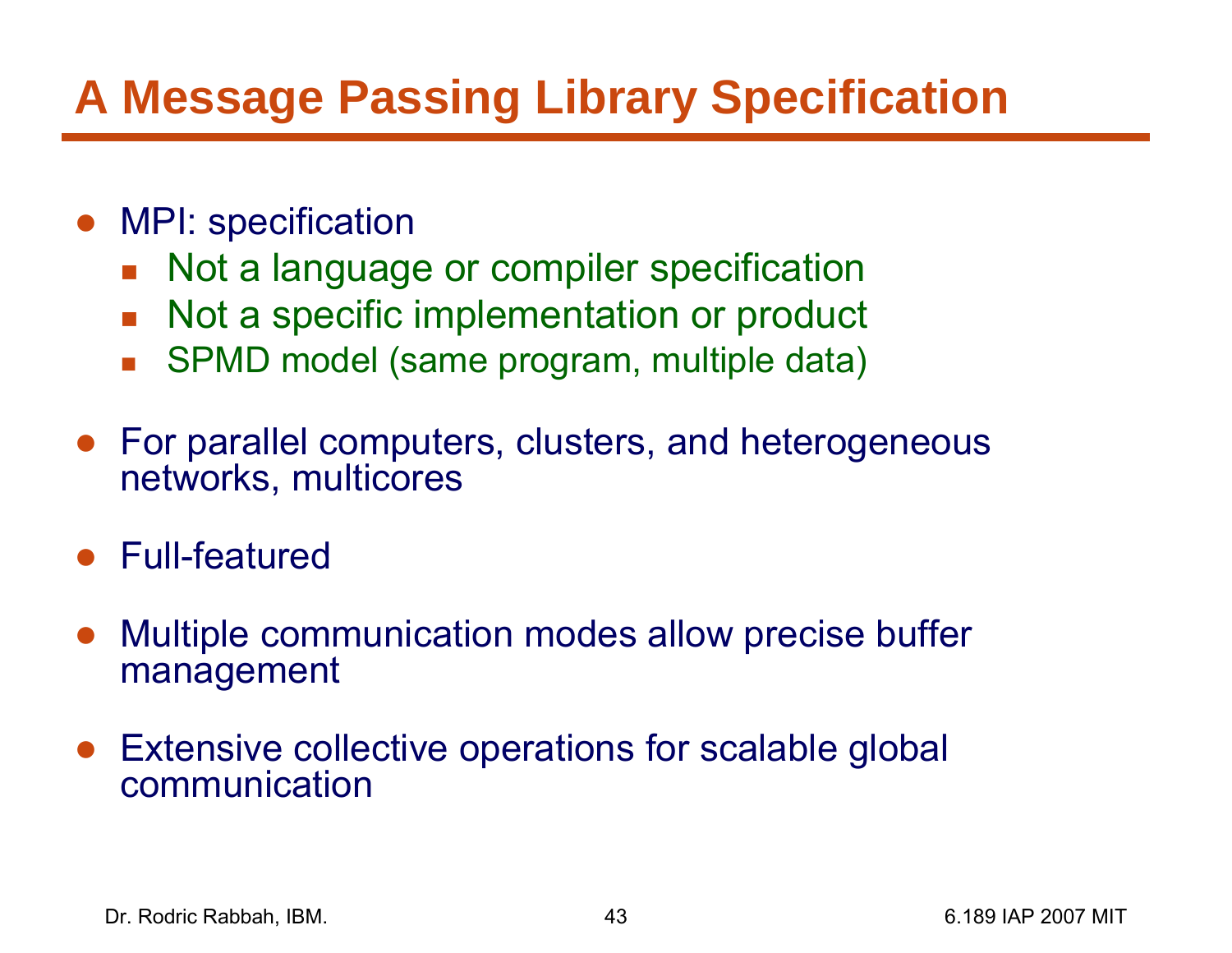## **Where Did MPI Come From?**

- ● Early vendor systems (Intel's NX, IBM's EUI, TMC's CMMD) were not portable (or very capable)
- $\bullet$  Early portable systems (PVM, p4, TCGMSG, Chameleon) were mainly research efforts
	- $\overline{\mathbb{R}^n}$ Did not address the full spectrum of issues
	- **Lacked vendor support**
	- **Nere not implemented at the most efficient level**
- $\bullet$  The MPI Forum organized in 1992 with broad participation
	- $\overline{\phantom{a}}$ Vendors: IBM, Intel, TMC, SGI, Convex, Meiko
	- $\mathbb{R}^3$ Portability library writers: PVM, p4
	- $\mathcal{L}^{\mathcal{L}}$ Users: application scientists and library writers
	- **Finished in 18 months**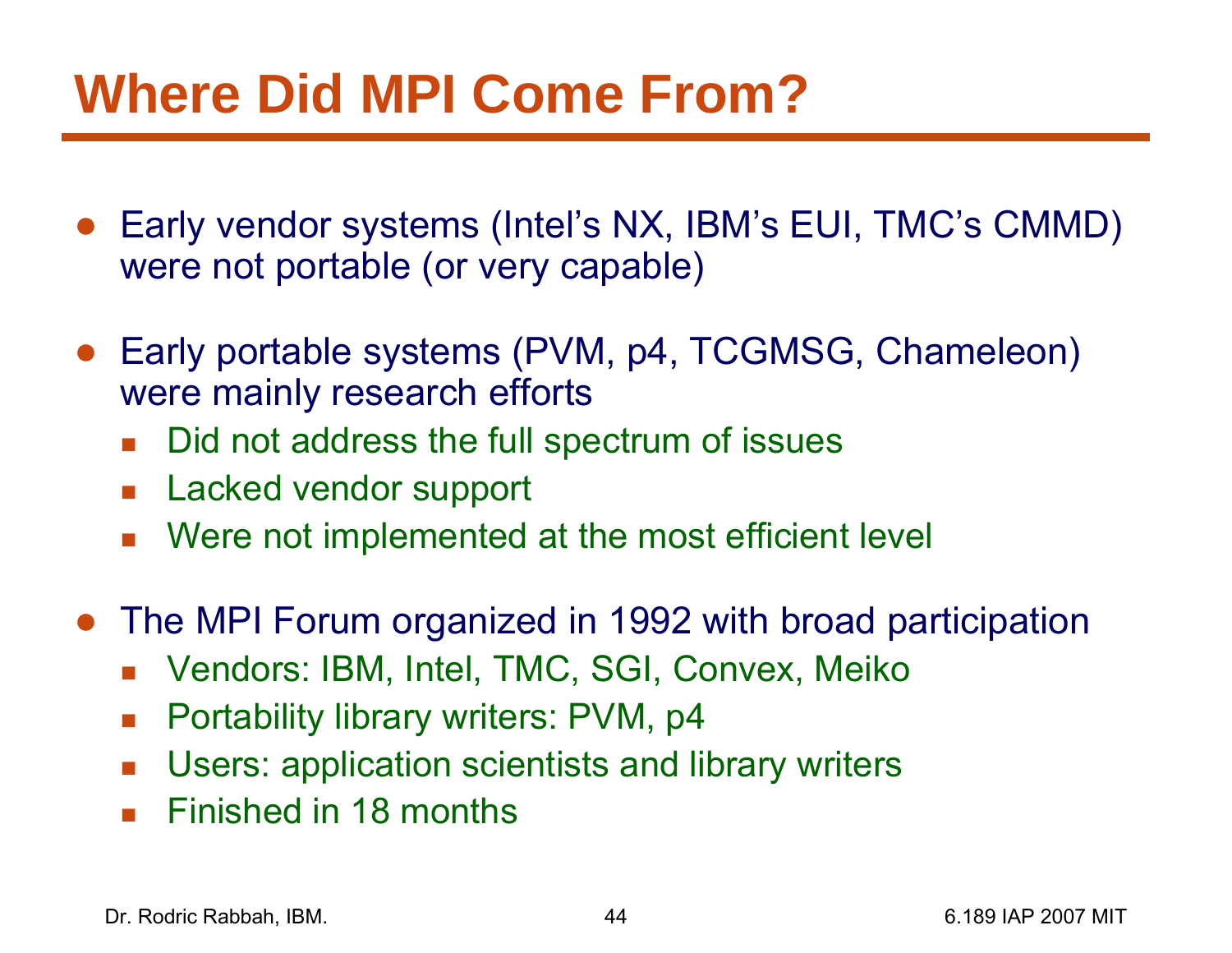●Basic method of communication between two processors

- F. Originating processor "sends" message to destination processor
- $\mathcal{L}_{\mathcal{A}}$ Destination processor then "receives" the message
- ● The message commonly includes
	- F Data or other information
	- $\mathcal{C}^{\mathcal{A}}$ Length of the message



F. Destination address and possibly a tag

#### Cell "send" and "receive" commands

| mfc put (source LS addr,<br>destination memory addr, |
|------------------------------------------------------|
| # bytes,                                             |
| tag,                                                 |
| $\langle \ldots \rangle$                             |
|                                                      |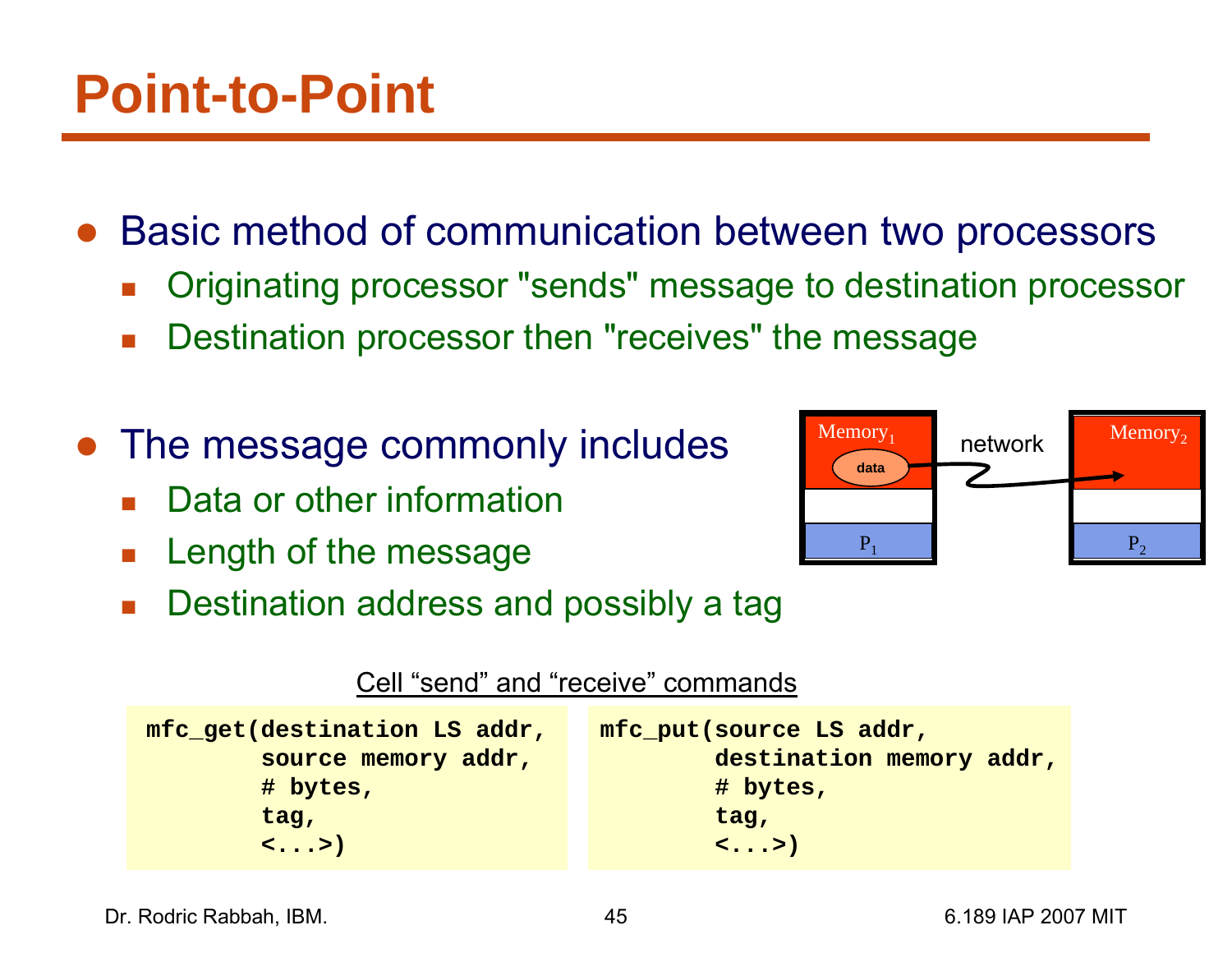## **Synchronous vs. Asynchronous Messages**

- Synchronous send
	- $\overline{\mathbb{R}}$  Sender notified when message is received



- Asynchronous send
	- $\overline{\phantom{a}}$  Sender only knows that message is sent



Dr. Rodric Rabbah, IBM. 46 6.189 IAP 2007 MIT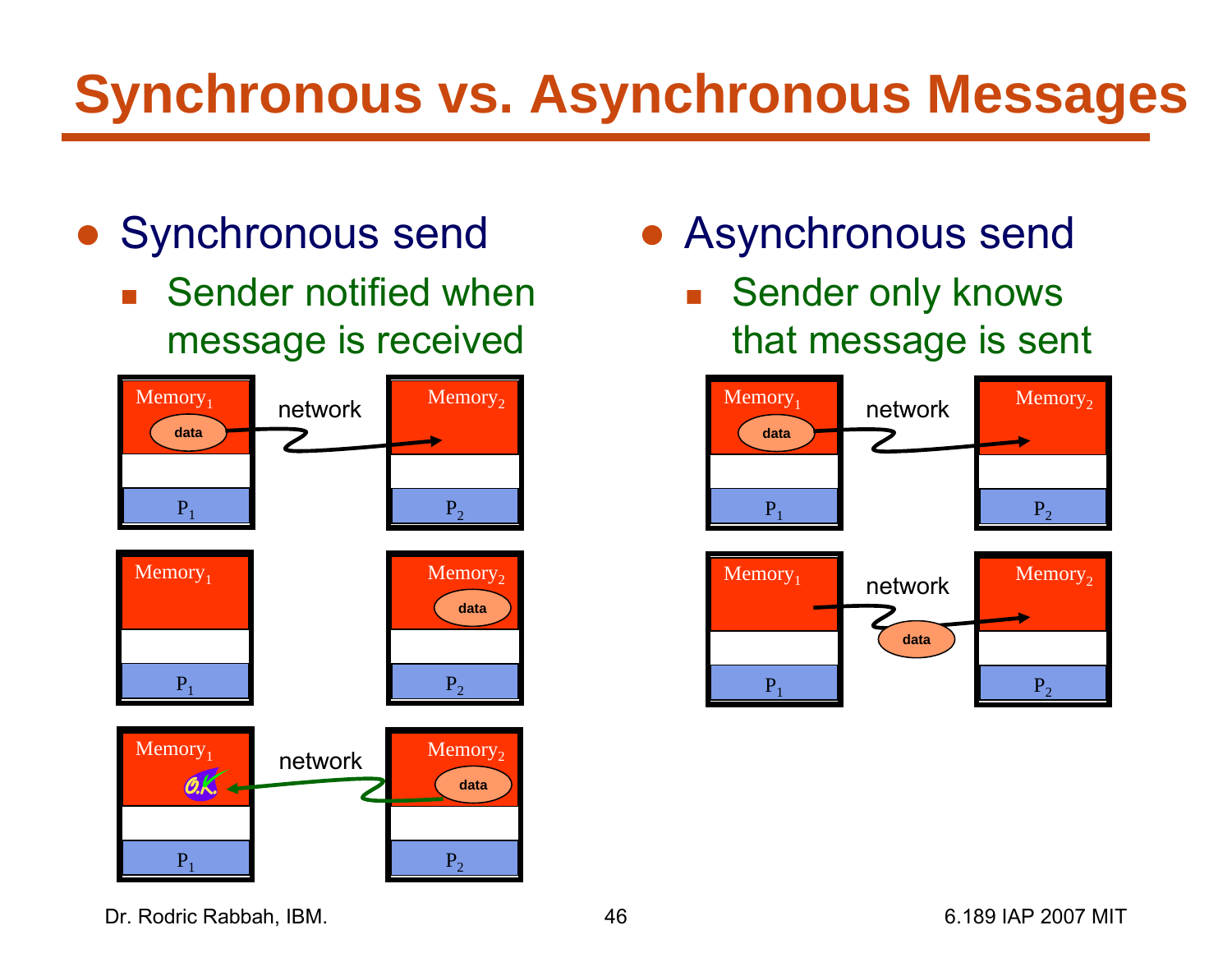## **Blocking vs. Non-Blocking Messages**

- $\bullet$  Blocking messages
	- **Sender waits until** message is transmitted: **buffer is empty**
	- F. Receiver waits until message is received: **buffer is full**
	- **Potential for deadlock**

#### Cell blocking mailbox "send"

```
// SPE does some work
...// SPE notifies PPU that task has completed
spu_write_out_mbox(<message>);
// SPE does some more work
...// SPE notifies PPU that task has completed
spu_write_out_mbox(<message>);
```
- $\bullet$  Non-blocking
	- F. Processing continues even if message hasn't been transmitted
	- **Avoid idle time and** deadlocks

#### Cell non-blocking data "send" and "wait"

```
// DMA back results
mfc_put(data, cb.data_addr, data_size, ...);
```

```
// Wait for DMA completion
mfc_read_tag_status_all();
```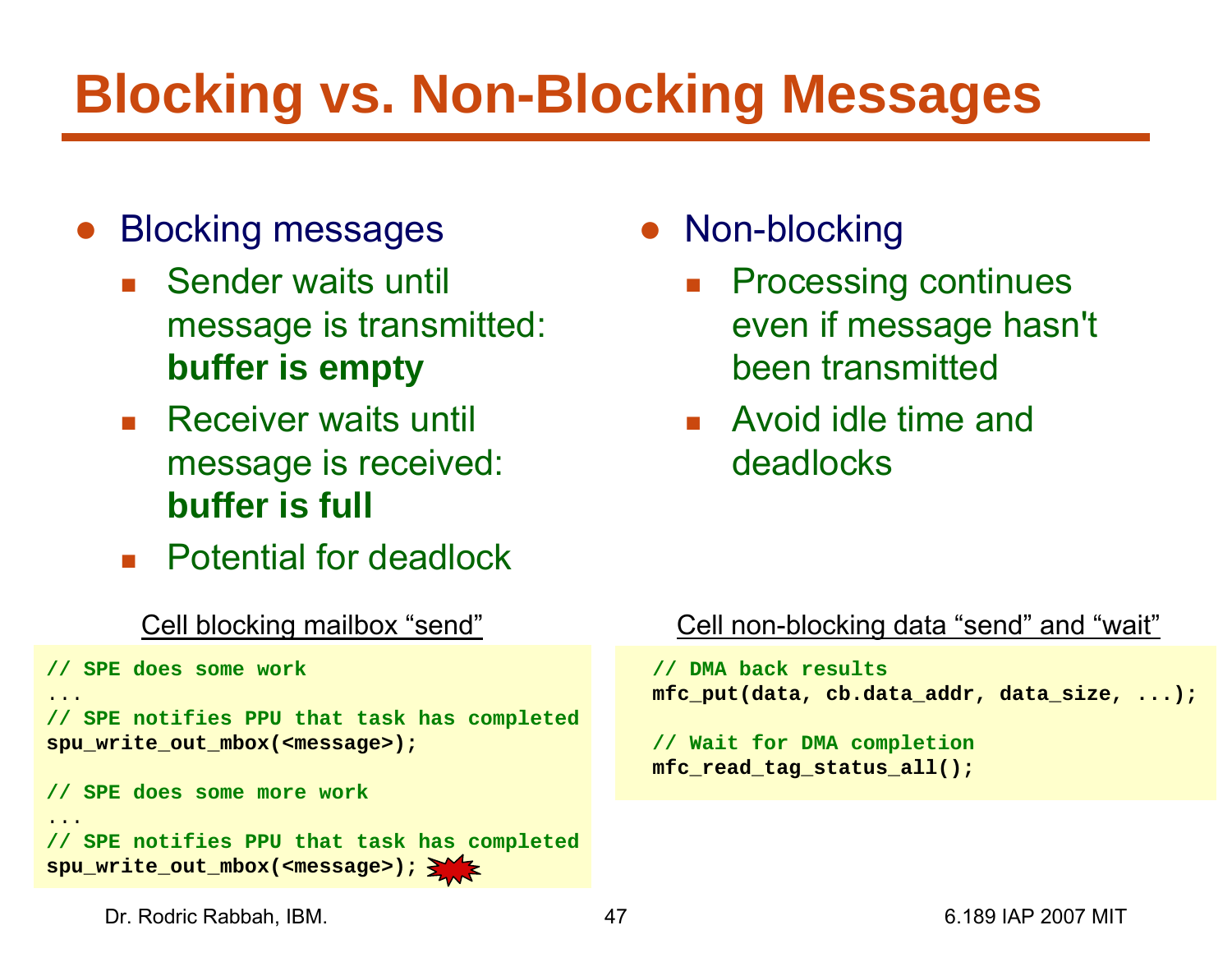#### **Sources of Deadlocks**

- If there is insufficient buffer capacity, sender waits until additional storage is available
- ●What happens with this code?



●Depends on length of message and available buffer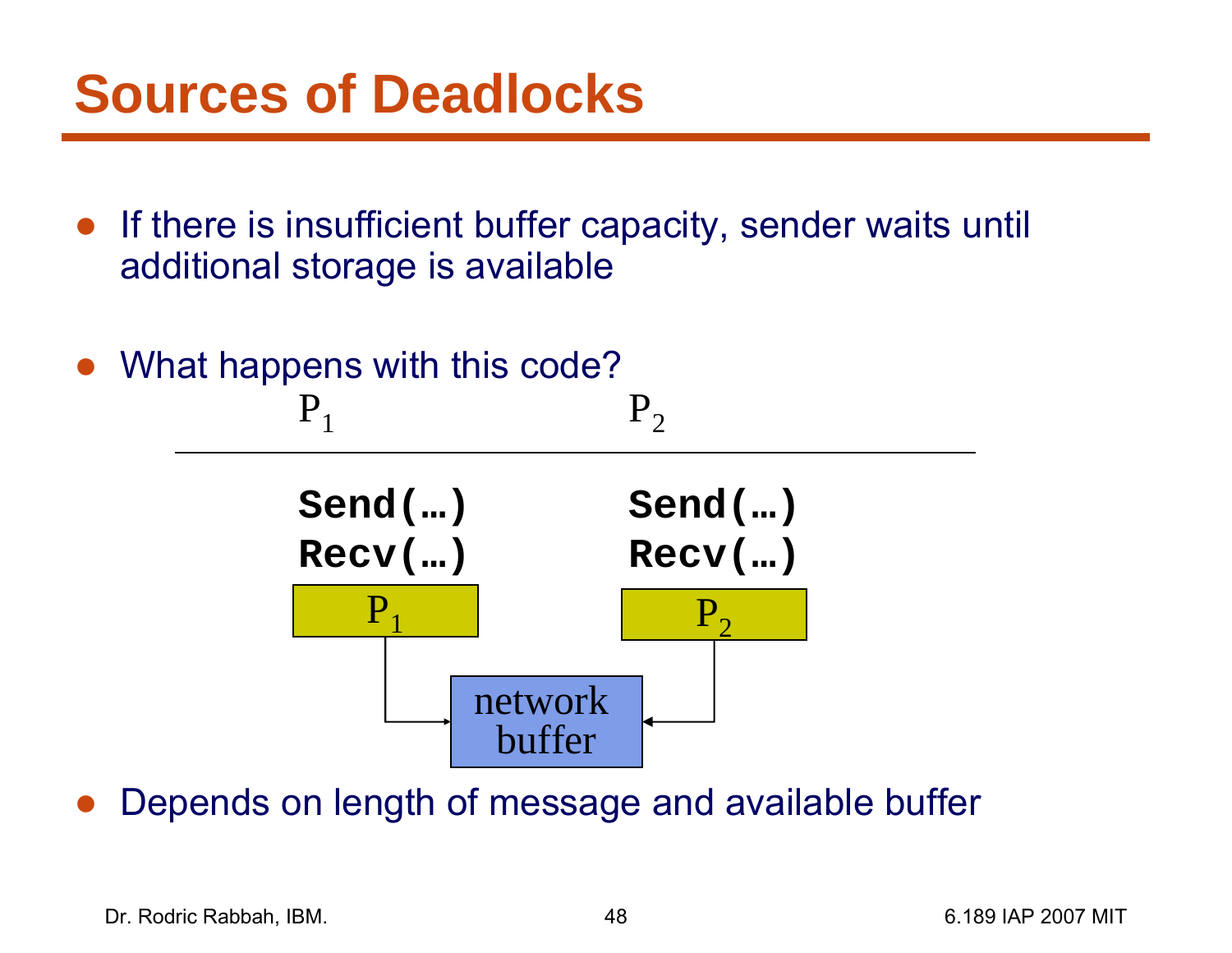●Increasing local or network buffering

• Order the sends and receives more carefully

| write message to buffer<br>and block until message<br>is transmitted<br>(buffer becomes empty) |                          | $\mathsf{Send}(\mathsf{})$<br>$Recv$ () | Send()<br>$Recv$ () | blocked since<br>buffer is full<br>(no progress<br>until message<br>can be sent) |
|------------------------------------------------------------------------------------------------|--------------------------|-----------------------------------------|---------------------|----------------------------------------------------------------------------------|
|                                                                                                | ${\bf P}$                | $P_{2}$                                 |                     |                                                                                  |
|                                                                                                | $Send$ $()$<br>$Recv$ () |                                         | $Recv$ ()<br>Send() | matching send-receive pair<br>matching receive-send pair                         |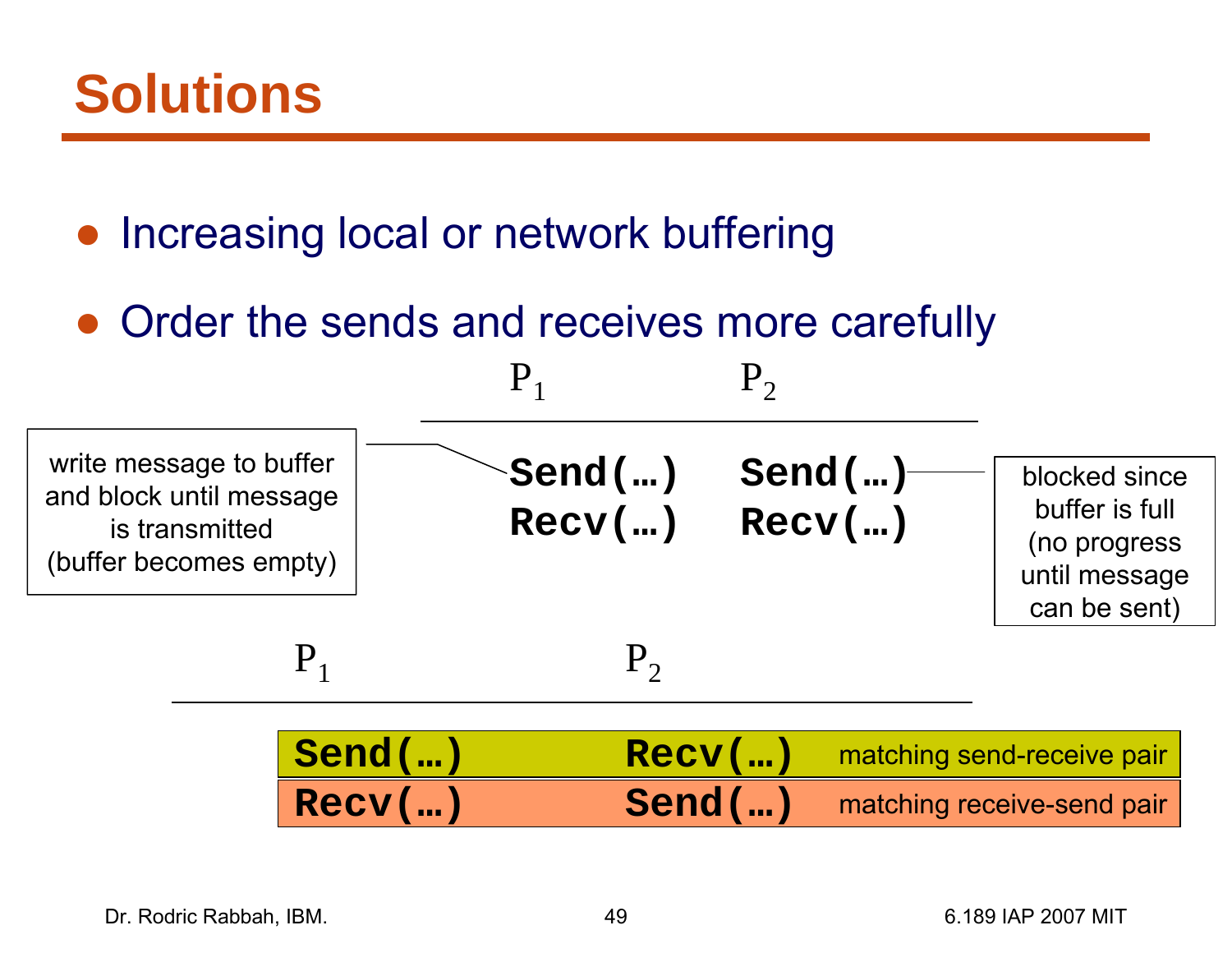#### **Broadcast**

- $\bullet$  One processor sends the same information to many other processors
	- b. **MPI\_BCAST**

 ${P\hskip-2.5pt \bar{\hskip-1.2pt}\hskip-1.3pt}$  $P_1$  | P<sub>2</sub> | | P<sub>3</sub> | | P<sub>n</sub>  $M_1$  $\mathbf{M}_1$  |  $\mathbf{M}_2$  |  $\mathbf{M}_3$  |  $\mathbf{M}_n$ 

**for (i = 1 to n) for (j = 1 to n) C[i][j] = distance(A[i], B[j])** **A[n] = {…} B[n] = {…} Broadcast(B[1..n]) for (i = 1 to n) // round robin distribute B // to m processors Send(A[i % m]) …**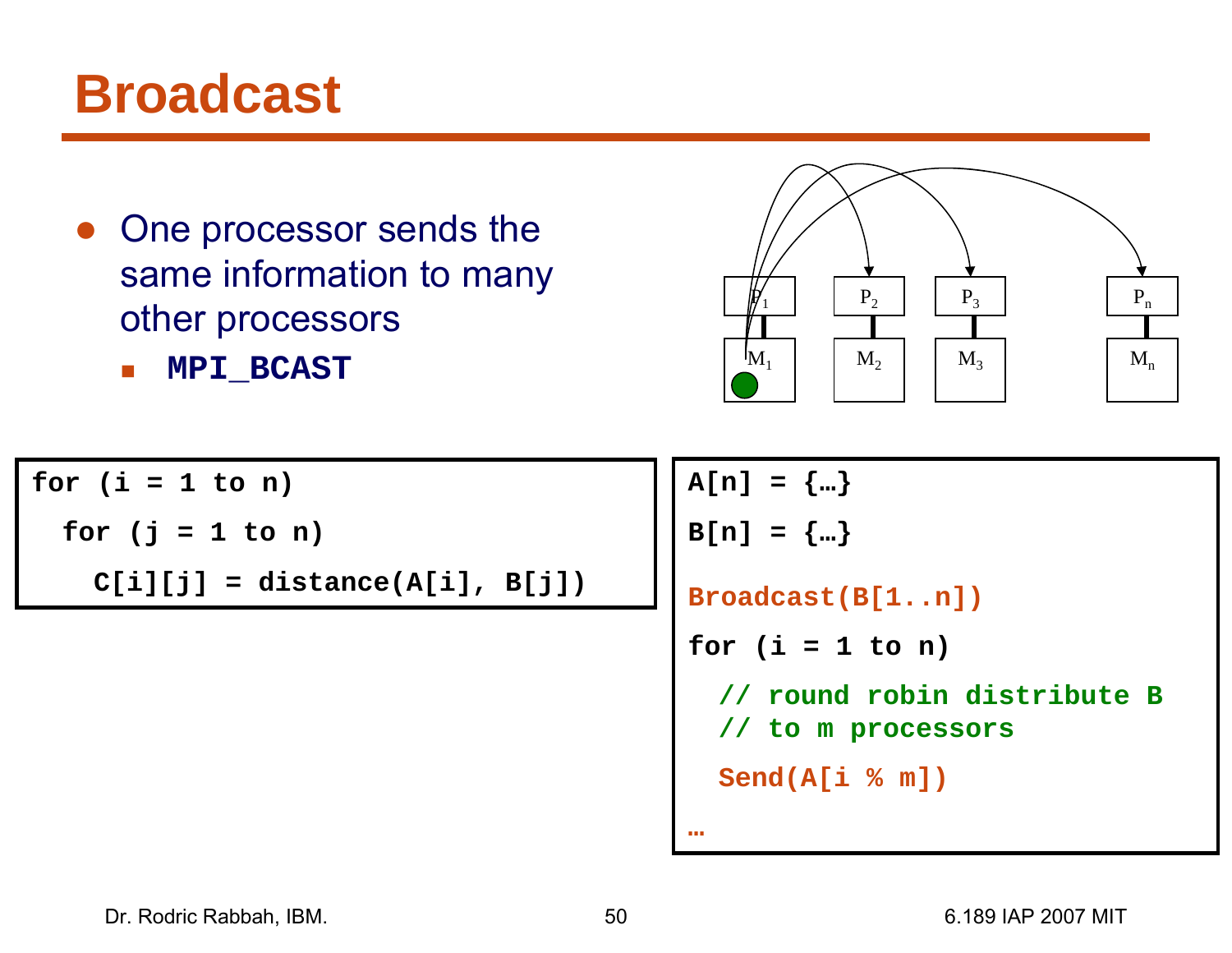#### **Reduction**

- $\bullet$  Example: every processor starts with a value and needs to know the sum of values stored on all processors
- A reduction combines data from all processors and returns it to a single process
	- Π **MPI\_REDUCE**
	- $\mathcal{L}^{\mathcal{A}}$  Can apply any associative operation on gathered data
		- ADD, OR, AND, MAX, MIN, etc.
	- F No processor can finish reduction before each processor has contributed a value
- ● **BCAST/REDUCE** can reduce programming complexity and may be more efficient in some programs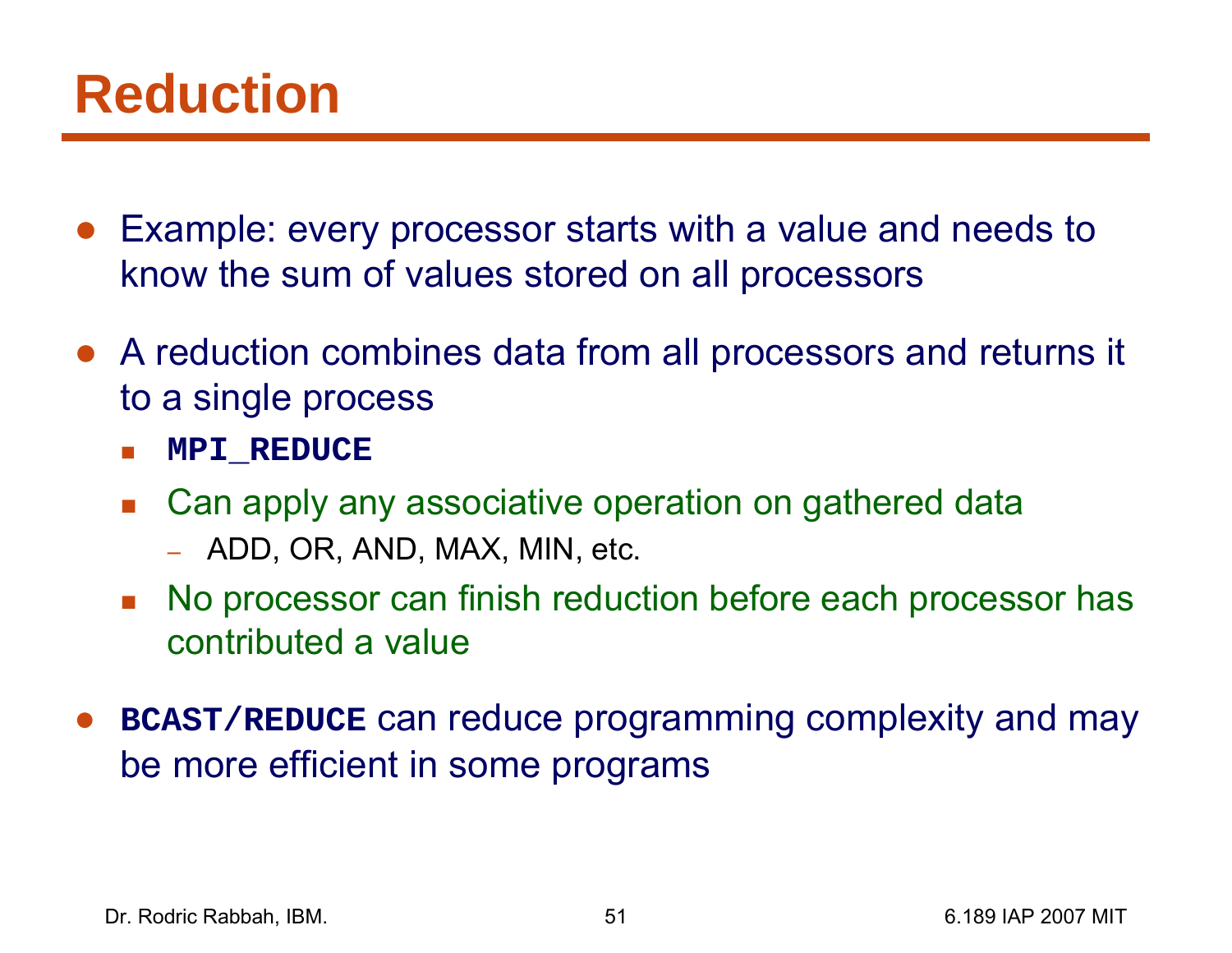#### **Example: Parallel Numerical Integration**



```
static long num_steps = 100000; 
void main()
   double pi, x, step, sum = 0.0;
   step = 1.0 / (double) num_steps;
   for (i = 0; i < num steps; i++) {
      x = (i + 0.5) 
∗ step;
      sum = sum + 4.0 / (1.0 + x
∗x);
   pi = step 
∗ sum;
   print('Pi = %f\n', pi);
```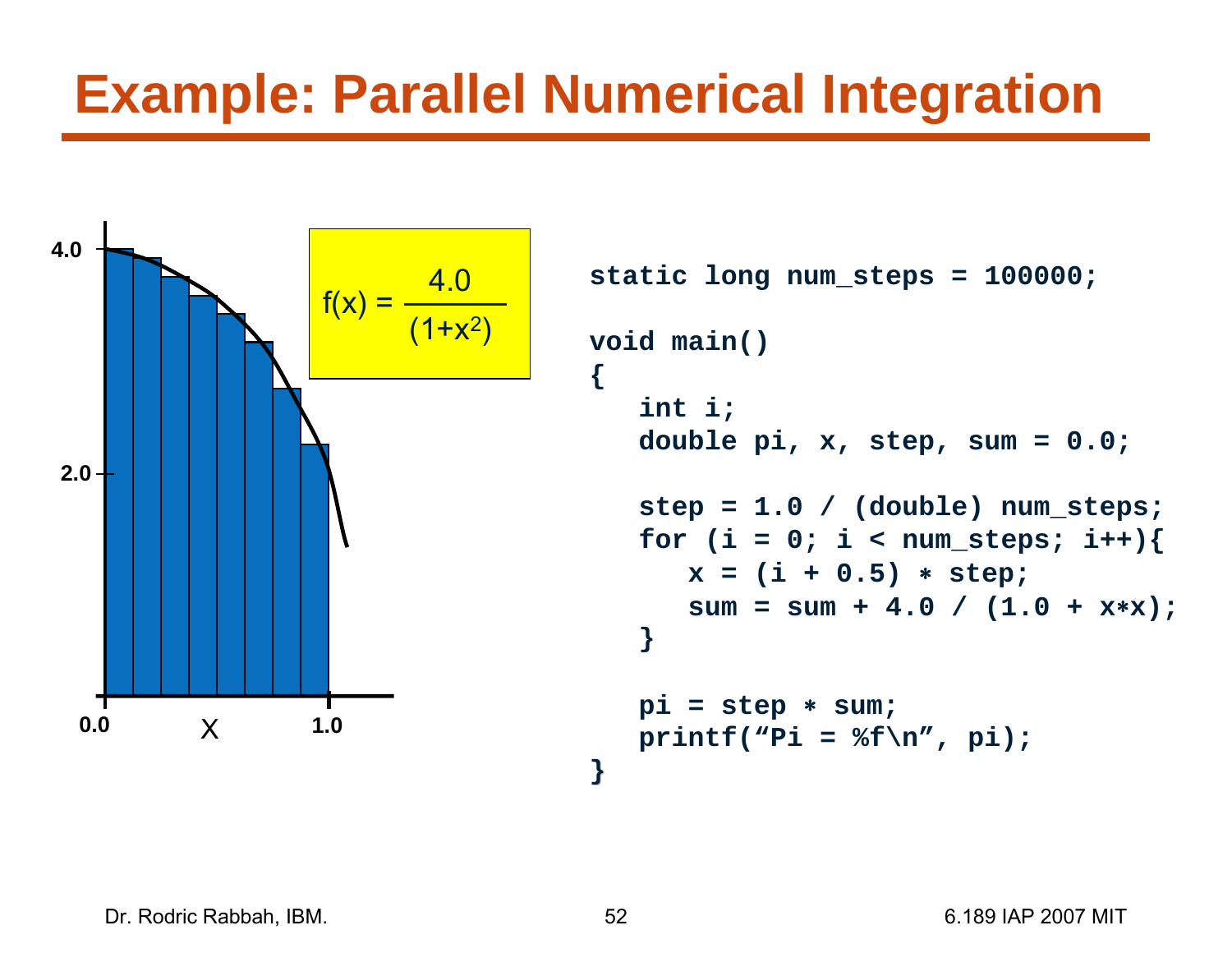# **Computing Pi With Integration (OpenMP)**

```
static long num_steps = 100000; 
void main()
{
   int i;
   double pi, x, step, sum = 0.0;
   step = 1.0 / (double) num_steps;
   for (i = 0; i < num steps; i++) {
      x = (i + 0.5) 
∗ step
;
      sum = sum + 4.0 / (1.0 + x
∗x);
   }
   pi = step 
∗ sum;
   print(f("Pi = %f\n', pi));}
   #pragma omp parallel for \
       private(x) reduction(+:sum)
```
- Which variables are shared? a se **step**
- Which variables are private? H **x**
- Which variables does reduction apply to?
	- Π **sum**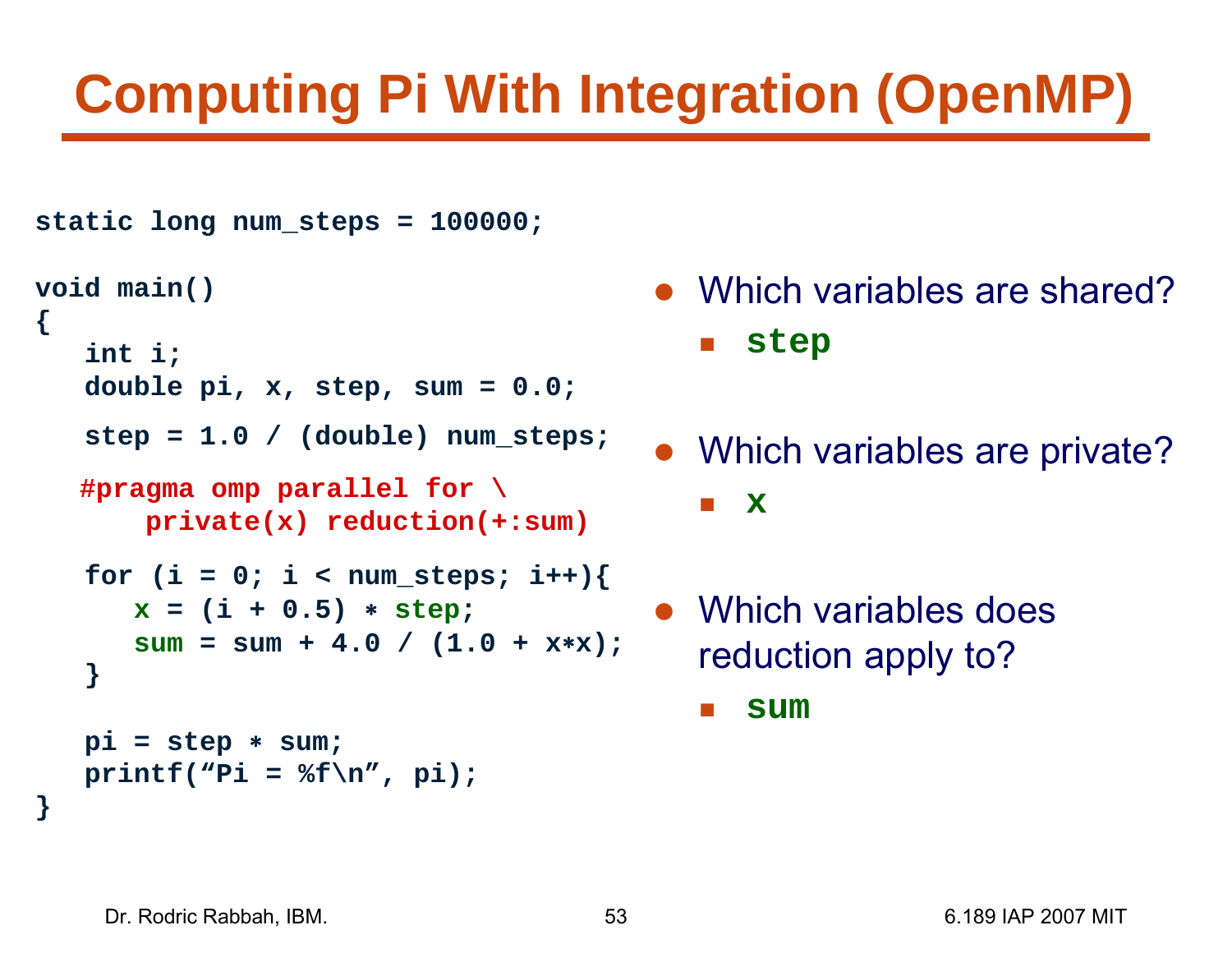# **Computing Pi With Integration (MPI)**

```
Dr. Rodric Rabbah, IBM. 6.189 IAP 2007 MIT
static long num_steps = 100000; 
void main(int argc, char* argv[])
{
   int i_start, i_end, i, myid, numprocs;
   double pi, mypi, x, step, sum = 0.0;
  MPI_Init(&argc, &argv);
  MPI_Comm_size(MPI_COMM_WORLD, &numprocs);
  MPI_Comm_rank(MPI_COMM_WORLD, &myid);
  MPI_BCAST(&num_steps, 1, MPI_INT, 0, MPI_COMM_WORLD);
   i_start = my_id
∗ (num_steps/numprocs)
   i_end = i_start + (num_steps/numprocs)
   step = 1.0 / (double) num_steps;
   for (i = i_stat; i < i_end; i++) {
        x = (i + 0.5) 
∗ step
        sum = sum + 4.0 / (1.0 + x
∗x);
   }
  mypi = step * sum;
  MPI_REDUCE(&mypi, &pi, 1, MPI_DOUBLE, MPI_SUM, 0, MPI_COMM_WORLD);
   if (myid == 0)
        printf(
"Pi = %f\n
", pi);
  MPI_Finalize();
}
```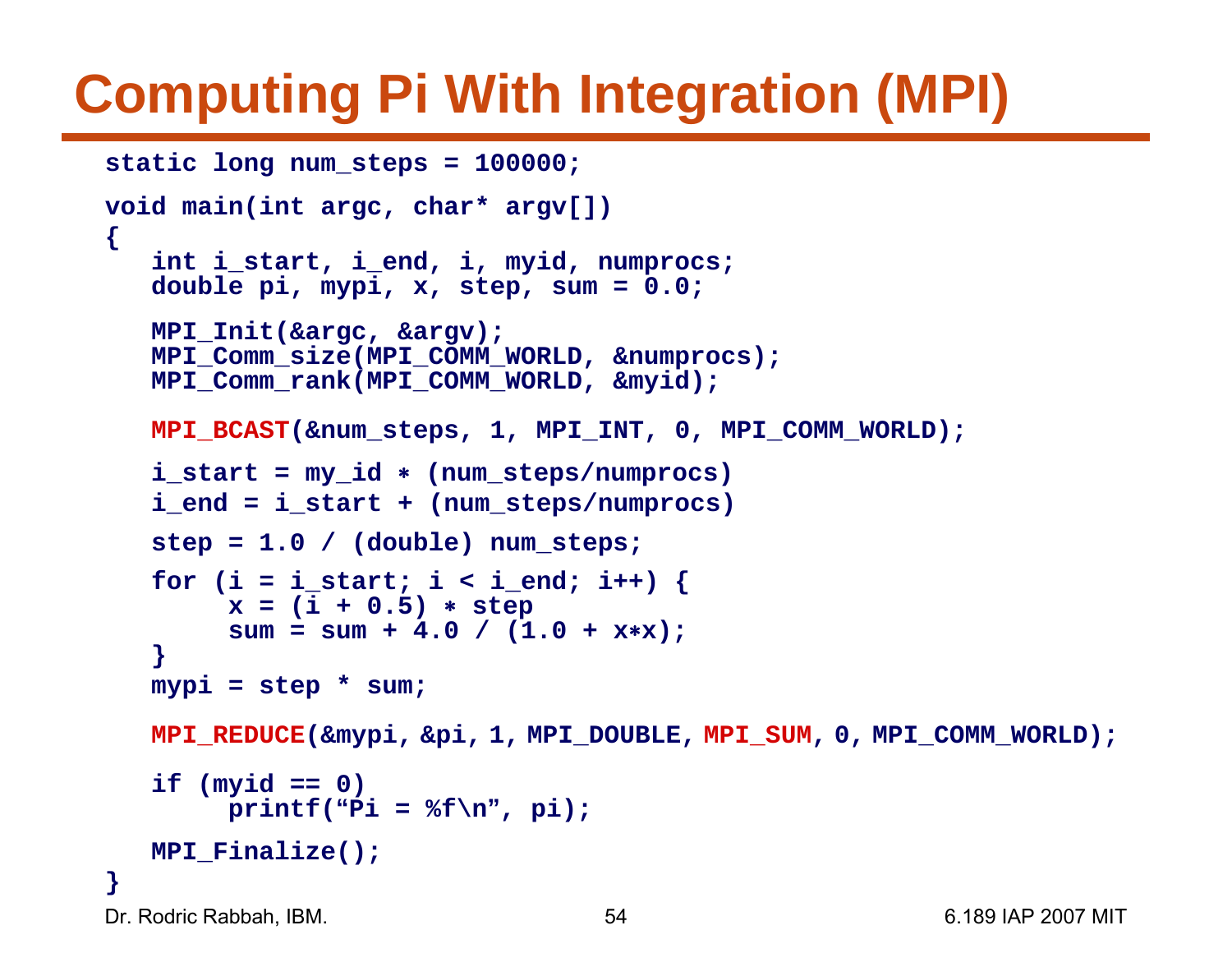## **Understanding Performance**

- **Coverage** or extent of parallelism in algorithm
- **Granularity** of data partitioning among processors
- ●**Locality** of computation and communication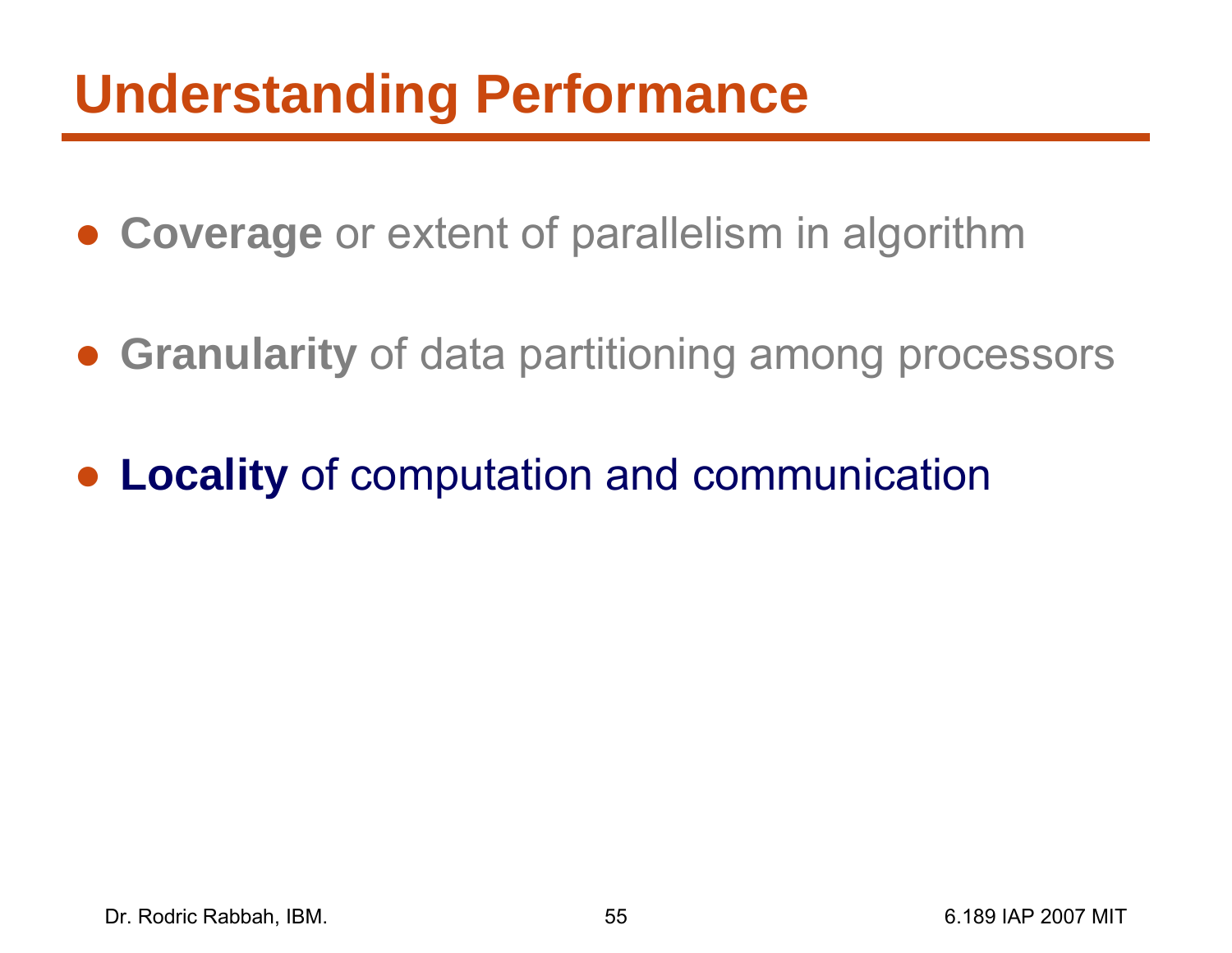#### **Locality in Communication (Message Passing)**



Dr. Rodric Rabbah, IBM. 6.189 IAP 2007 MIT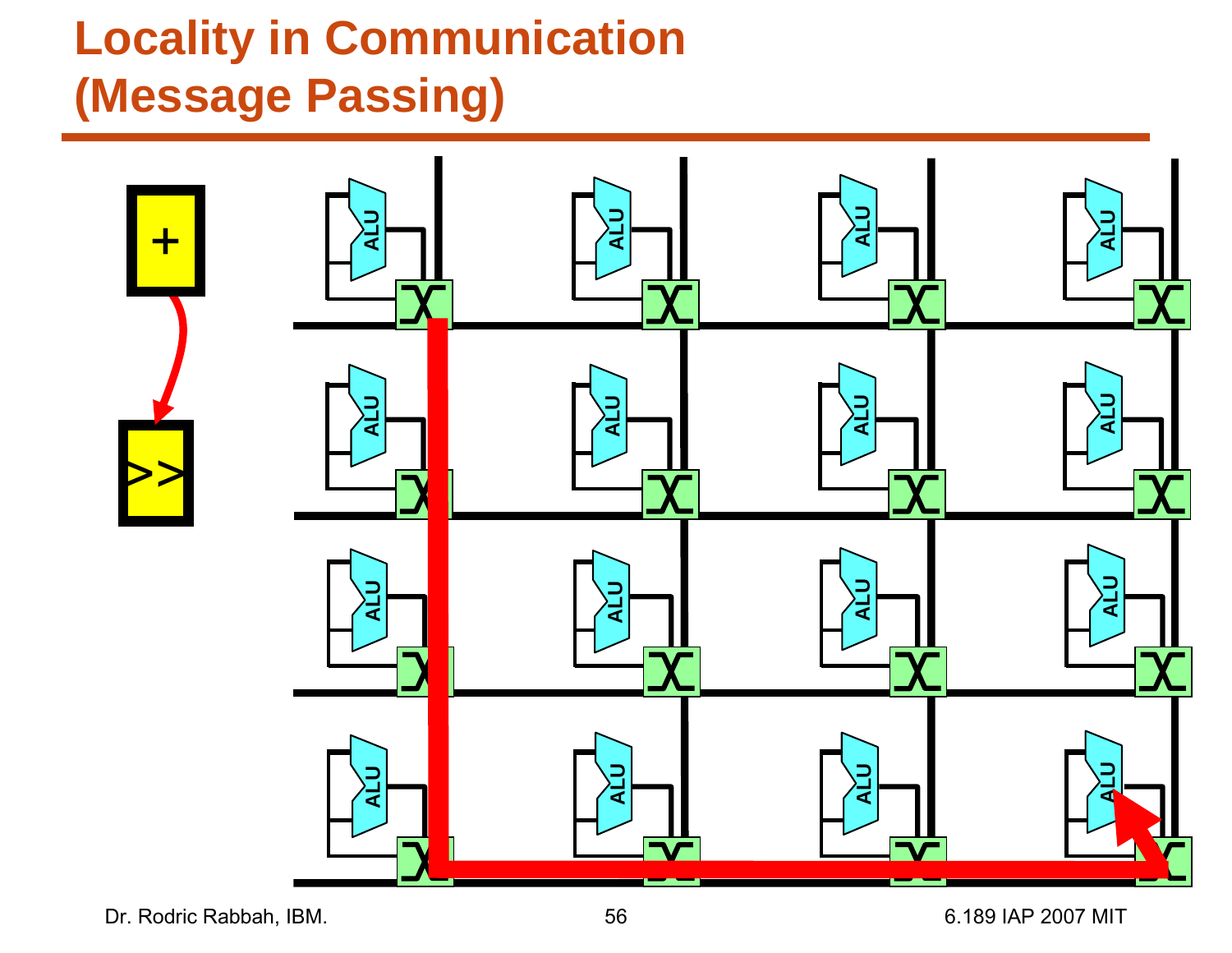## **Exploiting Communication Locality**

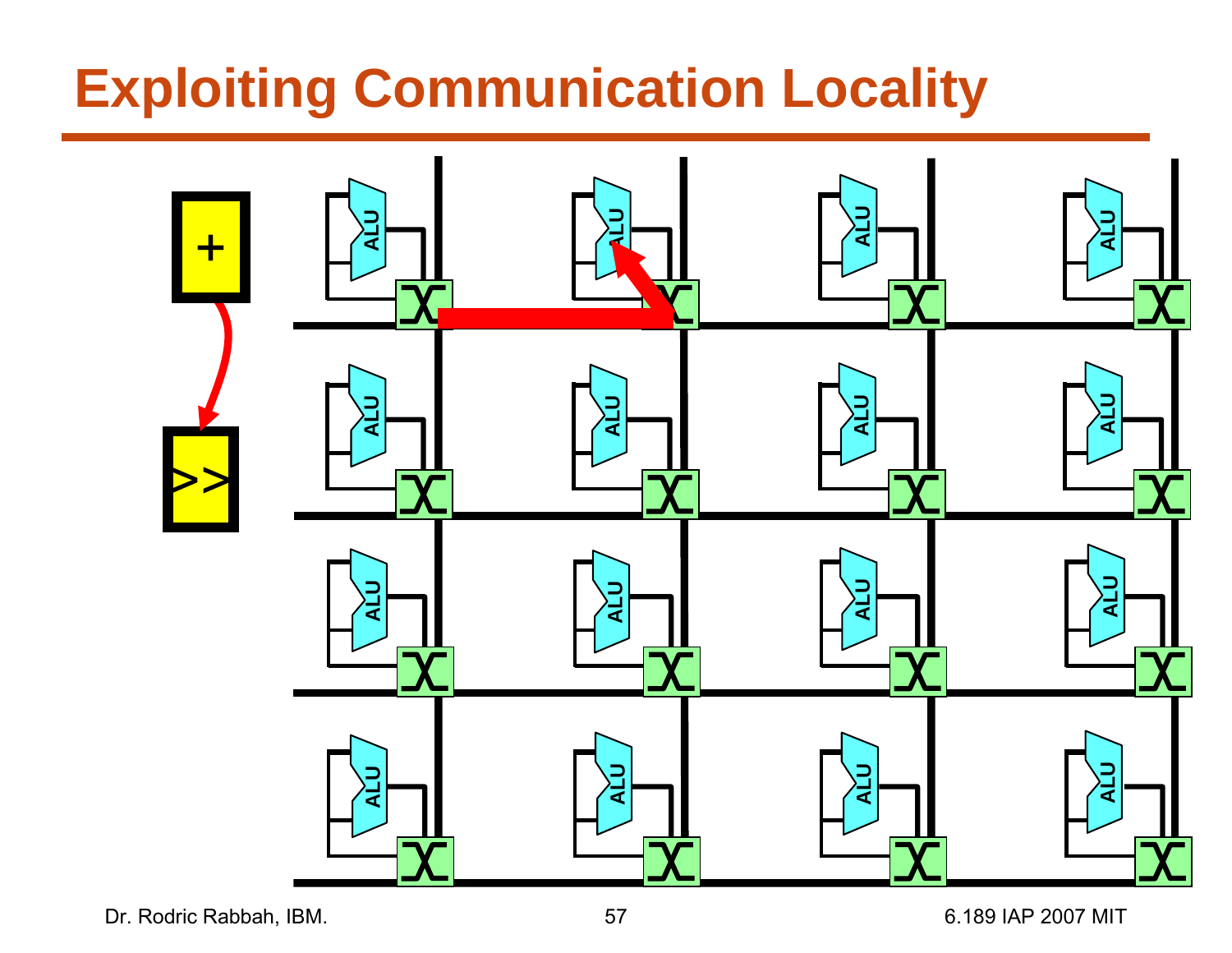$$
\begin{vmatrix}\nfor (i = 0; i < 16; i++) \\
C[i] = A[i] + ...;\n\end{vmatrix}
$$



Dr. Rodric Rabbah, IBM. 6.189 IAP 2007 MIT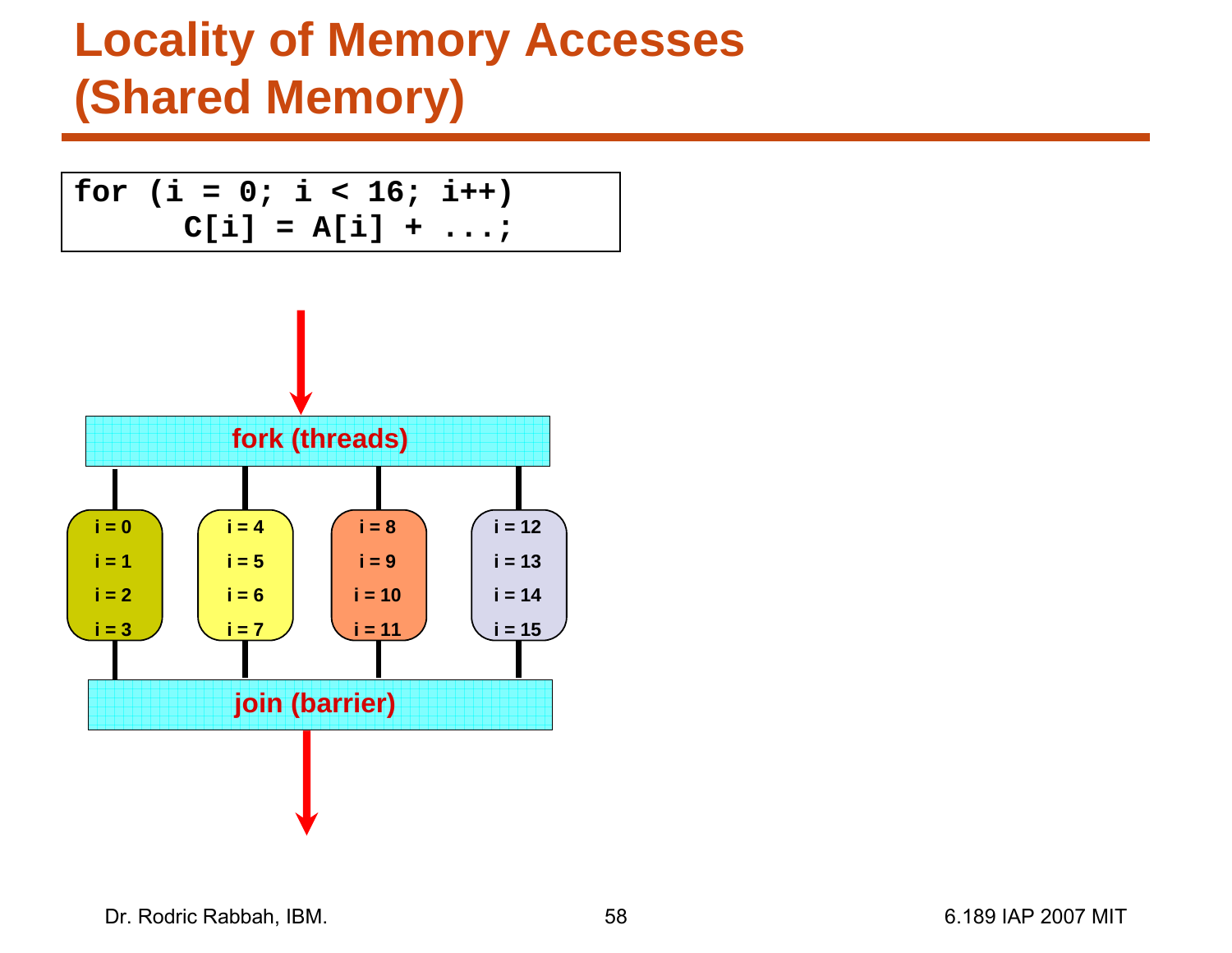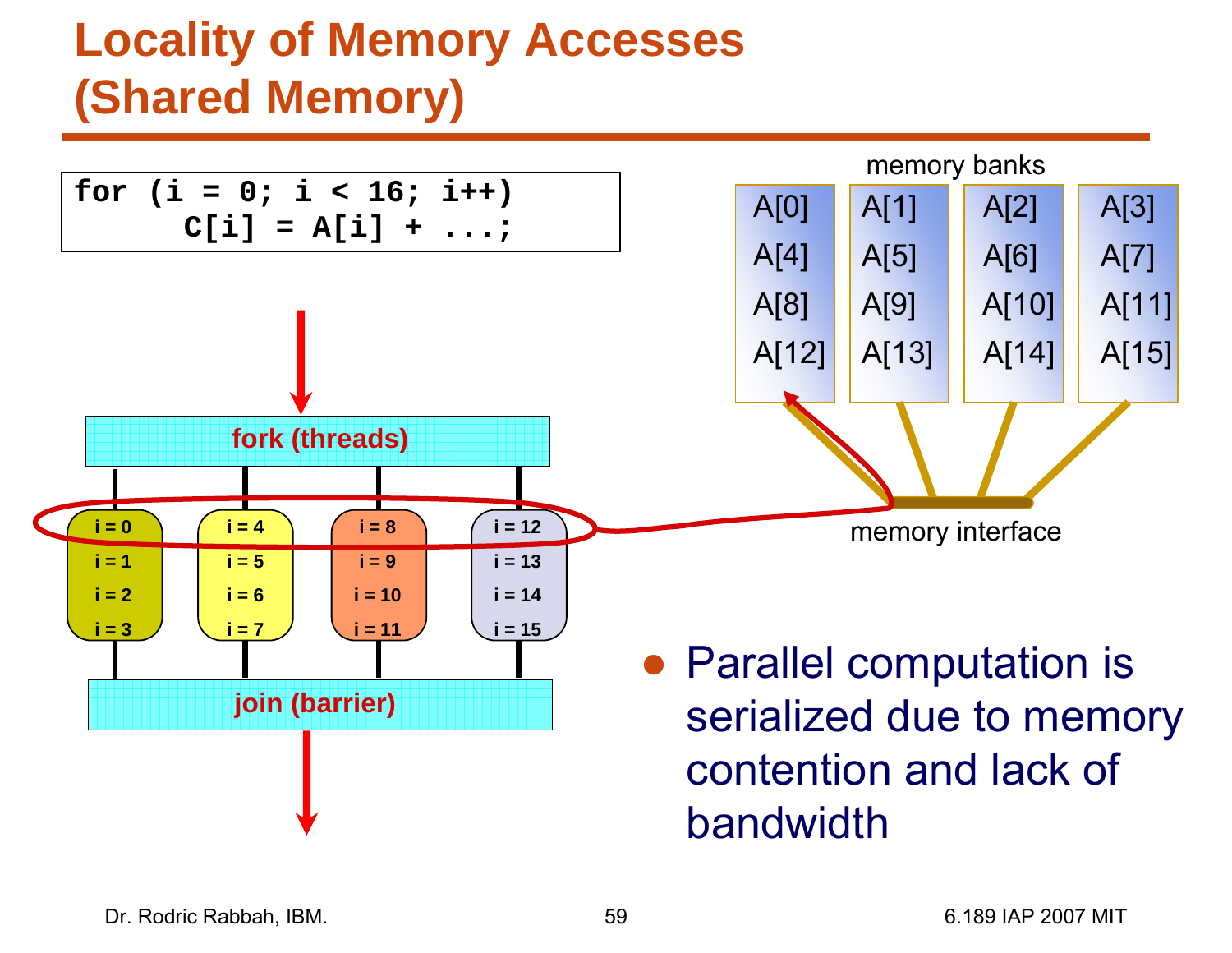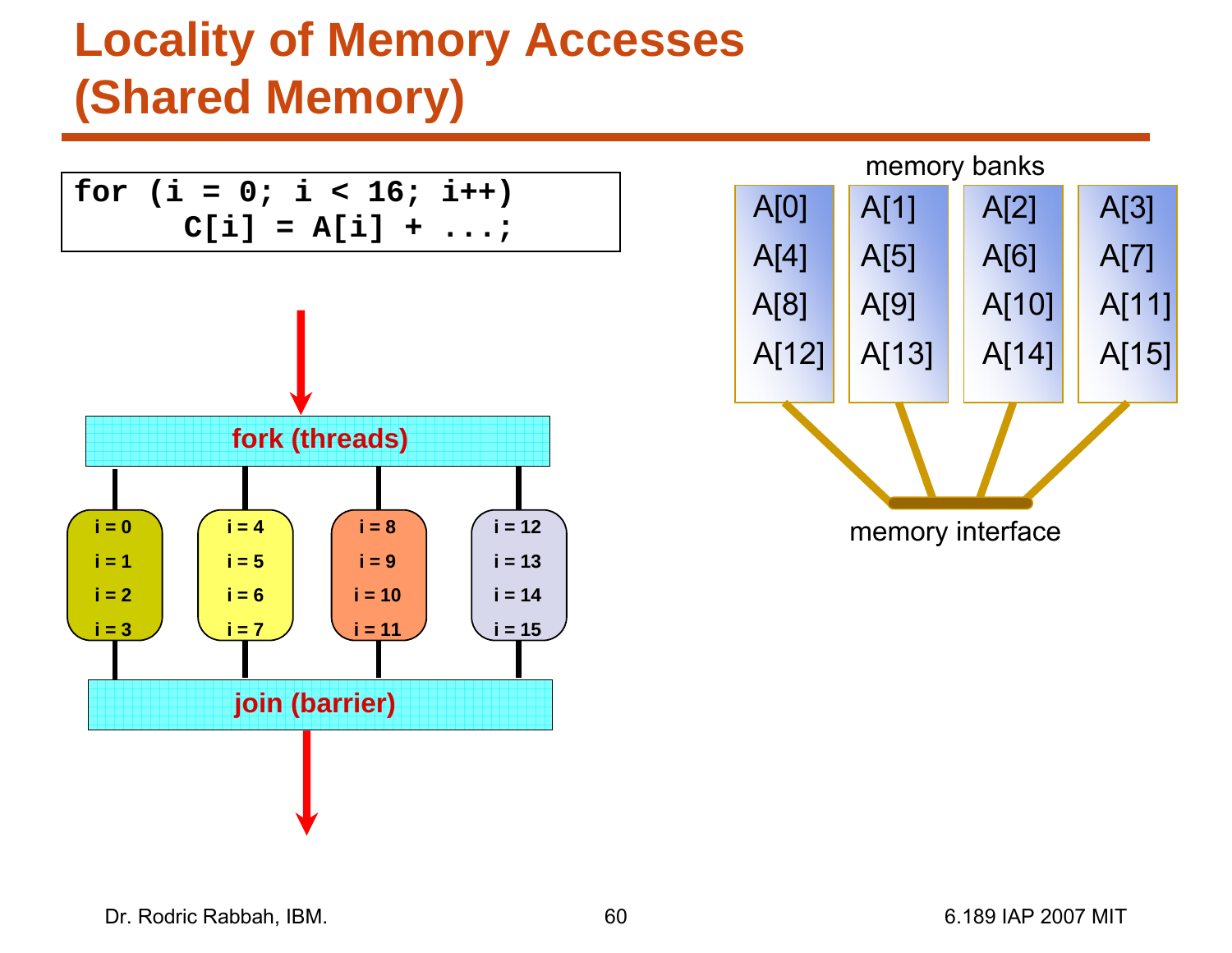



● Distribute data to relieve contention and increase effective bandwidth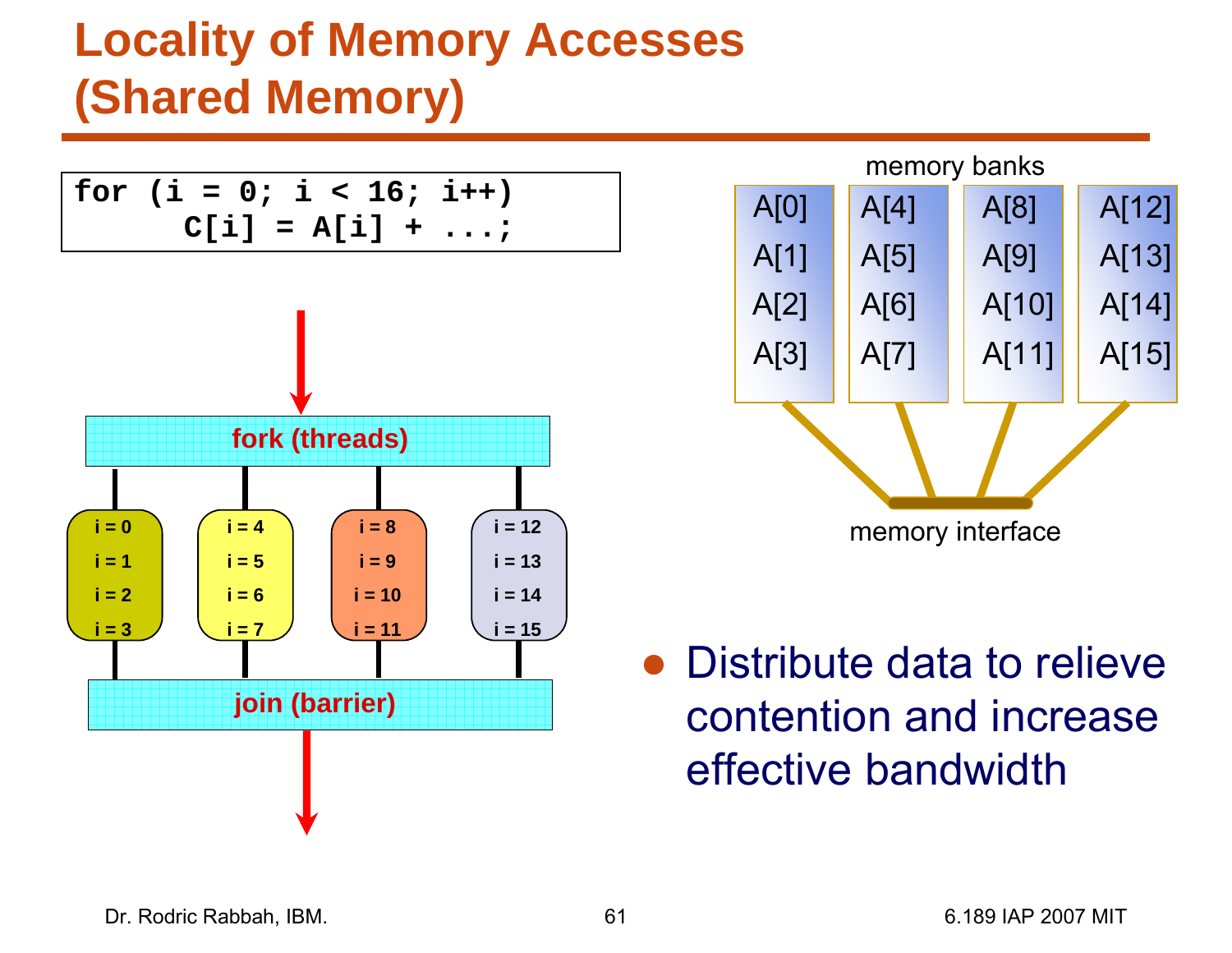#### **Memory Access Latency in Shared Memory Architectures**

- Uniform Memory Access (UMA)
	- $\overline{\mathbb{R}}$ Centrally located memory
	- $\mathcal{L}_{\mathcal{A}}$ All processors are equidistant (access times)
- Non-Uniform Access (NUMA)
	- $\mathcal{L}_{\mathcal{A}}$ Physically partitioned but accessible by all
	- $\mathcal{L}_{\mathcal{A}}$ Processors have the same address space
	- $\mathcal{L}_{\mathcal{A}}$ Placement of data affects performance